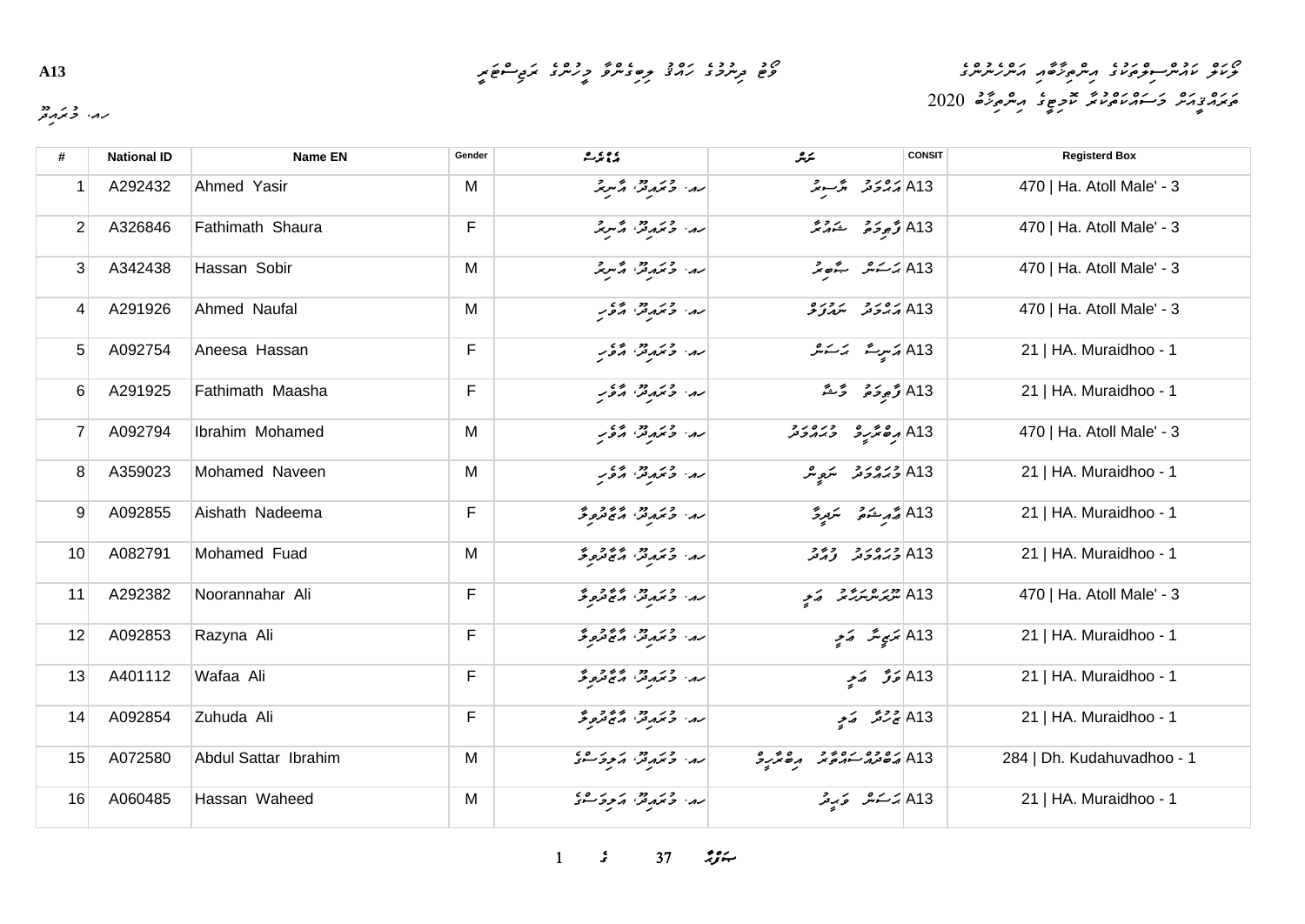*sCw7q7s5w7m< o<n9nOoAw7o< sCq;mAwBoEw7q<m; wBm;vB* م من المرة المرة المرة المرجع المرجع في المركبة 2020<br>مجم*د المريض المربوط المربع المرجع في المراجع المركبة* 

| 17 | A092809 | Ibrahim Adam        | M | رە . ئەتەر قان مەر ئەر ئ | A13 م <i>وڭ ئۇرۇ مەتر</i> ۇ          | 21   HA. Muraidhoo - 1    |
|----|---------|---------------------|---|--------------------------|--------------------------------------|---------------------------|
| 18 | A064041 | Mariyam Ameena      | F | הגי כימגני ג'בית         | A13 كەبىر <i>بىر مەجەنگ</i> ە        | 470   Ha. Atoll Male' - 3 |
| 19 | A149519 | Abdulla Rasheed     | M | תגי כמקשי מייטבמכים      | A13 كَرْحْدْرُاللَّهُ كَرَسْوِيْرْ   | 470   Ha. Atoll Male' - 3 |
| 20 | A092843 | Aminath Waheeda     | F | מי כמות מימים            | A13 مَّ <i>جِسَعَةَ • حَ بِ</i> قَّہ | 470   Ha. Atoll Male' - 3 |
| 21 | A372989 | Fathmath Eman       | F | תגי כמקשי מייטבמכים      | A13 <i>وُّجِودَة دِوَ</i> ّتْر       | 470   Ha. Atoll Male' - 3 |
| 22 | A158204 | Hassan Riyaz        | M | מגי כמה בר מספר בי       | A13 بَرَسَة مَّر مَّرْسَة ِ          | 21   HA. Muraidhoo - 1    |
| 23 | A158205 | Hussain Zaym        | M | מגי כמקבלי היינגינפי     | A13   جُستمبر بھ سچ <sub>می</sub> و  | 470   Ha. Atoll Male' - 3 |
| 24 | A143917 | Mohamed Hassan      | M | מגי כמקש מסחברים         | A13 <i>2222 كەسكەنل</i>              | 21   HA. Muraidhoo - 1    |
| 25 | A092844 | Nafeesa Ibrahim     | F | מגי כמות כבי מסכבכים בי  | A13 سَمِرٍ — مَصَرَّرِ \$            | 21   HA. Muraidhoo - 1    |
| 26 | A092761 | Aishath Zahura      | F | מגי כמה בי גבי           | A13 مەم يىقى ئىم ئىم تەتىر           | 470   Ha. Atoll Male' - 3 |
| 27 | A093487 | Ali Najeeb          | M | מגי כמקברי גבו           | A13 <i>مَرْمٍ سَمِع</i> ْ            | 470   Ha. Atoll Male' - 3 |
| 28 | A363542 | Mohamed Anoof       | M | מגי כמקברי המם           | A13 دېرونو پر دوه                    | 470   Ha. Atoll Male' - 3 |
| 29 | A093635 | Hariyya Ibrahim     | F | ره و ترمرفز، ماه کشمی    | A13 بَرْبِرْدَدَّ مِرْهُ بَرْبِرْدَ  | 21   HA. Muraidhoo - 1    |
| 30 | A146338 | Mohamed Nizam       | M | ره و ترمرفز، ماه کشمی    | A13 كەبر بەر ئەرتقى ئىس بىر          | 21   HA. Muraidhoo - 1    |
| 31 | A069743 | Abdulla Usman       | M | מי כמות מי הבכב          | A13 مَەمْرَاللە مەۋرىمْر             | 21   HA. Muraidhoo - 1    |
| 32 | A292266 | Abdul Muhusin Ahmed | M | رد و نزدند از دود        | A13 رەپرىۋە بەر سەش مەرەپر           | 21   HA. Muraidhoo - 1    |
| 33 | A048729 | Ahmed Nashid        | M | מגי כימגיטי הפכב         | A13 كەبۇ كەنگە مەرجىدىگر             | 470   Ha. Atoll Male' - 3 |

*2 sC 37 nNw?mS*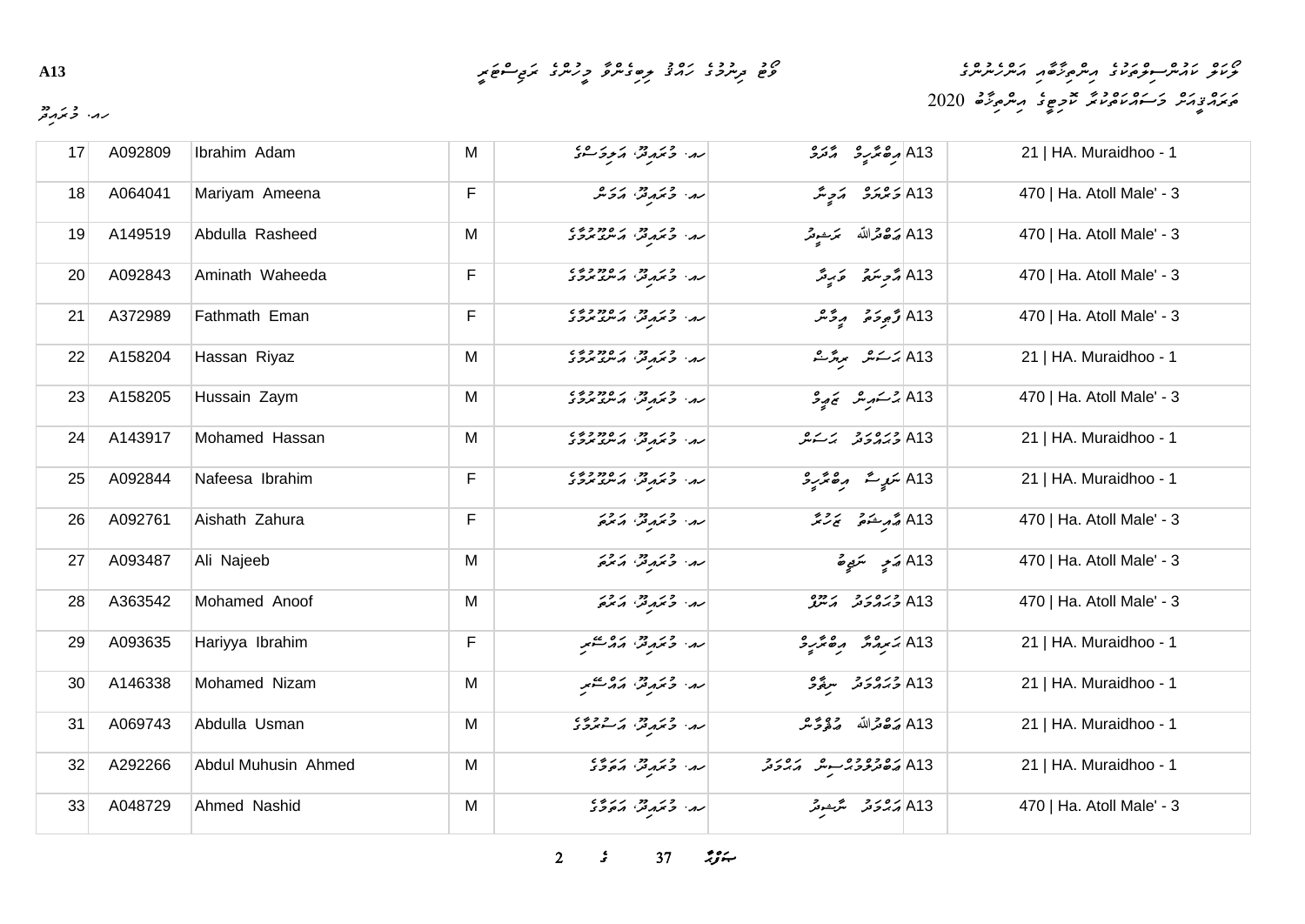*sCw7q7s5w7m< o<n9nOoAw7o< sCq;mAwBoEw7q<m; wBm;vB* م من المرة المرة المرة المرجع المرجع في المركبة 2020<br>مجم*د المريض المربوط المربع المرجع في المراجع المركبة* 

| 34 | A292267 | Aishath Hussain       | F           | מי במתנט מפכב          | A13 مەم ئىسكىم بىر شەمرىكر                    | 470   Ha. Atoll Male' - 3 |
|----|---------|-----------------------|-------------|------------------------|-----------------------------------------------|---------------------------|
| 35 | A406148 | Aishath Naaifa        | F           | מגי כימגיטי הפכב       | A13 مَەمِسْنَعْ مَمْدِرً                      | 470   Ha. Atoll Male' - 3 |
| 36 | A292273 | Fathimath Nazaafa     | F           | מגי כימגיטי הפכב       | A13 تُرجوحُمُ سَمَّحَرَّ                      | 77   N. Maafaru - 1       |
| 37 | A292272 | Hassan Samir          | M           | מי כימות מיני          | A13   پرسته ش <i>ه ج</i> هر                   | 21   HA. Muraidhoo - 1    |
| 38 | A092835 | Shakeela Abdul Muhsin | $\mathsf F$ | מגי כימגיטי הפכב       | A13 خىرى <i>ق مەھىر جەرجى</i> سى <i>رى</i> ر  | 21   HA. Muraidhoo - 1    |
| 39 | A102296 | Sobah Abdul Muhusin   | M           | رو . و تروي . و و و و  | A13 بنصر مەمد <i>ود بر</i> ىر                 | 470   Ha. Atoll Male' - 3 |
| 40 | A115506 | Zeeniya Abdul Muhusin | F           | رو . و برون . و و و و  | A13 <sub>مج</sub> س <i>رڈ مقرور دیگر میٹر</i> | 21   HA. Muraidhoo - 1    |
| 41 | A292270 | Zulfa Abdul Muhusin   | F           | מי כימיני ומפכז        | A13 يحوز مەھىر <i>جەدىسى</i> گە               | 21   HA. Muraidhoo - 1    |
| 42 | A092763 | Fazeela Ismail        | F           | رە ئە ئەرقى مەيد       | A13 زَىنِيوَ - مِرْجُوْمِ وَ-                 | 21   HA. Muraidhoo - 1    |
| 43 | A291931 | Hamdhoona Ismail      | F           | ره وتمدين موبره        | A13 بَرَوْتَرْسَ مِ سُرَّمَّ مِرْقَم          | 21   HA. Muraidhoo - 1    |
| 44 | A092762 | Ismail Hussain        | M           | رە ئە ئەرقى مەيدى      | A13 مەشگەر بۇ جەسكەر بىر                      | 13   HA. Dhidhdhoo - 1    |
| 45 | A092760 | Mariyam Shiunee       | F           | رە - ئە ئەرقۇ، كەم بول | A13 ك <i>و بروژ شورمبر</i>                    | 470   Ha. Atoll Male' - 3 |
| 46 | A259875 | Ahusan Mohamed        | M           | מגי כימגילי גזם        | A13 كەرمىسى مەكەرە بىر                        | 470   Ha. Atoll Male' - 3 |
| 47 | A291967 | Aminath Shurayya      | F           | מי לימילי והזכ         | A13 مَّحْرِسَمَّةَ شَمَعَهُ مَّ               | 470   Ha. Atoll Male' - 3 |
| 48 | A291965 | Fathimath Waheeda     | F           | מגי כימגני גזם         | A13 تَ <i>حْمِوحَةْ - حَ</i> بِيثَر           | 470   Ha. Atoll Male' - 3 |
| 49 | A011710 | Mohamed Ahmed         | M           | מגי כימגני גם          | A13 وبرەرو بەردىر                             | 470   Ha. Atoll Male' - 3 |
| 50 | A378918 | Shafia Mohamed        | F           | מי לימילי מים          | A13 خ <i>وړ څن</i> مر <i>ونر</i>              | 470   Ha. Atoll Male' - 3 |

**3 37** *<i>n***<sub>1</sub>** *s***<sub>1</sub>** *s***<sub>1</sub>**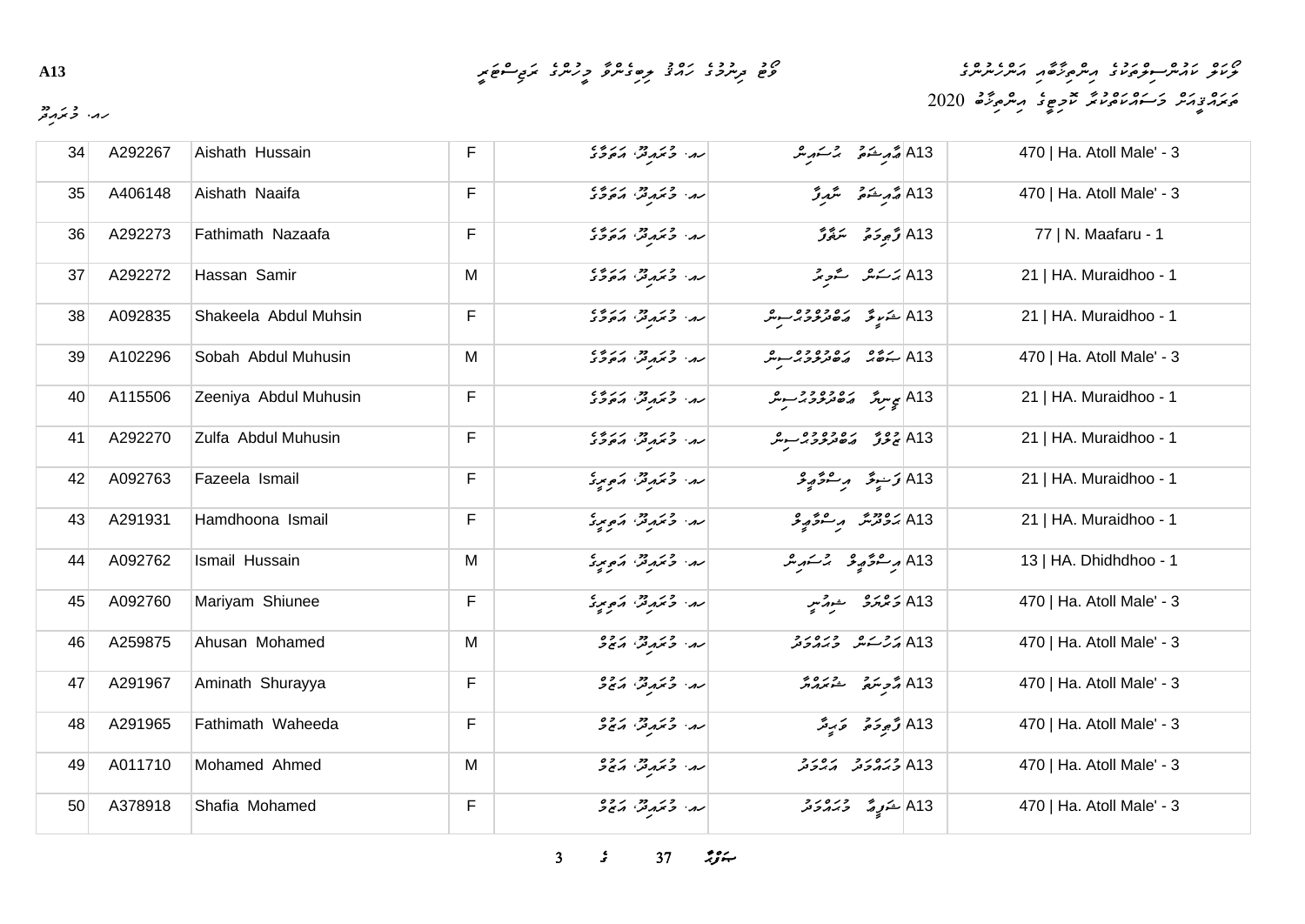*sCw7q7s5w7m< o<n9nOoAw7o< sCq;mAwBoEw7q<m; wBm;vB* م من المرة المرة المرة المرجع المرجع في المركبة 2020<br>مجم*د المريض المربوط المربع المرجع في المراجع المركبة* 

| 51 | A291941 | Abdulla Shujau         | M           | מגי כימגיני ישימים                                                                                                                                                                                                              | A13 كَرْحْدْرْاللَّه شْمَعَ كَرْ                    | 21   HA. Muraidhoo - 1         |
|----|---------|------------------------|-------------|---------------------------------------------------------------------------------------------------------------------------------------------------------------------------------------------------------------------------------|-----------------------------------------------------|--------------------------------|
| 52 | A348169 | Fathimath Ramsha Zahir | F           | מגי כימגים ויי כי                                                                                                                                                                                                               | A13 <i>وَّجِعَة بَرَوْ</i> حَةَ بَرَبَّرَ           | 553   Hulhumale', Ehenihen - 1 |
| 53 | A092767 | Hafsa Sulaiman         | F           | מגי כימה בני היביב                                                                                                                                                                                                              | A13 ئەبۇبە ئىق مەتبەر ئەش                           | 21   HA. Muraidhoo - 1         |
| 54 | A258186 | Ibrahim Zahir          | M           | מגי כימה בי בי יב                                                                                                                                                                                                               | A13 م <i>وڭ مگرى</i> تىلى بىر                       | 21   HA. Muraidhoo - 1         |
| 55 | A292379 | Khadheeja Mohamed      | F           | מגי כימגיני יסימג                                                                                                                                                                                                               | A13 كَتَعِيقٌ - وَيَرْجُرُونَثَرُ                   | 21   HA. Muraidhoo - 1         |
| 56 | A068687 | Mohamed Shahid         | M           | מגי כימגיני יסימים                                                                                                                                                                                                              | A13 <i>وَبَرُوْدَوْ</i> شَمَرِيْرُ                  | 255   ADh. Maamigili - 1       |
| 57 | A348170 | Mohamed Risham Zahir   | M           | מגי כימגיני יסימים                                                                                                                                                                                                              | A13 <i>وُبَهُ وَوَفَرْ بِرِحَةٌ وَ بِمَّ رِبْرُ</i> | 138   Lh. Naifaru - 3          |
| 58 | A092768 | Shathira Sulaiman      | $\mathsf F$ | מגי כימגיני יסימים                                                                                                                                                                                                              | A13 شەھ <sub>ب</sub> ەتتە سى <i>قۇم ۋىل</i> ر       | 21   HA. Muraidhoo - 1         |
| 59 | A092793 | Abdulla Mohamed        | M           | גני היה בינור בינור בין היה היה בין היה בין היה בין היה בין היה בין היה בין היה בין היה בין היה בין היה בין הי<br>היה ביותר בין היה בין היה בין היה בין היה בין היה בין היה בין היה בין היה בין היה בין היה בין היה בין היה בין | A13 مَەھْتَراللە ئەمەدىر                            | 21   HA. Muraidhoo - 1         |
| 60 | A292245 | Akram Abdulla          | M           | רג כי החיני סיבים <i>מ</i> ש                                                                                                                                                                                                    | A13 يَرْعُ عَرَضَ مَرَّدَةَ لِلَّهُ                 | 664   Soneva Fushi Resort-1    |
| 61 | A088945 | Aminath Waseema        | F           | גני היה בינור בינור בין היה היה בין היה בין היה בין היה בין היה בין היה בין היה בין היה בין היה בין היה בין הי<br>היה ביותר בין היה בין היה בין היה בין היה בין היה בין היה בין היה בין היה בין היה בין היה בין היה בין היה בין | A13 مَّ <i>جِسَمَّةَ - حَ</i> سِرَةً                | 21   HA. Muraidhoo - 1         |
| 62 | A292241 | Asrar Abdulla          | M           | מגי כמגבי סיכסמש                                                                                                                                                                                                                | A13 كەسىمگە كەھەرللە                                | 21   HA. Muraidhoo - 1         |
| 63 | A292250 | Fathimath Ifaayath     | $\mathsf F$ | מג' בימגע' סתפית:<br>מג' בימגע' סתפית:                                                                                                                                                                                          | A13 تۇم <sub>ب</sub> وڭ مۇتر <i>مۇ</i>              | 21   HA. Muraidhoo - 1         |
| 64 | A404511 | Usham Abdulla          | M           | גני היה בינור בינור בין היה היה בין היה בין היה בין היה בין היה בין היה בין היה בין היה בין היה בין היה בין הי<br>היה ביותר בין היה בין היה בין היה בין היה בין היה בין היה בין היה בין היה בין היה בין היה בין היה בין היה בין | A13 مُشَوَّر مَصْعَراللَّه                          | 470   Ha. Atoll Male' - 3      |
| 65 | A292420 | Afham Adhil            | M           | נגי כמגנטי סיכנטים.<br>מגי כמגנטי שיכנטים                                                                                                                                                                                       | A13 پر <i>وژو گ</i> ېږ <i>و</i>                     | 470   Ha. Atoll Male' - 3      |
| 66 | A292417 | Ahmed Adil             | M           | כן כך כך הכרין הם<br>מגי ביתות בן סיבונים יית                                                                                                                                                                                   | A13   پر بر <sub>گر</sub> مگ <sup>و</sup> می بحر    | 470   Ha. Atoll Male' - 3      |
| 67 | A292416 | Fathmath Veena         | F           | מג' כמות סיכונים<br>מג' כמות שיכופית                                                                                                                                                                                            | A13 <i>وُجوحَ</i> هِم سِمَّر                        | 470   Ha. Atoll Male' - 3      |

*r@o<m8q> .<5*

*4 s* 37 *i*<sub>s</sub> $\approx$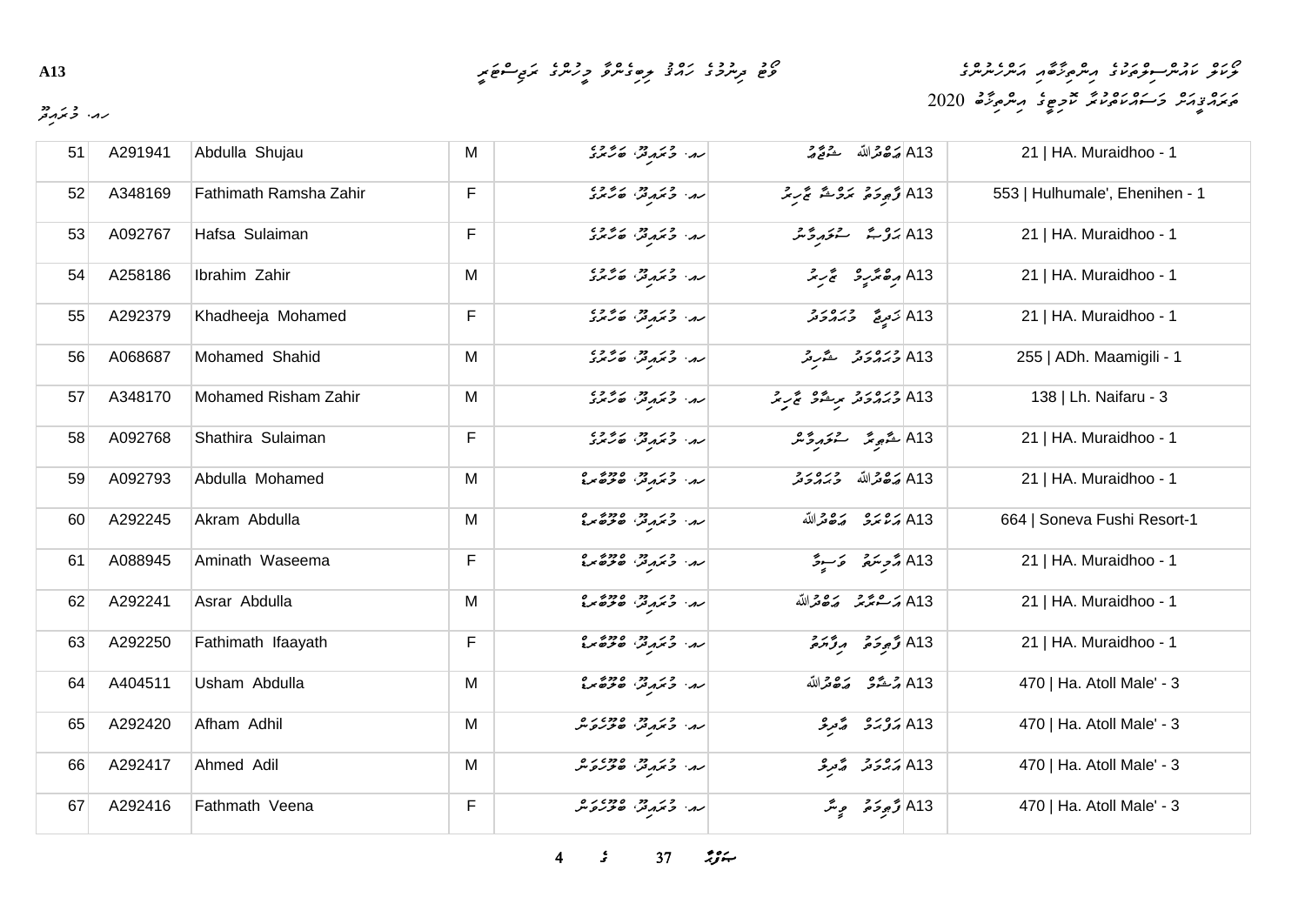*sCw7q7s5w7m< o<n9nOoAw7o< sCq;mAwBoEw7q<m; wBm;vB* م من المرة المرة المرة المرجع المرجع في المركبة 2020<br>مجم*د المريض المربوط المربع المرجع في المراجع المركبة* 

| 68 | A292414 | Haamidh Ibrahim    | M           | رړ و تر ده ووه ده ده.<br>رړ و تر دنو کالورو نگر           | A13 تَرْمِدْ مِنْ مَمْرِدْ                | 21   HA. Muraidhoo - 1                                  |
|----|---------|--------------------|-------------|-----------------------------------------------------------|-------------------------------------------|---------------------------------------------------------|
| 69 | A292421 | Hamdhoona Hamid    | F           | גני כיתונים פרובים ים<br>מני כיתונים שיפיעים יית          | A13 بَرَوْتَرْبَّرَ بُرَّدِيْرَ           | 470   Ha. Atoll Male' - 3                               |
| 70 | A292422 | Hana Adil          | F           | גני כיתונים פרובים ים<br>מני כיתונים שיפיעים יית          | A13 كەنتى ھەمدى                           | 470   Ha. Atoll Male' - 3                               |
| 71 | A367650 | Hussain Adhil      | M           | גז כי כך סביבים.<br>מז כיתונים שביפית                     | A13 پُرسَمبر بھ گھویو تھ                  | 470   Ha. Atoll Male' - 3                               |
| 72 | A292419 | Imran Adhil        | M           | מגי כמקבר סכנימים<br>מגי כמקבר סיכתפית                    | A13 م <i>وڤرنگر م</i> گ <sup>و</sup> رڤر  | 470   Ha. Atoll Male' - 3                               |
| 73 | A292415 | Mariyam Adam       | $\mathsf F$ | גני המנה סבנים ה                                          | A13 كەبىر بەر ئەرگە                       | 21   HA. Muraidhoo - 1                                  |
| 74 | A101120 | Mohamed Adil       | M           | מגי כמגבי סחשימים<br>מגי כמגבי <i>סיבמ</i> פית            | A13 <i>5 بزون قر م</i> حمد ثر             | 682   Crossroads Maldives-1                             |
| 75 | A377395 | Ahmed Siruhan      | M           | מגי הזה בין סיר שישי                                      | A13 كەبرى قىرىمىسىسى ئىستىر ئىس           | 756   Centara grand island resort and spa<br>Maldives-1 |
| 76 | A093668 | Aishath Saiga      | $\mathsf F$ | מגי המקנטי שתיי-ישמ                                       | A13 مَدْمِسْتَمْ مُسْتَمَرِيَّ            | 21   HA. Muraidhoo - 1                                  |
| 77 | A292258 | Aminath Shirfa     | F           | رد. ويزدو مور مرد                                         | A13 مَرْحِ سَرَمَّۃ مُسْتَخَرَّدَّ        | 21   HA. Muraidhoo - 1                                  |
| 78 | A079758 | Hassan Zareer      | M           | رد. ويزدو مور مرد                                         | A13   ټرىكىش ئ <sub>ى تىرى</sub> تر       | 21   HA. Muraidhoo - 1                                  |
| 79 | A292255 | Mohamed Shimree    | M           | מגי המתנקי שת לפי                                         | A13 <i>وُبَرُوْدَوْ</i> شِوْمِرِ          | 703   Fihalhohi Island Resort-1                         |
| 80 | A052691 | Abdul Razzag Usman | M           | תגי כיתוכי יוכנית -                                       | A13 كەھ <i>قىرە. بىر مۇ</i> ئاھ ئىرگە ئىر | 21   HA. Muraidhoo - 1                                  |
| 81 | A354822 | Ahmed Mahudhee     | M           | תגי כמה כך כבס פים                                        | A13 كەثرى قىم كى تەرىپە                   | 686   Radisson Blu Maldives-1                           |
| 82 | A292527 | Aishath Hifaaza    | F           | גזי - כי גבר בכם סיביים<br>הזהי - כי הנזקנים - מייביבי הל | A13 مەم شەمۇر بىرقىتى                     | 13   HA. Dhidhdhoo - 1                                  |
| 83 | A292526 | Fathimath Shabana  | F           | מגי כמות מים מים מים                                      | A13 تُرجوحَر صُنَصَّىَر                   | 21   HA. Muraidhoo - 1                                  |
| 84 | A292013 | Ahmed Sifaz        | M           | رړ٠ د تر پرتر، ٤ پې و ځه                                  | A13 كەبرى قىر سى <i>بۇ ئى</i>             | 703   Fihalhohi Island Resort-1                         |

*5 sC 37 nNw?mS*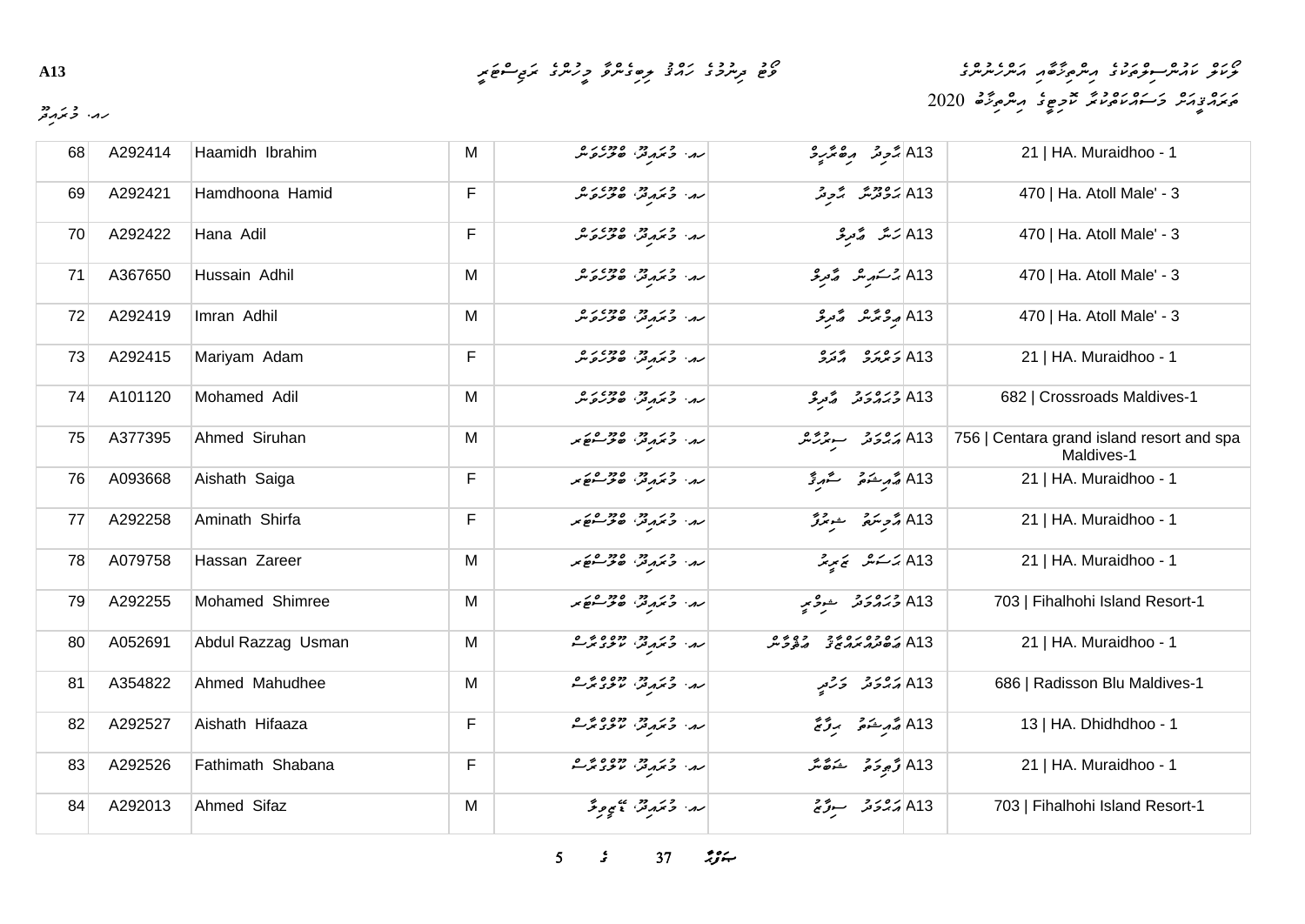*sCw7q7s5w7m< o<n9nOoAw7o< sCq;mAwBoEw7q<m; wBm;vB* م من المرة المرة المرة المرجع المرجع في المركبة 2020<br>مجم*د المريض المربوط المربع المرجع في المراجع المركبة* 

| 85  | A403048 | Hassan Munaaz              | M           | رړ٠ د تر رومي علم و ځ     | A13  پرسترش ترت <i>من</i> چ                                                     | 21   HA. Muraidhoo - 1               |
|-----|---------|----------------------------|-------------|---------------------------|---------------------------------------------------------------------------------|--------------------------------------|
| 86  | A292011 | Mohamed Inaz               | M           | ره وتروده به وقر          | A13 <i>25222 م</i> ېترنى                                                        | 436   Kuramathi Maldives - 1         |
| 87  | A291990 | Raziyya Hassan             | F           | رە ئەمەم بەلگا كالمح بولى | A13 ىزىنب <i>ەد گەنگەنگە</i>                                                    | 21   HA. Muraidhoo - 1               |
| 88  | A072504 | Abdul Gafoor Usman         | M           | رړ٠ وترروز ، پاروه        | A13 كەھىر <i>ورو دەپى</i> ر                                                     | 21   HA. Muraidhoo - 1               |
| 89  | A292459 | Hassan Rasheed             | M           | رړ وتر ده په ده           | A13   پرستہ سر سمزمنٹر مقر                                                      | 470   Ha. Atoll Male' - 3            |
| 90  | A292460 | Hussain Rasheed            | M           | رړ٠ وتر دو په ده          | A13   جُرْسَم مِرْ مَرْسُومْرُ                                                  | 21   HA. Muraidhoo - 1               |
| 91  | A093636 | Mariyam Saeeda             | F           | رړ٠ وتمريز ، پاتون        | A13 كى <i>جەمدى ئىسم يى</i> گر                                                  | 21   HA. Muraidhoo - 1               |
| 92  | A292458 | Mohamed Rasheed            | M           | رړ٠ وترروز ، پرور         | A13 <i>وُبَرُوُوَتَرُ بَرَحْ</i> بِيْرَ                                         | 429   Kurumba Maldives - 1           |
| 93  | A093638 | Moosa Naseer               | M           | رړ و تررو په دې           | A13 فخر مترسونتر                                                                | 388   Feydhoo Ehenihen - 1           |
| 94  | A413283 | Ahmed Afrah                | M           | ره و برمده و شرعون        | A13 كەبروتىر كەنۋىتى <sub>د</sub> ىر                                            | 411   Finolhu Baa Atoll Maldives - 1 |
| 95  | A292452 | Ahmed Mahreen              | M           | رە، دىمەتر، دىرگەرگە      | A13   كەبۇ <i>52 كەنگەن</i> گە                                                  | 656   OBLU Select At Sangeli-1       |
| 96  | A070165 | Ismail Moosa               | M           | رړ. د برړين په برگوري     | A13 <sub>م</sub> وستر <i>ڈ پ</i> وٹ جو شے                                       | 130   B. Goidhoo - 1                 |
| 97  | A092880 | Mohamed Nizam              | M           | رړ. د برورو په برگورو ک   | A13 دُيَرْدُوَنْرَ سِنْدَوْ                                                     | 703   Fihalhohi Island Resort-1      |
| 98  | A093632 | Zahiya Ismail              | $\mathsf F$ | رە، دىرەتى پەرگەر ئو      | A13 تج پەتر - مەش <sup>ى</sup> ر مەشق                                           | 21   HA. Muraidhoo - 1               |
| 99  | A291987 | Ahmed Mauroof Abdul Hakeem | M           | رو . و ترونو . ترس و ع    | A13 <i>ביפי בהיט, הסיניבה</i> פ                                                 | 470   Ha. Atoll Male' - 3            |
| 100 | A092391 | Jameela Abdul Rahman       | $\mathsf F$ | תו בתגמי תיים             | A13 ق <sub>َ</sub> حِرِ حَمَّ صَ <i>مَّ مَرْمَ بَرَ حَرَّ مَرَّ حَرَّ مَرَّ</i> | 470   Ha. Atoll Male' - 3            |
| 101 | A358160 | Minna Abdul Hakeem         | F           | מגי כיתות כל תיינם ב      | A13 <i>جەنگە خەھىرى بىرى</i>                                                    | 470   Ha. Atoll Male' - 3            |

*6 sC 37 nNw?mS*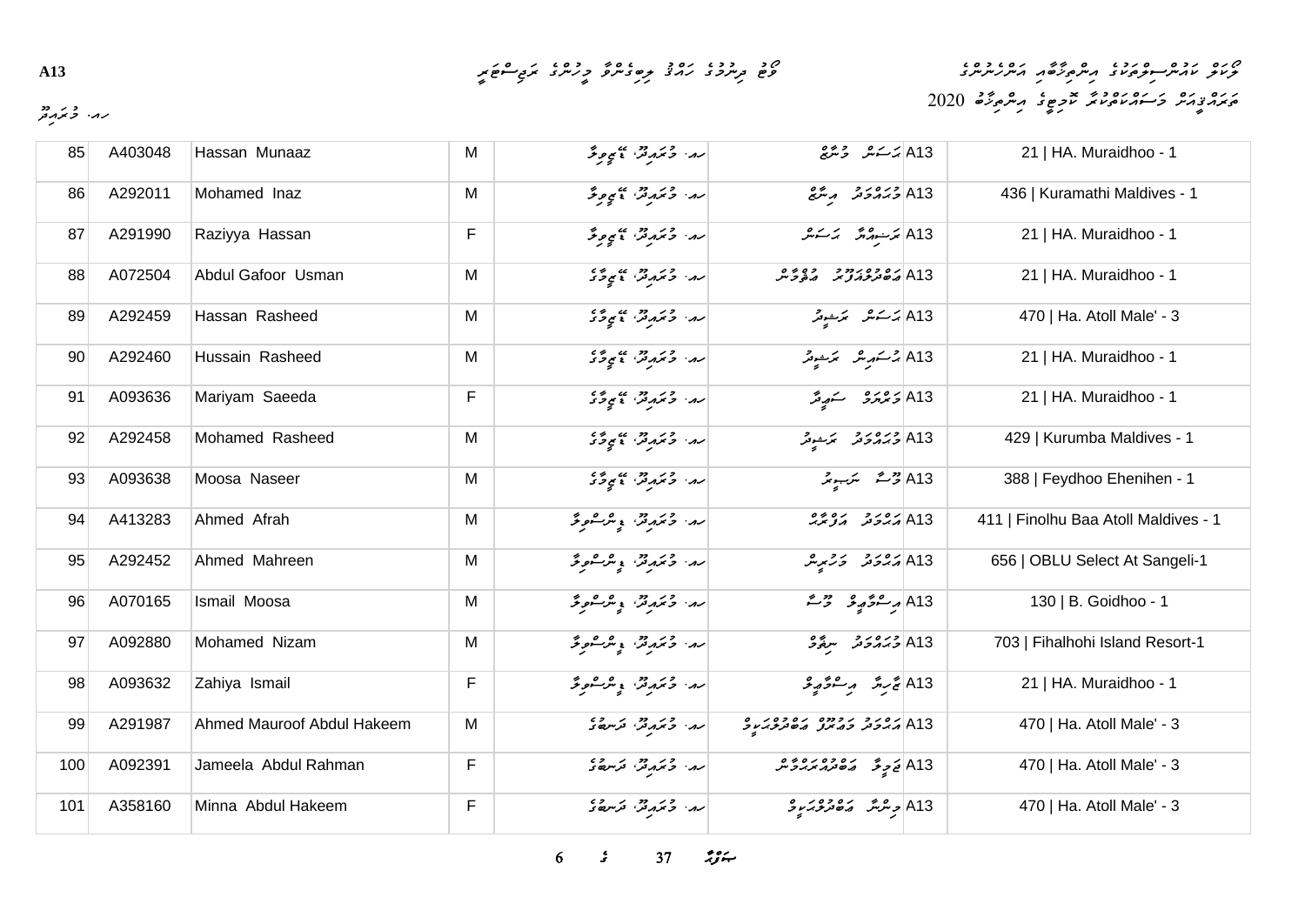*sCw7q7s5w7m< o<n9nOoAw7o< sCq;mAwBoEw7q<m; wBm;vB* م من المرة المرة المرة المرجع المرجع في المركبة 2020<br>مجم*د المريض المربوط المربع المرجع في المراجع المركبة* 

| 102 | A291986 | Mohamed Arif Abdul Hakeem | M            | رو . و تروفر . ترس و ع   | A13   220 كرمرو محمد محمد المحدوث المحمد الم | 470   Ha. Atoll Male' - 3   |
|-----|---------|---------------------------|--------------|--------------------------|----------------------------------------------|-----------------------------|
| 103 | A092799 | Abdul Hadee Mohamed       | M            | رد. وتردفر، فرماسی       | A13 كەھەرگەر بەر ئەرگەر ئا                   | 21   HA. Muraidhoo - 1      |
| 104 | A092798 | Khadheeja Mohamed         | $\mathsf F$  | رد. وتمدين ورس           | A13 كَتْمِيعٌ - وْبَرْجْرْجْرْ               | 21   HA. Muraidhoo - 1      |
| 105 | A385129 | Dheena Siyam              | $\mathsf F$  | رە ئەتەر دە دەر ئ        | A13 مریٹر س <i>بوڈڈ</i>                      | 470   Ha. Atoll Male' - 3   |
| 106 | A092395 | Fathimath Mohamed         | F            | رە ئەتەر دە بول ھ        | A13 تُجِعَةً حَمَدَّ مَعَ                    | 21   HA. Muraidhoo - 1      |
| 107 | A078484 | Mohamed Siyam             | M            | رد. وتردی ترتر -         | A13 دېم ديز مور شور پر                       | 21   HA. Muraidhoo - 1      |
| 108 | A362376 | Ahmed Naashiu             | M            | رد. وتمدين د سرمروی      | A13 كەبرى كىر سەر ئىشىدى كىشىدى بىر كىل      | 470   Ha. Atoll Male' - 3   |
| 109 | A292457 | Aminath Jafnaa            | $\mathsf F$  | رد. و نمایش از مرتز بروی | A13 مَّ حِسَمَ صَوْتَر                       | 21   HA. Muraidhoo - 1      |
| 110 | A092824 | Aneesa Adam               | $\mathsf{F}$ | رد. وتمدتر، دسربربروی    | A13 كەسرىسە مەمەرتى<br>                      | 21   HA. Muraidhoo - 1      |
| 111 | A292456 | Fathimath Shanaa          | $\mathsf F$  | رد. وتمهای ماهویروی      | A13 ۇ <sub>جو</sub> رۇ شەش                   | 21   HA. Muraidhoo - 1      |
| 112 | A093633 | Ibrahim Mohamed           | M            | رد. وتردش وترورون        | A13 مەھەم بەر 13 مەدر د                      | 21   HA. Muraidhoo - 1      |
| 113 | A093634 | Najmunnisa Ibrahim        | $\mathsf F$  | رد. و نمایش از مرتز بروی | A13 ىتر <i>ة دوسرت م</i> ەھرىرى              | 21   HA. Muraidhoo - 1      |
| 114 | A292455 | Riasa Ibrahim             | $\mathsf F$  | رد. وتمدين د سرمروی      | A13 بىرقە ئەھەتزىرى                          | 21   HA. Muraidhoo - 1      |
| 115 | A078620 | Ahmed Sail                | M            | رە - ئەترەپى ئەترە       | A13 كەبۇر قىر سىمب <i>ە</i> نى               | 21   HA. Muraidhoo - 1      |
| 116 | A325964 | Mohamed Shanim            | M            | رە - ئەترەپى ئەترە       | A13 <i>وُبَهُ وَبَوْ</i> مُسَمَّسِ           | 682   Crossroads Maldives-1 |
| 117 | A292337 | Moomina Waheedha          | F            | رە، دىمەتر، زىر          | A13   قەترىتر - ق <i>ەب</i> ەتر              | 21   HA. Muraidhoo - 1      |
| 118 | A292007 | Aminath Ibrahim           | F            | رە - ئەتمەتر، ۋىزى       | A13 أ <i>مَّ حِ سَمَّة مِنْ مَحْرِجْ</i>     | 21   HA. Muraidhoo - 1      |

*7 sC 37 nNw?mS*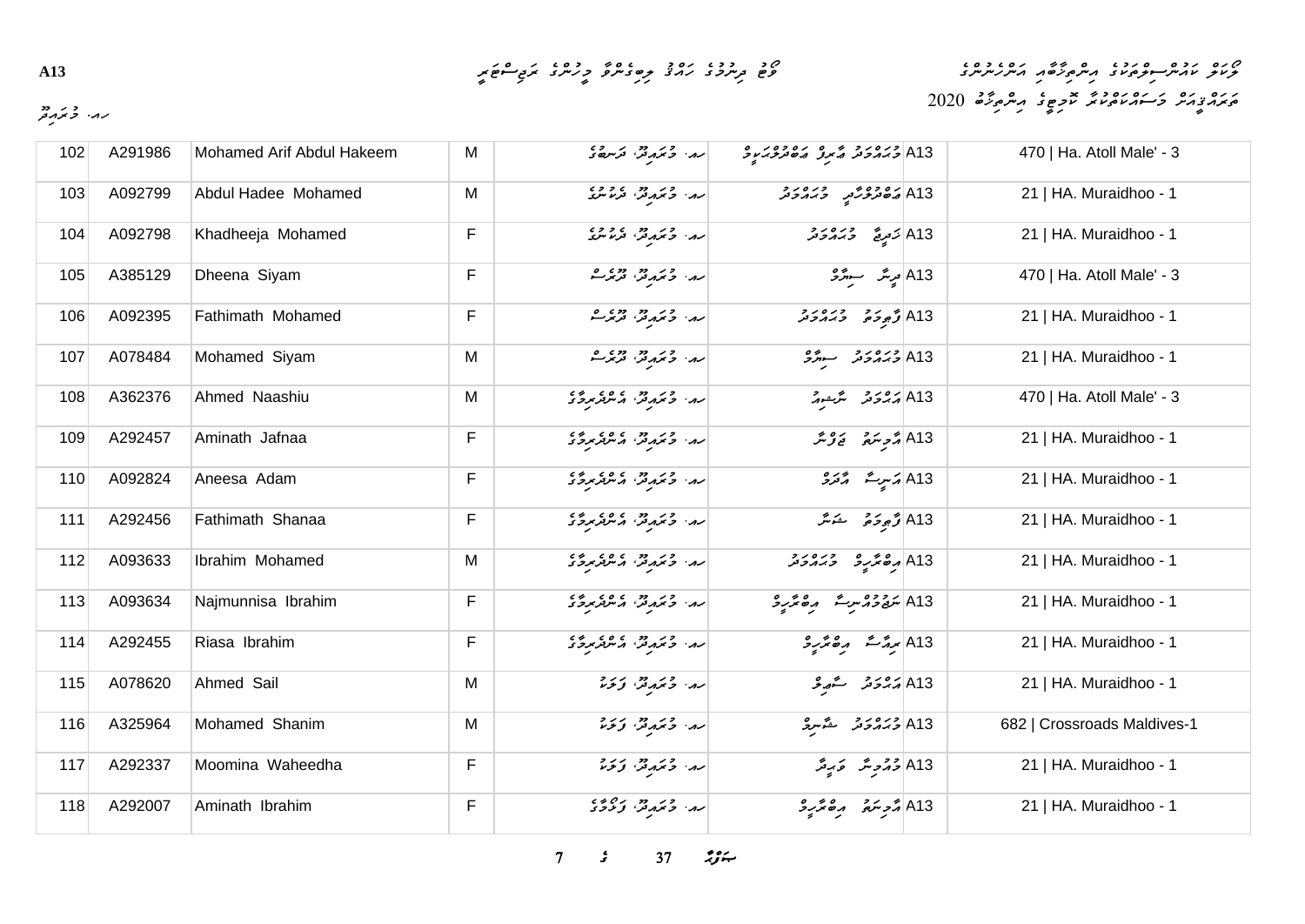*sCw7q7s5w7m< o<n9nOoAw7o< sCq;mAwBoEw7q<m; wBm;vB* م من المرة المرة المرة المرجع المرجع في المركبة 2020<br>مجم*د المريض المربوط المربع المرجع في المراجع المركبة* 

| 119 | A046291 | Abdul Mannan    | M            | رد. وتمرد فر کو مرد و ده | A13 كەھ تۈرۈپ ش <i>ەر بى</i> ر         | 21   HA. Muraidhoo - 1              |
|-----|---------|-----------------|--------------|--------------------------|----------------------------------------|-------------------------------------|
| 120 | A372837 | Ahmed Nawaz     | M            | رد. وتمهيل وه سوده       |                                        | 673   Ozen by Atmosphere at Maadhoo |
| 121 | A330234 | Aishath Sazla   | F            | رد. وتمرد فرکو ده د      | A13 م <i>ۇم شەھ ئىسى ئى</i> ر          | 470   Ha. Atoll Male' - 3           |
| 122 | A372847 | Aminath Reena   | F            | رد. وتمرد وه وتمسك وه    | A13 مَّ حِ سَمَّۃ مِ سِتَّر            | 21   HA. Muraidhoo - 1              |
| 123 | A292019 | Hawwa Ibrahim   | F            | رد. وتمدين وتمسك وده     | A13 بَرْدُوَّ مِرْحَمَّدِدِّ           | 21   HA. Muraidhoo - 1              |
| 124 | A093657 | Aminath Mohamed | $\mathsf{F}$ | رە - ئەتمەتر، ئ          | A13 مَّ <i>جِسَمَّة حَمَدُهُ حَ</i> رَ | 21   HA. Muraidhoo - 1              |
| 125 | A292513 | Faruhath Sameer | F            | رە - ئەترەپى ئ           | A13 ئ <i>وترىنىڭ سۇم</i> تر            | 21   HA. Muraidhoo - 1              |
| 126 | A093656 | Hassan Sameer   | M            | رە - ئەترەپى ئ           | A13   پرستہ شرویز                      | 21   HA. Muraidhoo - 1              |
| 127 | A292515 | Hathuma Sameer  | F            | رد. وتمه تر، وتج         | A13 كەنزىق سى <i>م</i> ويتر            | 21   HA. Muraidhoo - 1              |
| 128 | A292520 | Inaayath Sameer | F            | رد. وتمديق وتج           | A13 م <i>ېنگونگو</i> سکوچر             | 470   Ha. Atoll Male' - 3           |
| 129 | A259885 | Mariyam Hany    | F            | رە - ئەتمەتى كەمج        | A13 كەنگەنگە مەسىر                     | 470   Ha. Atoll Male' - 3           |
| 130 | A292517 | Nuzuhath Hassan | F            | رە - ئەترەپى ئ           | A13 يرىج كەشىر كەسىر                   | 21   HA. Muraidhoo - 1              |
| 131 | A330137 | Samaahaa Sameer | $\mathsf{F}$ | رە - ئەترەق ئ            | A13 سَتَرَبَّہُ سَمَ <i>وِيْر</i> َ    | 21   HA. Muraidhoo - 1              |
| 132 | A292390 | Ahmed Muneer    | M            | رە - ئەترەق كەرەپىرى     | A13 كەندى قىرىتى ئى                    | 470   Ha. Atoll Male' - 3           |
| 133 | A092857 | Ali Aboobakuru  | M            | رە . ئەترەق ئۇرۇشى       | A13 <i>جُعِ مُقْعَ</i> مَعَ            | 21   HA. Muraidhoo - 1              |
| 134 | A092858 | Aminath Gasim   | F            | رە. دىمەتر، ۋرەپىگە      | A13 مَّ حِسَمَ تَحْسِرْ مَحَ           | 21   HA. Muraidhoo - 1              |
| 135 | A292387 | Faheema Ali     | F            | رە. دىمەتر، ۋىرە ئىگە    | A13 <i>ق-ي</i> رَّة - صَمِيَّ          | 21   HA. Muraidhoo - 1              |

**8** *s* **37** *n***<sub>y</sub> <b>***s*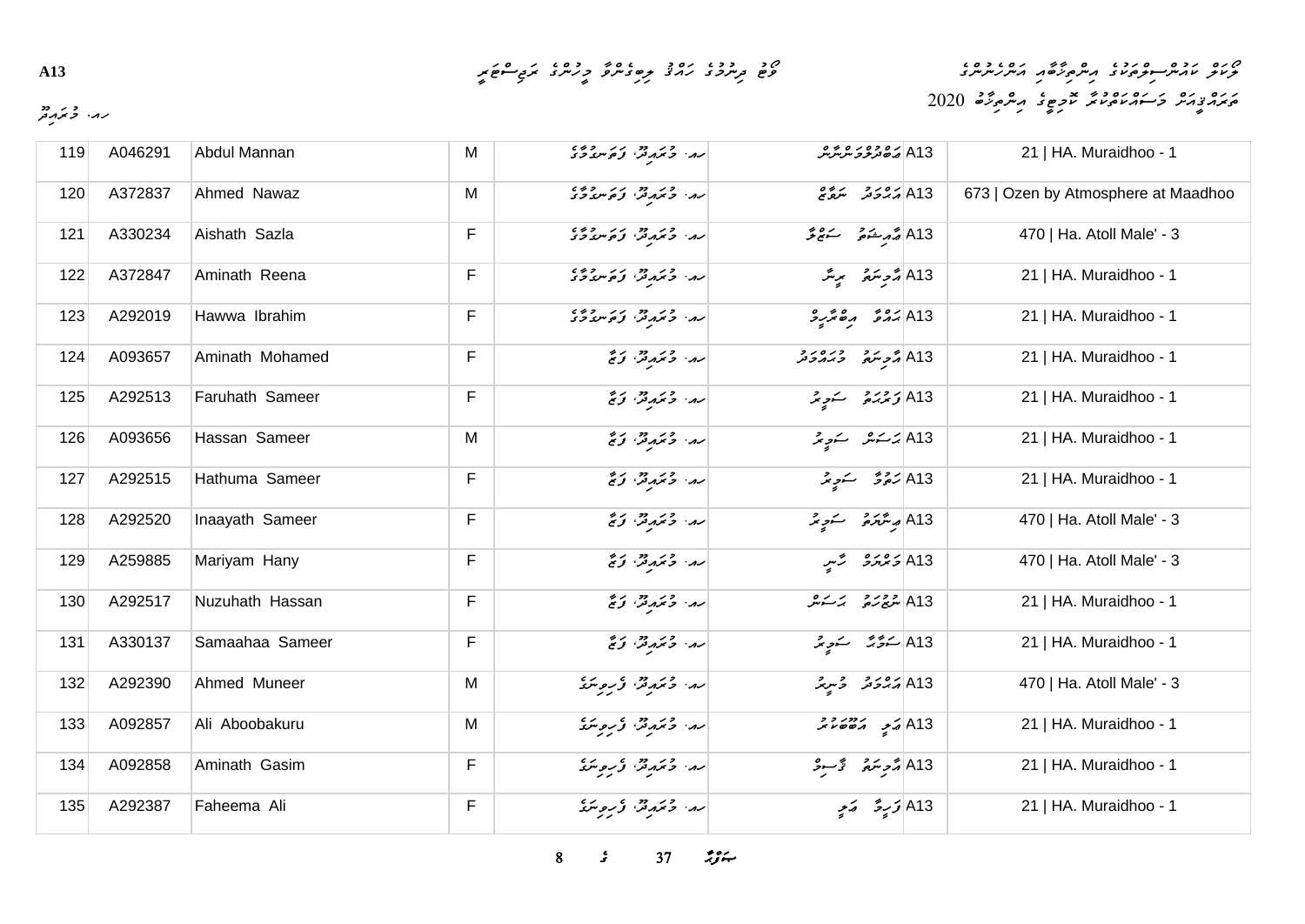*sCw7q7s5w7m< o<n9nOoAw7o< sCq;mAwBoEw7q<m; wBm;vB* م من المرة المرة المرة المرجع المرجع في المركبة 2020<br>مجم*د المريض المربوط المربع المرجع في المراجع المركبة* 

| 136 | A092856 | Fathimath Muna    | $\mathsf F$ | رە، دىمەتر، ۋرەپىد      | A13 <i>وَّجِ حَمَّى حَسَّ</i>                   | 470   Ha. Atoll Male' - 3     |
|-----|---------|-------------------|-------------|-------------------------|-------------------------------------------------|-------------------------------|
| 137 | A269755 | Hassan Mahir      | M           | رە ، ئەترەق ئۇرۇشمە     | A13   پرسترس ت <i>ح پ</i> ر                     | 21   HA. Muraidhoo - 1        |
| 138 | A292386 | Ibrahim Rasheed   | M           | رما وتمرمرض وروسى       | A13 م <i>وڭ مگرى</i> دۇ سىمئىيەتر               | 470   Ha. Atoll Male' - 3     |
| 139 | A092396 | Sara Ali          | F           | رما وتمرمرش وروسمة      | A13 گەنتى كەم <u>و</u>                          | 470   Ha. Atoll Male' - 3     |
| 140 | A292388 | Shama Ali         | F           | رما وتمديق وروسى        | A13 يُحَرَّ - رَمِ                              | 470   Ha. Atoll Male' - 3     |
| 141 | A092804 | Aishath Mohamed   | F           | رە - ئەتەبلاش ۋىلوگىنىڭ | A13 مَّ مِشَمَّ وَيَدْوَنَّرَ                   | 21   HA. Muraidhoo - 1        |
| 142 | A292128 | Fathimath Amsooda | F           | رر و تررد و سرگارده     | A13 گ <sub>ۇچ</sub> وڭمۇ ئەمى <sup>55</sup> بىر | 470   Ha. Atoll Male' - 3     |
| 143 | A292130 | Thoha Rafeeu      | M           | رما وتمديق وسؤسرة       | A13 چۇ <i>ڭ ترو</i> چ                           | 21   HA. Muraidhoo - 1        |
| 144 | A091102 | Abdul Kareem Ali  | M           | رر و ترروز و سربرگا     | A13 كەھەر <i>3 كەيرى ھەم</i> چ                  | 21   HA. Muraidhoo - 1        |
| 145 | A091103 | Abdulla Rasheed   | M           | رە - ئەتەرلىق ۋىرىدىگە  | A13 كَەھْتَرَاللَّهُ كَرَسُوتَر                 | 696   Embudu Village Resort-1 |
| 146 | A054124 | Adam Saeed        | M           | رد. وتمردی و سربردی     | A13 مُرْتَرَدُ سَمَ <i>مِ</i> يْتَرُ            | 470   Ha. Atoll Male' - 3     |
| 147 | A086198 | Fathimath Saeeda  | F           | رە - ئەتەرلىق ۋىرىدىگە  | A13 قَ <i>مِوحَةْ سَهِيدً</i>                   | 21   HA. Muraidhoo - 1        |
| 148 | A081456 | Mohamed Siyam     | M           | رر و ترری و سربرگ       | A13 <i>دېزونه</i> سو <i>گړ</i> و                | 21   HA. Muraidhoo - 1        |
| 149 | A086196 | Ali Mahir         | M           | رە - ئەتەرلىق ۋىلوپرىو  | A13 <i>ڇَوِ وُرِيمُ</i>                         | 21   HA. Muraidhoo - 1        |
| 150 | A292005 | Mohamed Rishwan   | M           | رە، دىمەش رىرىگىر       | A13 <i>وُبَرُوونو بِرِحُومُرُ</i>               | 724   Joali Maldives-1        |
| 151 | A079757 | Abdulla Adam      | M           | رە - ئەترەقر، ۋىزە ش    | A13 يَرْجُّونُواللَّهُ مَرْمَرْدُّ              | 21   HA. Muraidhoo - 1        |
| 152 | A292384 | Raamiza Ali       | F           | رە. دىمەتى ۋىرىر        | A13 تُرْرِجٌ     رَمٍ                           | 21   HA. Muraidhoo - 1        |

*9 s* 37 *i*<sub>s</sub>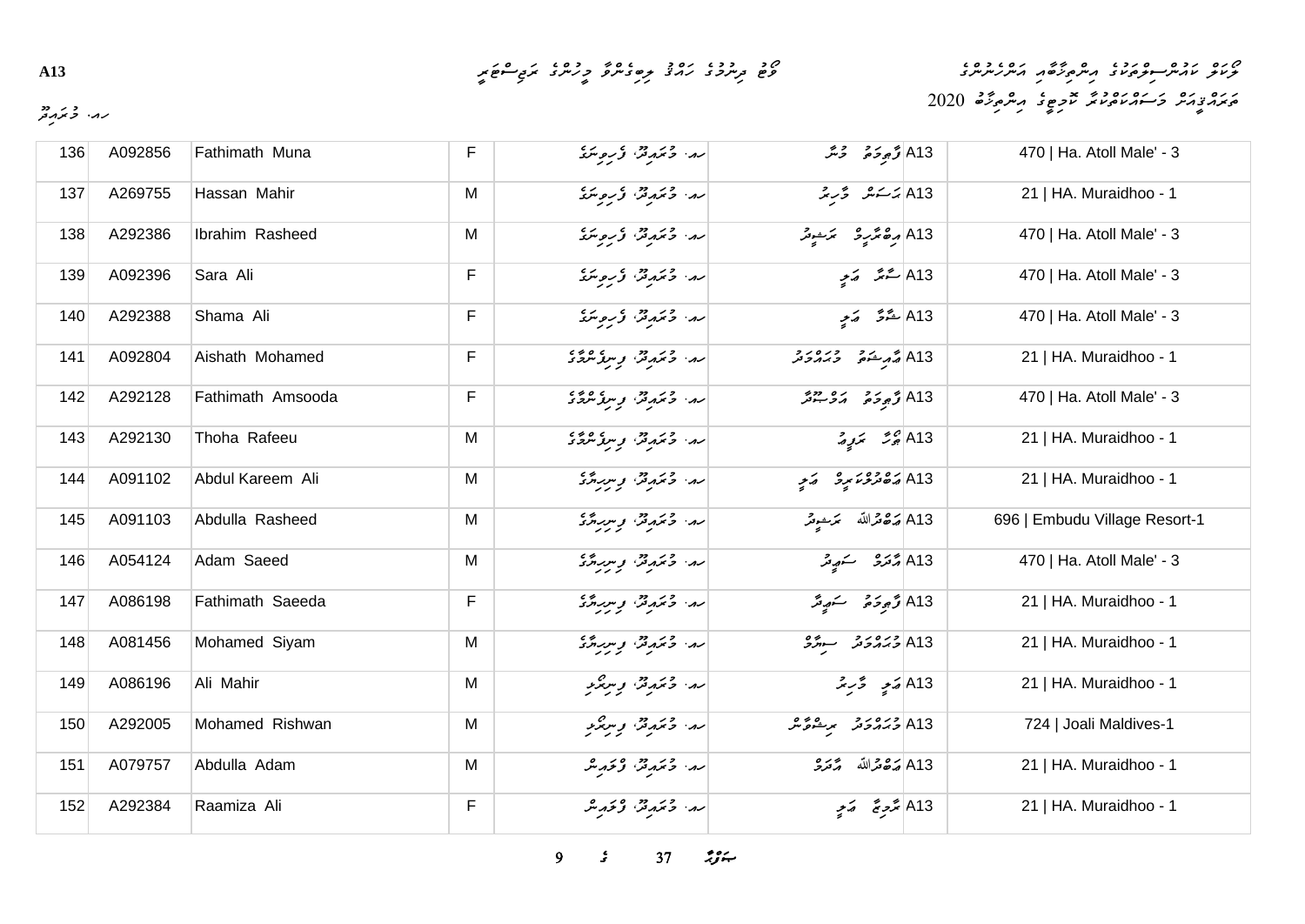*sCw7q7s5w7m< o<n9nOoAw7o< sCq;mAwBoEw7q<m; wBm;vB* م من المرة المرة المرة المرجع المرجع في المركبة 2020<br>مجم*د المريض المربوط المربع المرجع في المراجع المركبة* 

| 153 | A359033 | Rifka Abdulla        | $\mathsf F$  | رە ئەتەر ئۇ ئۇ ئەس                            | A13 موثر ممّ مَدَّة مَدَاللّه             | 21   HA. Muraidhoo - 1                    |
|-----|---------|----------------------|--------------|-----------------------------------------------|-------------------------------------------|-------------------------------------------|
| 154 | A092785 | Abdul Hannan Hassan  | M            | أرما وتمدير وروء                              | A13 كەھەرى <i>جەشرىرى بەسكى</i> ر         | 21   HA. Muraidhoo - 1                    |
| 155 | A292532 | Ahmed Nafiu          | M            | روس دو مهمده وه ده در دارد و بالا             | A13 كەش <sup>ى</sup> رىقىر ش <i>ىنى</i> م | 425   One & Only Reethi Rah, Maldives - 1 |
| 156 | A374046 | Ali Naisham          | M            | روس وتروفري وتوج مرت وه بر                    | A13 <i>مَنْ بِسَمِ</i> حَدَّدٌ            | 728   Angsana Resort & Spa Maldives-1     |
| 157 | A092776 | Fauziyya Ali         | F            | رەسى ئەرەم ئەرەر ئەھمىر                       | A13 <i>قەتىم ھەقىھى</i> ھەمچە             | 21   HA. Muraidhoo - 1                    |
| 158 | A292531 | Fazeema Mohamed      | $\mathsf F$  | روس ويروده مهموره وه ويد                      | A13 كۆپى ئىقىدى ئىسىمبىتىلىرى ئىس         | 21   HA. Muraidhoo - 1                    |
| 159 | A093658 | Mohamed Adam         | M            | روس ورود مهموره مع                            | A13 <i>2522 مح</i> مد ح                   | 21   HA. Muraidhoo - 1                    |
| 160 | A374042 | Razleenaa Mohamed    | F            | روس وتروفري وتوج مرت وه بر                    | A13 ىرچمىسى مەردە ئىرىدىن                 | 21   HA. Muraidhoo - 1                    |
| 161 | A292573 | Ahmed Fazeel         | M            | رو . و ترویژ، و تره                           | A13  پژونو تىنىدى                         | 470   Ha. Atoll Male' - 3                 |
| 162 | A093661 | Aminath Abdul Rahman | $\mathsf F$  | رە - ئەترەپ ئىگھ                              | A13 مُوسَع مەھىرمىدۇش                     | 160   K. Guraidhoo - 1                    |
| 163 | A292570 | Ibrahim Gasim        | M            | رە - ئەتەرقى ئەقرە                            | A13 مەھەمگەر تۇسومى                       | 21   HA. Muraidhoo - 1                    |
| 164 | A351099 | Ihusan Ibrahim       | M            | رە - ئەتەرقى ئەقرە                            | A13 مربر مشعر مرکام محمد کرد              | 238   AA. Ukulhas - 1                     |
| 165 | A076231 | Abdulla Mufeed       | M            | رد. وتردفر، وه ووه                            | A13 كەھەراللە   ق. يەتر                   | 470   Ha. Atoll Male' - 3                 |
| 166 | A292229 | Ahmed Shakir         | M            | رد. وتمدير ووء وه                             | A13 كەبرى قىرىقى ئىقتى بىر                | 670   Constance Halaveli-1                |
| 167 | A056257 | Ali Aboobakuru       | M            | رد. وتردفر، وه ووه                            | A13 <i>جُمْعِ مُقْعَة بِ</i>              | 470   Ha. Atoll Male' - 3                 |
| 168 | A292227 | Faruzaana Ali        | $\mathsf{F}$ | رد. وتردفز، وولاوی                            | A13 كۇيۇچچە شەمبە                         | 21   HA. Muraidhoo - 1                    |
| 169 | A092819 | Haseena Ali          | F            | رد. و بردو وه وه و ،<br>رد. و بردند، و وو و ، | A13 بز-پڻر گھي <sub>ج</sub>               | 21   HA. Muraidhoo - 1                    |

*10 s* 37 *if*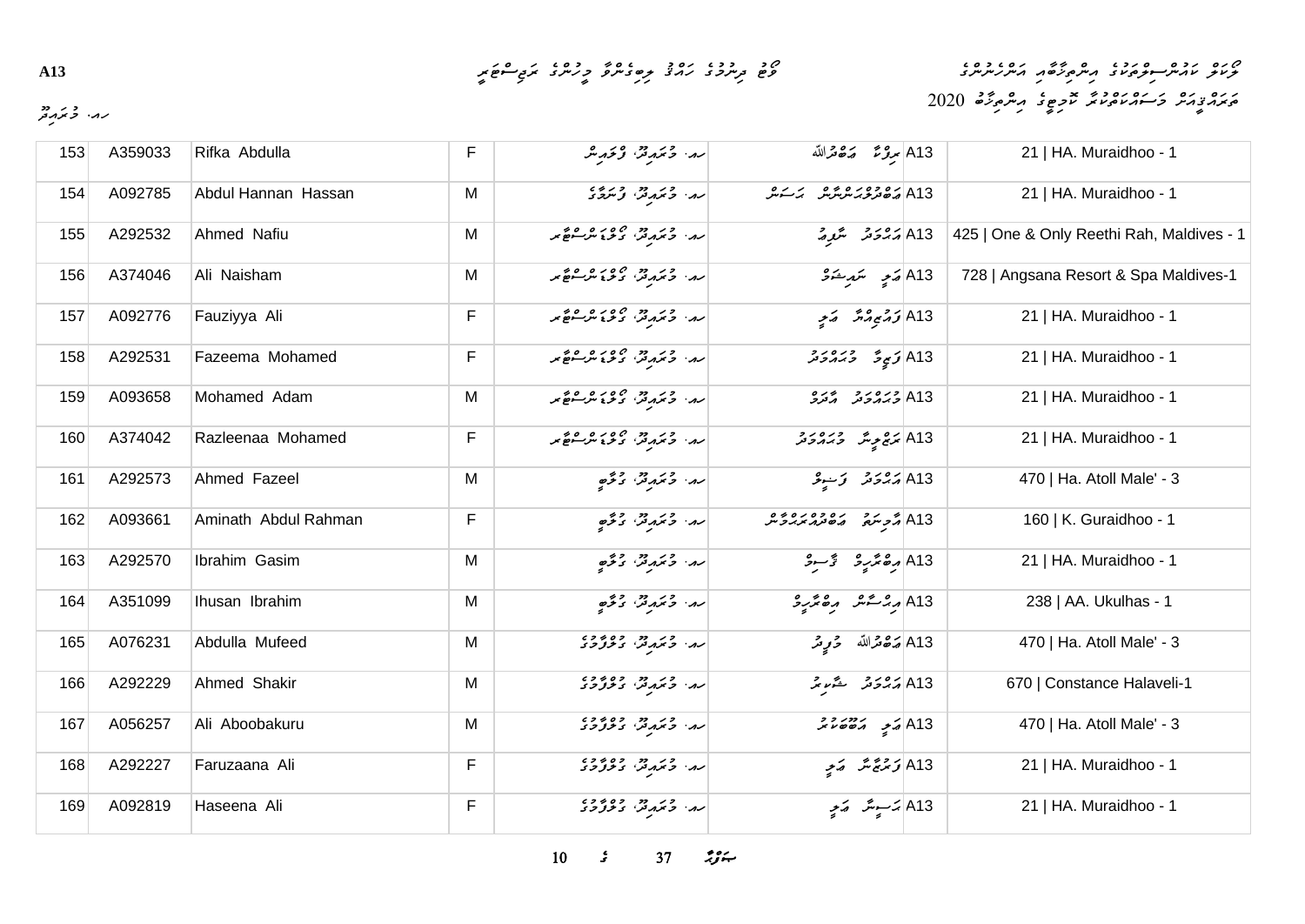*sCw7q7s5w7m< o<n9nOoAw7o< sCq;mAwBoEw7q<m; wBm;vB* م من المرة المرة المرة المرجع المرجع في المركبة 2020<br>مجم*د المريض المربوط المربع المرجع في المراجع المركبة* 

| 170 | A092818 | Ramiza Ali          | F           | رړ و برړتو، وه دوه                              | A13 تُرْ <sub>حِ</sub> يُّ – مَ <sup>ح</sup> ٍ | 21   HA. Muraidhoo - 1              |
|-----|---------|---------------------|-------------|-------------------------------------------------|------------------------------------------------|-------------------------------------|
| 171 | A087268 | Zaheera Hassan      | F           | رد. و بردود وه وه و ،<br>رد. و بردند، د نوو و د | A13 تج پەنتىر كەسكەنلىر                        | 21   HA. Muraidhoo - 1              |
| 172 | A292225 | Fathimath Mohamed   | F           | رە . دىگەنگە . دەر .                            | A13 وُجِرَة وَبَرْمُرَسَّ                      | 470   Ha. Atoll Male' - 3           |
| 173 | A292224 | Shareefa Hassan     | $\mathsf F$ | رد. وتمهيل روز و                                | A13 خەمبەر كەشكەر                              | 21   HA. Muraidhoo - 1              |
| 174 | A292473 | Abdul Hakeem Haroon | M           | رړ. ونمروژ، رُوِيږد                             | A13 كەھىر <i>ۋە بىر بىر ئىترىش</i>             | 673   Ozen by Atmosphere at Maadhoo |
| 175 | A393035 | Ahmed Zunaahu       | M           | رە - ئەتەرلىقى ئەتەمچە                          | A13 كەبرۇتر كى ئىگە                            | 682   Crossroads Maldives-1         |
| 176 | A292523 | Hassan Adam         | M           | رە - ئەتەرلىقى كەن كۆم                          | A13 بزشک مر <i>گری</i>                         | 21   HA. Muraidhoo - 1              |
| 177 | A407472 | Shina Hassan        | $\mathsf F$ | رە - ئەتەرقى ئەھمىي                             | A13 حيثر ك <b>رك</b> شر                        | 21   HA. Muraidhoo - 1              |
| 178 | A092823 | Zulaikha Hassan     | $\mathsf F$ | رو ، و تروفر، ري و                              | A13 يح يح <sub>م</sub> ر 2 سك شركت بر          | 21   HA. Muraidhoo - 1              |
| 179 | A105762 | Abdulla Hussain     | M           | מגי כמגבי משמכש                                 | A13 كەھەراللە ب <sub>ە</sub> سەمبەشر           | 21   HA. Muraidhoo - 1              |
| 180 | A092777 | Aishath Shifana     | $\mathsf F$ | מגי כמקבלי משמכב                                | A13 مَيْرِسْدَمْ صَوِرَّسَّرَ                  | 21   HA. Muraidhoo - 1              |
| 181 | A092778 | Fathimath Hussain   | $\mathsf F$ | מגי כמגבי משמכש                                 | A13 <i>وَّجِ دَمَّةَ بِرْسَهِيمْ</i>           | 21   HA. Muraidhoo - 1              |
| 182 | A291972 | Hassan Ziyaadh      | M           | מגי כמקבלי משמכש                                | A13   ئەسەئىر م <sub>ى ت</sub> ورتىر           | 21   HA. Muraidhoo - 1              |
| 183 | A092782 | Hussain Mohamed     | M           | מגי כמגבי משמכש                                 | A13 يُرسَمبِ شَرِ وَبَرَ مُردَّ مَرَ           | 21   HA. Muraidhoo - 1              |
| 184 | A155952 | Mariyam Saeeda      | F           | מגי כמקבלי משמכב                                | A13 <i>5 بروژ شمهر تر</i>                      | 470   Ha. Atoll Male' - 3           |
| 185 | A373678 | Mohamed Maaiz       | M           | מגי כמה בי המיכים                               | A13 <i>جَهُدُوَنَّرَ</i> وَ <i>َم</i> ِ مَحَ   | 21   HA. Muraidhoo - 1              |
| 186 | A291973 | Mohamed Siyadh      | M           | رە - دىگەنى - ئەنجىردى                          | A13 <i>ۋېزو ئ</i> وقر سوم <i>ر</i> تر          | 421   Velassaru Maldives - 1        |

 $11$  *s* 37  $23$   $-$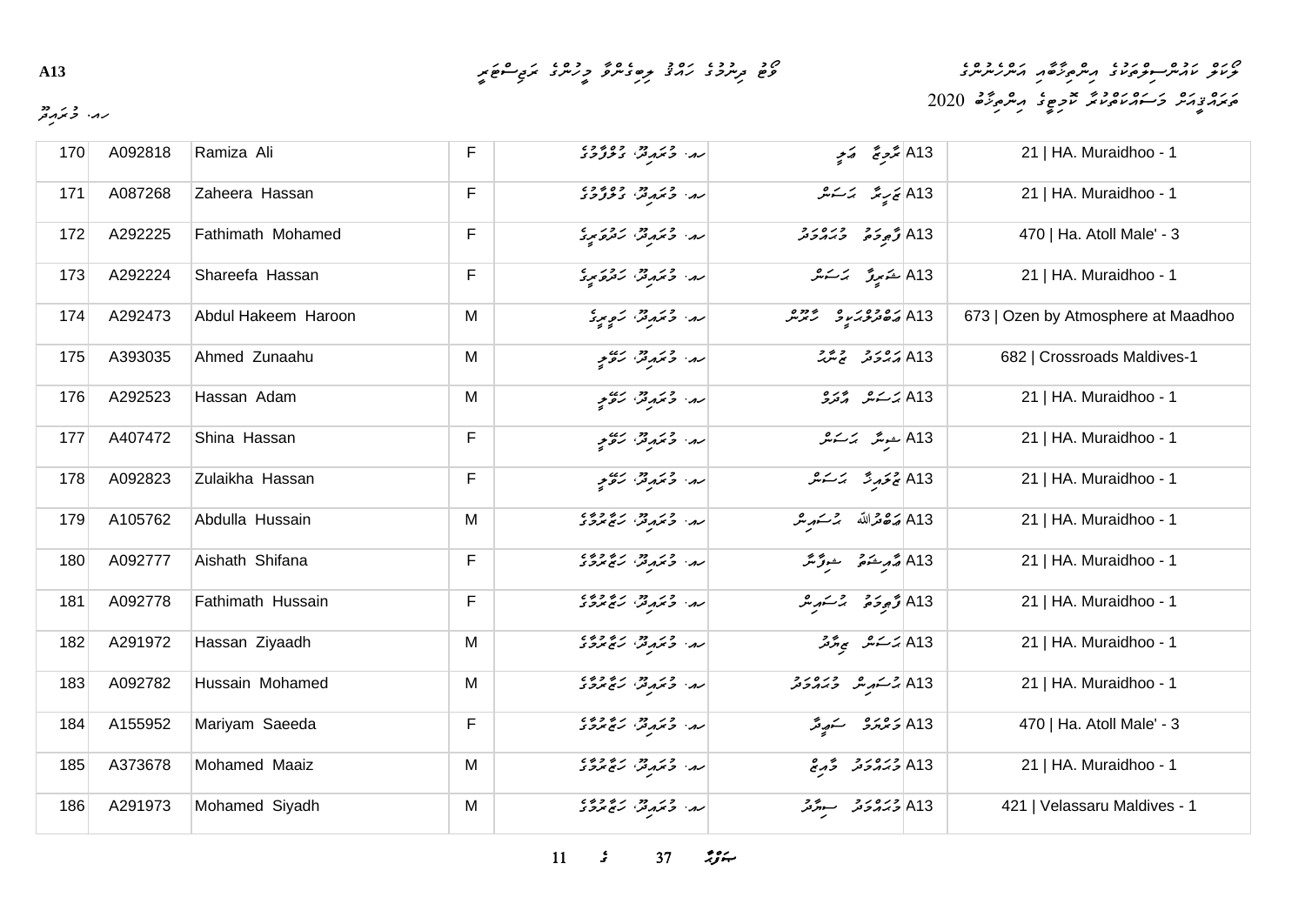*sCw7q7s5w7m< o<n9nOoAw7o< sCq;mAwBoEw7q<m; wBm;vB* م من المرة المرة المرة المرجع المرجع في المركبة 2020<br>مجم*د المريض المربوط المربع المرجع في المراجع المركبة* 

| 187 | A092780 | Muneera Hussain          | F            | رد. و بردود. ره وه و                      | A13  3سرپر پر جمہور میں                           | 21   HA. Muraidhoo - 1      |
|-----|---------|--------------------------|--------------|-------------------------------------------|---------------------------------------------------|-----------------------------|
| 188 | A092779 | Sharafiyya Hussain       | F            | תגי כמגבי משמכש                           | A13 ڪ <i>مترو ۾ پڻ گرم پڻ</i> ر                   | 21   HA. Muraidhoo - 1      |
| 189 | A291971 | Suwaybath Hussain        | $\mathsf{F}$ | رد. و نرود. رو دو ،<br>در و نروش رنج نروی | A13 سىۋېرىھ ئەسىر بىر                             | 21   HA. Muraidhoo - 1      |
| 190 | A291969 | Zareena Ali              | $\mathsf{F}$ | מגי כמה בי תשמכל                          | A13 کچ میںٹر کے می                                | 21   HA. Muraidhoo - 1      |
| 191 | A088948 | Abdul Azeez Adam         | M            | رد. وتمدير سور دور                        | A13 كەھەر <i>ىۋە بىچ ئە</i> رە                    | 21   HA. Muraidhoo - 1      |
| 192 | A292242 | Abdulla Abdul Azeez      | M            | رە - ئەتەرلىق بەشكەلى                     | A13 كَرْهُ قَرْاللَّهُ لَهُ صَعْرَفْهُ مِي مَحْ   | 21   HA. Muraidhoo - 1      |
| 193 | A088944 | Ali Sinan                | M            | رە - ئەتەرلىقى سەھەم                      | A13  رَمٍ سویٹریٹر                                | 21   HA. Muraidhoo - 1      |
| 194 | A292247 | Fathimath Sheereen       | $\mathsf{F}$ | رە - ئەتەرلىق بەشكەلى                     | A13 <i>وُّجوحَ</i> هُ شومِرِيْتَر                 | 470   Ha. Atoll Male' - 3   |
| 195 | A088949 | Hadiyyath Hassan         | F            | رړ. وترړي رسرون                           | A13 كىر <i>ە مەرقى بىر سەنگ</i> ە                 | 470   Ha. Atoll Male' - 3   |
| 196 | A292248 | Shihaam Abdul Azeez Adam | M            | رە ئەتەرلىق بەشكە                         | A13 خې <i>رگو پره ده د په م</i> ترو               | 470   Ha. Atoll Male' - 3   |
| 197 | A088947 | Shimla Abdul Azeez       | $\mathsf F$  | رە - ئەتەرلىق بەشكەلى                     | A13 خو <i>گۇ ھەترىۋە يې</i> تە                    | 21   HA. Muraidhoo - 1      |
| 198 | A292240 | Sirath Abdul Azeez       | M            | رە - ئەتەرلىق بەشكەلى                     | A13 سو <i>نزو مەھەر دەرى</i><br>A13               | 682   Crossroads Maldives-1 |
| 199 | A088941 | Sithura Abdul Azeez      | F            | رد. وتمدير سور                            | A13 سو <i>مۇنىڭ مەھەر ۋە ي</i>                    | 470   Ha. Atoll Male' - 3   |
| 200 | A088946 | Siyama Abdul Azeez       | $\mathsf{F}$ | رړ٠ وغږون رغوی                            | A13 سورة مەھەر <i>ۋە يې</i> تە                    | 470   Ha. Atoll Male' - 3   |
| 201 | A292355 | Ahmed Asif               | M            | رە - ئەترەتى بەرجەتى                      | A13 كەبرى قىلىدۇ                                  | 470   Ha. Atoll Male' - 3   |
| 202 | A073441 | Aminath Waheeda          | F            | رە - ئەنگەنى رىگرىي                       |                                                   | 470   Ha. Atoll Male' - 3   |
| 203 | A058459 | Fathmath Ameena          | F            | رە - ئەترەتى بەرجەتى                      | A13 <i>وُّجوحَ</i> هُ – مَر <sub>َّ</sub> حِ مَّد | 93   R. Rasgetheemu - 1     |

*12 s* 37 *if*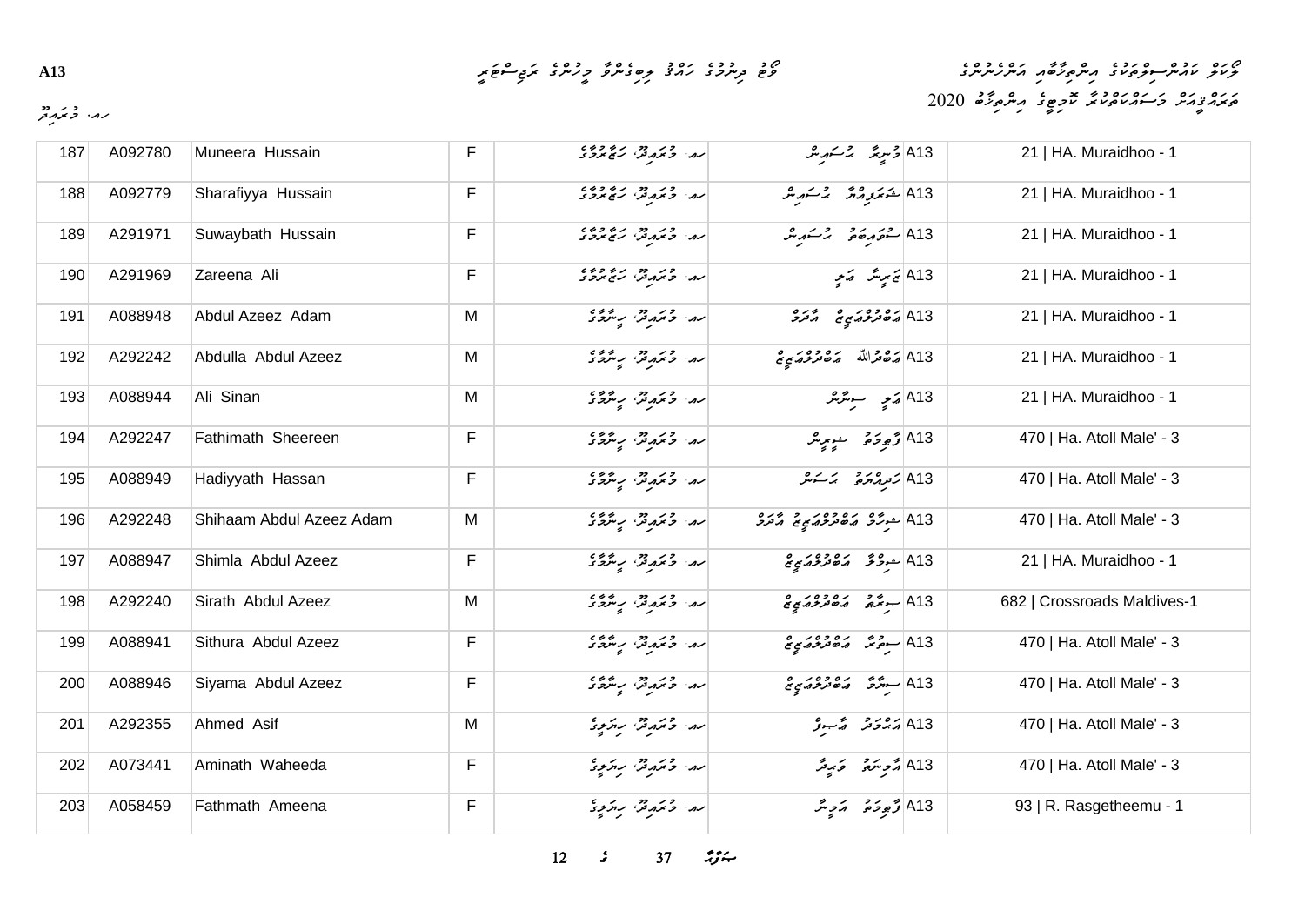*sCw7q7s5w7m< o<n9nOoAw7o< sCq;mAwBoEw7q<m; wBm;vB* م من المرة المرة المرة المرجع المرجع في المركبة 2020<br>مجم*د المريض المربوط المربع المرجع في المراجع المركبة* 

| 204 | A070162 | Hassan Abdul Rahman | M            | رە، ئەنگەنى رىزىدە       | A13 بَرَسَة شَرَ مَرْهُ مِيْرِ مِيْرَ حَمْدَ          | 21   HA. Muraidhoo - 1           |
|-----|---------|---------------------|--------------|--------------------------|-------------------------------------------------------|----------------------------------|
| 205 | A070163 | Hawwa Abdulla       | F            | رە - ئەتمەتى رىزىرى      | A13 بَرْدَةً بِرَصْحَراللّه                           | 553   Hulhumale', Ehenihen - 1   |
| 206 | A292356 | Hussain Nathif      | M            | رە - ئەترەق بەرجەتى      | A13 برسەمبەش س <i>تىمبو</i> ر                         | 470   Ha. Atoll Male' - 3        |
| 207 | A092842 | Ibrahim Khaleel     | M            | رە - ئەترەتى رەكرومى     | A13 <sub>مر</sub> ھ تژرچ تزییتی                       | 470   Ha. Atoll Male' - 3        |
| 208 | A362117 | Miuna Hassan        | F            | رە ئەتمەتى رىزىرى        | A13 <sub>حوض</sub> تر برسکر                           | 470   Ha. Atoll Male' - 3        |
| 209 | A252364 | Mohamed Hashim      | M            | رە - ئەنگەنى رىگرىي      | A13 <i>وبروبروتر گ</i> ھو                             | 21   HA. Muraidhoo - 1           |
| 210 | A160595 | Mohamed Yamin       | M            | رە - ئەتمەتى رىزىرى      | A13  <i>وبروبروم</i> تر م <i>رَّدِ</i> سْر            | 470   Ha. Atoll Male' - 3        |
| 211 | A291944 | Hawwa Aboobakuru    | F            | رە ئەتەرەم ئەربەت ئەرە   | $77227 702$ A13                                       | 21   HA. Muraidhoo - 1           |
| 212 | A061161 | Abdul Wahhab Usman  | M            | رړ٠ ونمه تر دو وه        | A13 <sub>م</sub> ەھ <i>وم دەپىر دەپ ھ</i>             | 470   Ha. Atoll Male' - 3        |
| 213 | A061762 | Ahmed Shareef       | M            | رە . ئەتەر قەر ئەترە ئەت | A13 كەندى قىر سىكەمب <i>و</i> گە                      | 322   GA. Kolamaafushi - 2       |
| 214 | A092150 | Aishath Usman       | $\mathsf{F}$ | رە ئەتەرلىق ئەترەپ ئ     | A13 <i>مَّ مِ</i> شَمَّع مَّ مُوْحَ مَّر              | 569   Kulhudhuffushi, Ehenihen-1 |
| 215 | A092154 | Samiya Usman        | $\mathsf{F}$ | رە . ئەتەرلىق ئەترەپ ئى  | A13 گوپۇ ھۇۋىر                                        | 21   HA. Muraidhoo - 1           |
| 216 | A092155 | Zeenad Usman        | F            | رە . ئەتەرلىق ئەترەپ ئى  | A13 <sub>م</sub> ې ئ <sup>ىر</sup> تى <i>ز ھۇۋىتى</i> | 21   HA. Muraidhoo - 1           |
| 217 | A292504 | Ahmed Naseem        | M            | رە . دىگەنى ئەسەسرە ئ    | A13 كەبۇ5 <i>تىمب</i> وتى                             | 699   Bolifushi Island Resort-1  |
| 218 | A093653 | Aishath Ihusana     | $\mathsf F$  | رە ئەرەر ئەس ئەس ئ       | A13 مَّ مِشَمَّ مِنْ سَمَّتَر                         | 21   HA. Muraidhoo - 1           |
| 219 | A292505 | Aishath Visama      | F            | رە - دىگەش - ئەسمىتى ئ   | A13 مَگْرِسْتَمْ وِسَّوَّ                             | 470   Ha. Atoll Male' - 3        |
| 220 | A354125 | Aminath Nahula      | F            | رړ. د برړي ر گروه د و    | A13 أ <i>مَّ حِ سَمَّةً سَرَجُ</i> مَحَ               | 21   HA. Muraidhoo - 1           |

*r@o<m8q> .<5*

**13** *s* **37** *n***<sub>s</sub>**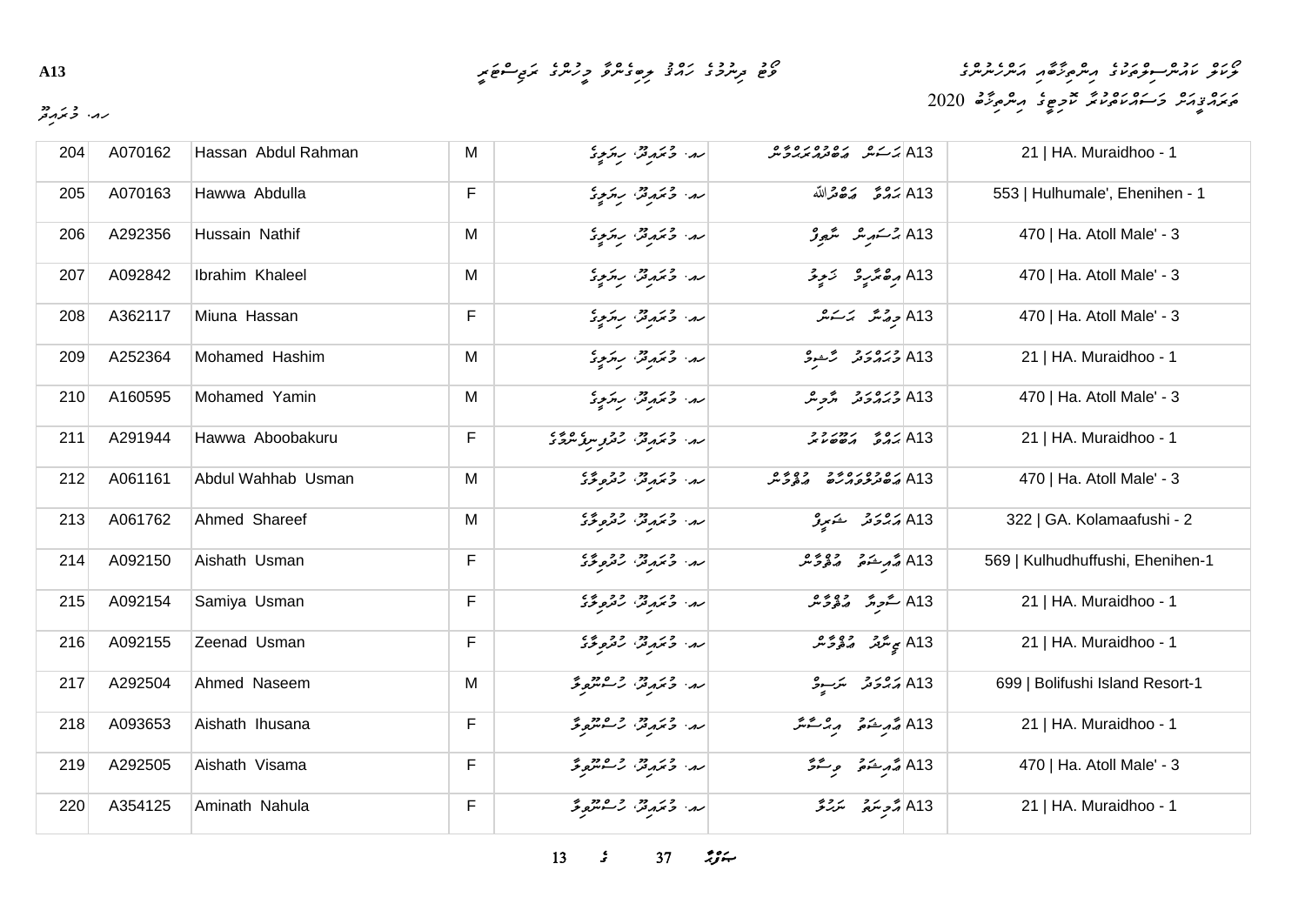*sCw7q7s5w7m< o<n9nOoAw7o< sCq;mAwBoEw7q<m; wBm;vB* م من المرة المرة المرة المرجع المرجع في المركبة 2020<br>مجم*د المريض المربوط المربع المرجع في المراجع المركبة* 

| 221 | A292502 | Hassan Ali          | M            | رە. دىگەنگە، رئىس ئورگە | A13   پرستر کرمی                                                                                     | 21   HA. Muraidhoo - 1         |
|-----|---------|---------------------|--------------|-------------------------|------------------------------------------------------------------------------------------------------|--------------------------------|
| 222 | A292507 | Mohamed Nishaam     | M            | رە . دىگەنى ئەسەسرە ئ   | A13  3 <i>223 كمبر مبرست</i> گ                                                                       | 21   HA. Muraidhoo - 1         |
| 223 | A291961 | Shareefa Ali        | $\mathsf F$  | رړ. ونمرړي رحشرپه ش     | A13 ڪيوتر ک <i>ي</i> ج                                                                               | 21   HA. Muraidhoo - 1         |
| 224 | A092791 | Abdul Salam Adam    | M            | رد. وتروفر ووسوده       | A13 ھ <i>قرم شخر ج</i> ره                                                                            | 470   Ha. Atoll Male' - 3      |
| 225 | A092789 | Aishath Yumna       | F            | رد. وتمردی روسوده       | A13 <i>مەم ھەم مەدىنگ</i>                                                                            | 21   HA. Muraidhoo - 1         |
| 226 | A292000 | Fathimath Nasheedha | $\mathsf F$  | رد. وتروفر، روسرور      | A13 قَ جِرحَة مَ سَرَسِيقَر                                                                          | 21   HA. Muraidhoo - 1         |
| 227 | A075653 | Hussain Rasheed     | M            | رد. وتردفر، روسرور      | A13 برسکوپٹر کرجوٹر                                                                                  | 553   Hulhumale', Ehenihen - 1 |
| 228 | A092790 | Mohamed Rasheed     | M            | رە ئە ئەرەسى ئەسلام     | A13 <i>وُبَرُوْدَة مَرْ</i> خِيْتَر                                                                  | 21   HA. Muraidhoo - 1         |
| 229 | A092816 | Afraah Ibrahim      | F            | מגי כימגים גייניים      | A13 <i>مۇنتى مەھترى</i> د                                                                            | 21   HA. Muraidhoo - 1         |
| 230 | A292221 | Aishath Naazneen    | $\mathsf{F}$ | מגי כימגילי גימים       | A13 مَگرِسْدَمْ مَسَّمَّ سِرْسْر                                                                     | 21   HA. Muraidhoo - 1         |
| 231 | A092817 | Fathimath Hassan    | F            | מגי כמקברי המע          | A13 ۇ <sub>جو</sub> رَى ئەسەش                                                                        | 21   HA. Muraidhoo - 1         |
| 232 | A092815 | Mohamed Kaleem      | M            | מגי כימגילי גימים       | A13 <i>وَبَرُوْدَوْ</i> کَمَوِدُ                                                                     | 21   HA. Muraidhoo - 1         |
| 233 | A333210 | Abdulla Hishan      | M            | מי כימיני ויופט         | A13 كَەھتراللە ب <i>ەش</i> گىر                                                                       | 470   Ha. Atoll Male' - 3      |
| 234 | A051136 | Abdulla Sameer      | M            | מה בימניטי ומבכב        | A13 كەھەرللە س <i>ەربىر</i>                                                                          | 470   Ha. Atoll Male' - 3      |
| 235 | A263251 | Ahmed Igbal         | M            | מגי כ"מהב" הימכ"        | A13 كەبرى قىرىمى ئىس بولغا ئىس بولغا ئىس بولغا ئىس بولغا ئىس بولغا ئىس بولغا ئىس بولغا ئىس بولغا ئاس | 470   Ha. Atoll Male' - 3      |
| 236 | A044992 | Ahmed Sameer        | M            | הו בתונלי ומבש          | A13 كەبۇبۇقە سىمب <i>وي</i> تى                                                                       | 470   Ha. Atoll Male' - 3      |
| 237 | A291977 | Aishath Sameer      | F            | מני בימניצי ומבכב       | A13 م <i>مَّ مِ</i> حَقِيمَة مُصَرِّحِيمَة ا                                                         | 470   Ha. Atoll Male' - 3      |

*14 sC 37 nNw?mS*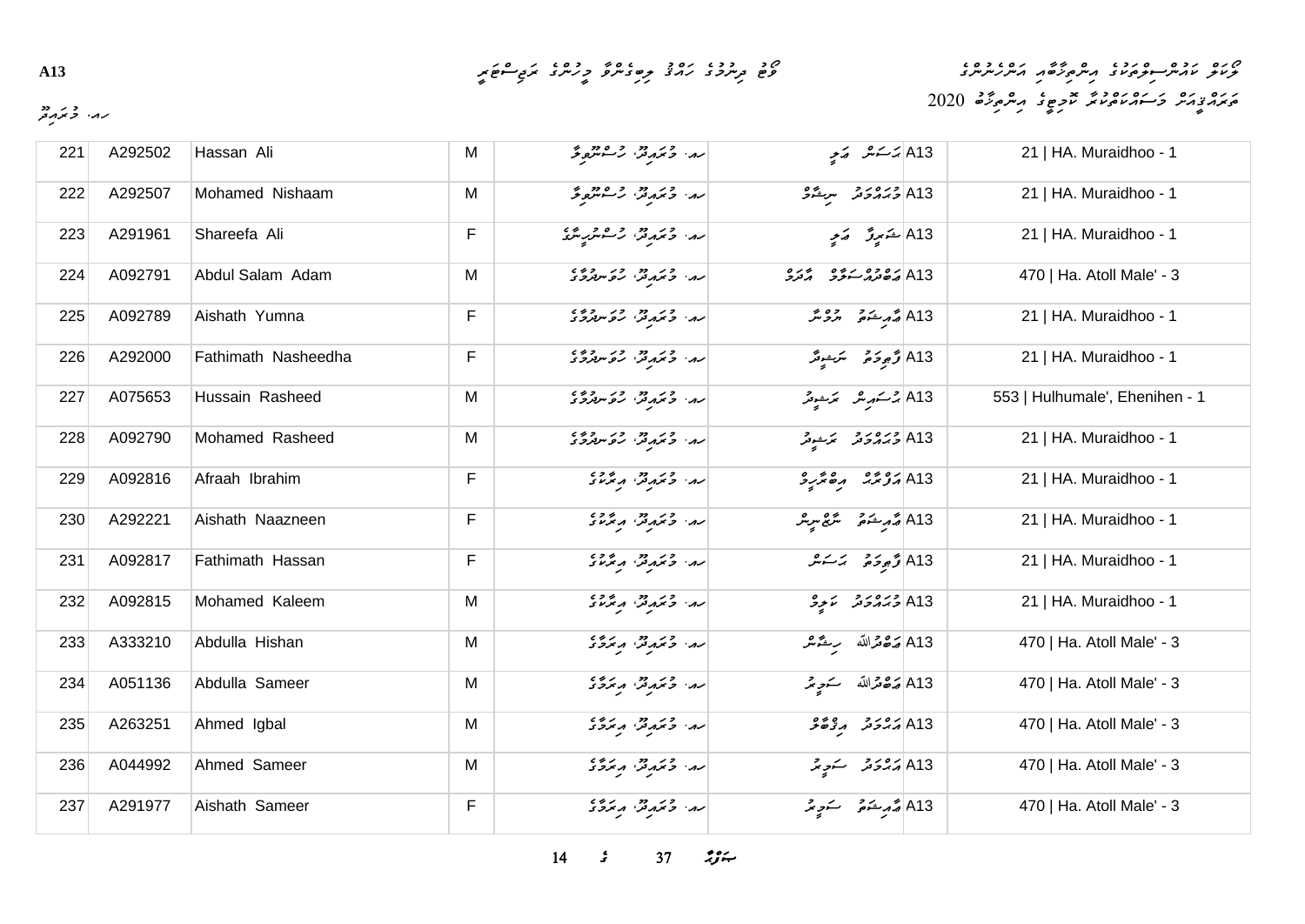*sCw7q7s5w7m< o<n9nOoAw7o< sCq;mAwBoEw7q<m; wBm;vB* م من المرة المرة المرة المرجع المرجع في المركبة 2020<br>مجم*د المريض المربوط المربع المرجع في المراجع المركبة* 

| 238 | A132442 | Ibrahim Faisal         | M           | מי בימניטי וימבש                              | A13 مەھەرىپى قەمبەق                            | 470   Ha. Atoll Male' - 3                |
|-----|---------|------------------------|-------------|-----------------------------------------------|------------------------------------------------|------------------------------------------|
| 239 | A291978 | Jaufar Sameer          | M           | מה בימניטי ושבי                               | A13 <i>ف<sub>ا</sub>فرون</i> مر سکوپتر         | 21   HA. Muraidhoo - 1                   |
| 240 | A132391 | Mariyam Hudha          | F           | מה בימניטי ושבי                               | A13 كەنگەر 3 مىگر                              | 470   Ha. Atoll Male' - 3                |
| 241 | A413371 | Zainab Sameer          | F           | מי כימיני ויופש                               | A13 تم مبترك سكو تحري                          | 470   Ha. Atoll Male' - 3                |
| 242 | A259326 | Abdul Samad Aboobakuru | M           | رد. وتمدی دین                                 |                                                | 553   Hulhumale', Ehenihen - 1           |
| 243 | A092389 | Aminath Abdul Samad    | $\mathsf F$ | رد. وتمديق ديورد                              | A13 كروسم كالمحصوم المرو                       | 553   Hulhumale', Ehenihen - 1           |
| 244 | A132487 | Fathimath Shafeega     | E           | رد. و بردود. د برودر و                        | A13 گر <i>موڅو شوپو</i> گر                     | 21   HA. Muraidhoo - 1                   |
| 245 | A292360 | Liraar Abdul Samad     | M           | رد. و بردود. د دون و<br>رد. و بردود. د برو رو | A13 سىمگىر ھەمدە سىردىر                        | 553   Hulhumale', Ehenihen - 1           |
| 246 | A092390 | Mariyam Shifana        | F           | رد. و بردود. د برودر و                        | A13 ك <i>رېگرى خوگنگ</i>                       | 553   Hulhumale', Ehenihen - 1           |
| 247 | A292362 | Mohamed Musthafa       | M           | رد. وتمرد در دون                              | A13 ويرەرو وجوز                                | 470   Ha. Atoll Male' - 3                |
| 248 | A092399 | Safeena Abdul Samad    | F           | رد. وتردی دیورد                               | A13 سَوِيتَر   پرەوە بەردو                     | 553   Hulhumale', Ehenihen - 1           |
| 249 | A104690 | Abdul Gayyoom Ali      | M           | מגי כמקבלי במפרשים                            | A13 رەپرەمبرە ھېر                              | 21   HA. Muraidhoo - 1                   |
| 250 | A092787 | Ali Ahmed              | M           | מגי כמקבלי במפרשים                            | A13 كەبىر كەبرى قىر                            | 21   HA. Muraidhoo - 1                   |
| 251 | A291992 | Hawwa Adam             | F           | מגי כמקני ביתסכב                              | A13 يَرْدُمَّ مُرْمَرْدُ                       | 21   HA. Muraidhoo - 1                   |
| 252 | A092788 | Ibrahim Rasheed        | M           | מגי כי מגני ובי מסיכיב                        | A13 م <i>وڭ تۇرى تىخ</i> مۇقر                  | 423   Grand Park Kodhipparu Maldives - 1 |
| 253 | A080768 | Abdul Wahid Mohamed    | M           | رد. ويمه فر المحمد وه و                       | A13 كەھىرقوم بىر بەر بەر دىر                   | 470   Ha. Atoll Male' - 3                |
| 254 | A292398 | Laila Mohamed          | F           | رما وتمرمر فرا في والمردان                    | A13  تخ <sub>م</sub> رتى تخ <sup>م</sup> ەدىمى | 21   HA. Muraidhoo - 1                   |

*15 sC 37 nNw?mS*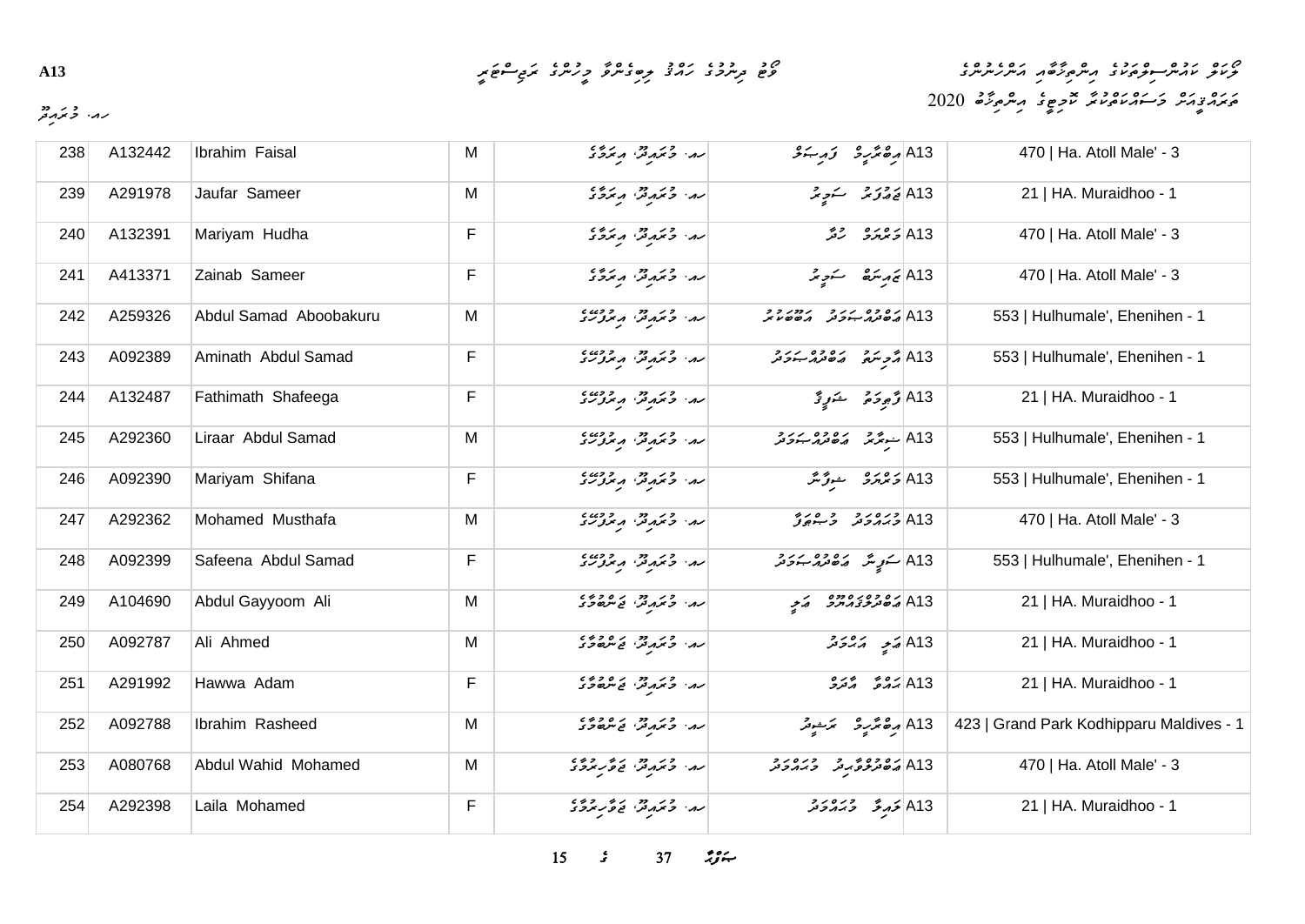*sCw7q7s5w7m< o<n9nOoAw7o< sCq;mAwBoEw7q<m; wBm;vB* م من المرة المرة المرة المرجع المرجع في المركبة 2020<br>مجم*د المريض المربوط المربع المرجع في المراجع المركبة* 

| 255 | A292397 | Mariyam Ameena      | $\mathsf{F}$ | رە ئە ئەرەر ئەڭ ئەھ                 | A13 ك <i>ۈچۈكە مۇم</i> چەتگە            | 21   HA. Muraidhoo - 1       |
|-----|---------|---------------------|--------------|-------------------------------------|-----------------------------------------|------------------------------|
| 256 | A292392 | Mohamed Hassan      | M            | رو. وتمروفر، في وريرون              | A13 <i>وَبَدُودُو بَرَسَ</i> سُ         | 21   HA. Muraidhoo - 1       |
| 257 | A092393 | Niuma Mohamed       | F            | رد. وتمرم فر فر وه و                | A13 سمق <sup>ى</sup> قىمگە قىر          | 21   HA. Muraidhoo - 1       |
| 258 | A292396 | Zaeema Mohamed      | F            | رد. وبردو و و دو،                   | A13 ى <i>ن مەشقىق</i> ر                 | 470   Ha. Atoll Male' - 3    |
| 259 | A046826 | Ali Ibrahim         | M            | رە - ئەتەب ئەترىر ئاترىن ئ          | A13 <i>ھَ۔ م</i> ِ ھُتَّرِ وُ           | 470   Ha. Atoll Male' - 3    |
| 260 | A058804 | Mariyam Naasira     | F            | رە - ئەتەب ئاترىر ئاترىن ئوت        | A13 كەنگەنگە سەمىگە بىر                 | 470   Ha. Atoll Male' - 3    |
| 261 | A292413 | Mohamed Aiman       | M            | رە - دىگەنلەش ئاتكەنگەنلىرىگە بولگە | A13 <i>ڈیزوویز پہ پ</i> وت              | 470   Ha. Atoll Male' - 3    |
| 262 | A130660 | Abdul Shukoor Moosa | M            | מגי כמקבלי עמיטוב                   | A13 كەھەر ھەمدىن جوڭگە                  | 470   Ha. Atoll Male' - 3    |
| 263 | A049917 | Ahmed Niyaz Moosa   | M            | מגי כמגבי עמיטוב                    | A13 كەبرى تىر سوڭرىنى ئۆسىگە            | 21   HA. Muraidhoo - 1       |
| 264 | A101389 | Aishath Fazna       | F            | תגי ביתגמי עיציינטיב                | A13 مۇم ھۇم ئونج ئىگە                   | 21   HA. Muraidhoo - 1       |
| 265 | A092821 | Aminath Mohamed     | F            | תגי המנגדו ממיטות                   | A13 مَّ <i>جِسَمَّة حَدَّ مُ</i> حَدَّ  | 21   HA. Muraidhoo - 1       |
| 266 | A292230 | Fathmath Usha Moosa | F            | מגי כמקבלי עמיטוב                   | A13 <i>وَّجِوَدَةُ</i> دَمْسَةُ وَسَدَّ | 21   HA. Muraidhoo - 1       |
| 267 | A059892 | Hassan Zareer       | M            | מגי כימגים ומיטורים                 | A13   يَرْسَدُّ فِي مَرِيْرُ            | 470   Ha. Atoll Male' - 3    |
| 268 | A092822 | Hussain Visaal      | M            | מגי כמגבי עמיטוב                    | A13 ترىتى <i>رىتى ب<sub>و</sub>ستىۋ</i> | 21   HA. Muraidhoo - 1       |
| 269 | A092820 | Juliya Moosa        | $\mathsf F$  | رد. وتردفر، مترسمان                 | A13 في مرتز في تحريث                    | 21   HA. Muraidhoo - 1       |
| 270 | A259880 | Maaish Mohamed      | M            | מגי כמגבי עמיטוב                    | A13 <i>وَّم</i> ِيْ وَيَ <i>دُونَدُ</i> | 462   Srilanka / Colombo - 3 |
| 271 | A291805 | Moosa Ibrahim       | M            | رد. و بردن، نابر ۲۵۵                | A13 ترقيق بەھ <i>ت</i> رىپە             | 21   HA. Muraidhoo - 1       |

 $16$  *s* 37  $29$   $\leftarrow$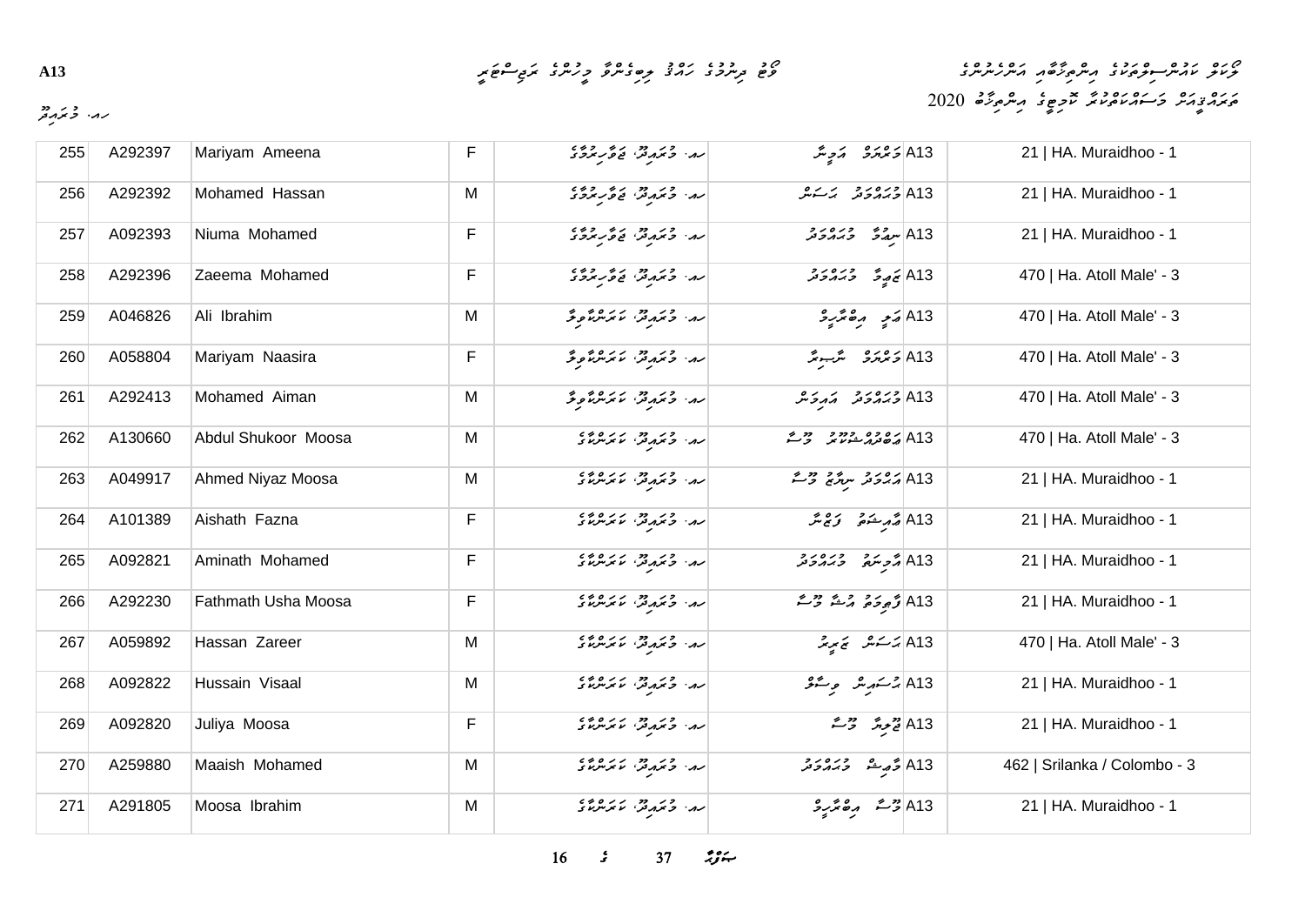*sCw7q7s5w7m< o<n9nOoAw7o< sCq;mAwBoEw7q<m; wBm;vB* م من المرة المرة المرة المرجع المرجع في المركبة 2020<br>مجم*د المريض المربوط المربع المرجع في المراجع المركبة* 

| 272 | A374040 | Zaiba Zareer            | $\mathsf F$ | מגי כמגיעי עמינטים                      | A13 تج مرض تج مریمر                              | 470   Ha. Atoll Male' - 3     |
|-----|---------|-------------------------|-------------|-----------------------------------------|--------------------------------------------------|-------------------------------|
| 273 | A380702 | Zimaam Hassan           | M           | رد. وتردفر، مترسمان                     | A13 <sub>مح</sub> وگر کرکے مگر                   | 470   Ha. Atoll Male' - 3     |
| 274 | A292377 | Abdulla Mueen           | M           | رە، دىمەتر، ئاھەدىرە ئ                  | A13 كەھىراللە   قەمەشر                           | 21   HA. Muraidhoo - 1        |
| 275 | A092850 | Adam Aboobakuru         | M           | رە، دىمەتر، ئاھەدىرە ئ                  | $22222$ $224$ $243$                              | 21   HA. Muraidhoo - 1        |
| 276 | A092852 | Ahmed Najeeb            | M           | رە، دىمەتر، ئاھويروتر                   | A13 كەثرى كىم تىر كىتى ئىق                       | 566   Villimale' Ehenihen - 1 |
| 277 | A092851 | Aishath Ali             | $\mathsf F$ | رە، دىمەتر، ئاھەدىرە ئ                  | A13 م <i>مَّ مِ</i> شَمَّع مَ <i>حِ</i>          | 566   Villimale' Ehenihen - 1 |
| 278 | A363633 | Aminath Zeena Mohamed   | F           | رە. دىمەتر، ئاشوپروگ                    | A13 مَّ حِسَمَةَ بِي مَّد دَبَرْ مَرْدَ مَّهِ    | 21   HA. Muraidhoo - 1        |
| 279 | A292378 | Fathimath Zoona Mohamed | $\mathsf F$ | رە، ئەترەقر، ئاھەئەترەتگە               | A13 زُوپرو مي شگر وبروبرد                        | 566   Villimale' Ehenihen - 1 |
| 280 | A092757 | Abdulla Mausoom         | M           | מגי כמקנטי על פרד ג                     | A13 مَەھْتَراللە <del>ئەمجى</del> ت              | 21   HA. Muraidhoo - 1        |
| 281 | A092756 | Abida Ahmed             | $\mathsf F$ | מגי כמקנטי על פרד ג                     | A13 مُه صَدَّ مَدَّدَ مَد                        | 21   HA. Muraidhoo - 1        |
| 282 | A292511 | Aminath Ishama          | $\mathsf F$ | رړ ونوړتو، ناسه دي                      | A13 مَّ حِسَمَة مِشَّعَّ                         | 21   HA. Muraidhoo - 1        |
| 283 | A292510 | Fathimath Samah         | $\mathsf F$ | מגי כמקברי על סמים                      | A13 تَ <i>مُجِوَجَعْ</i> سَتَرَجَّدُ             | 21   HA. Muraidhoo - 1        |
| 284 | A093655 | Hussain Habeeb          | M           | מגי כמקנטי על פרד ג                     | A13 بر سَمبر شَر مَصِرَة مَ                      | 21   HA. Muraidhoo - 1        |
| 285 | A092828 | Adam Hassan             | M           | מגי כמקבל מיניפים<br>מגי כמקבל מחפיבב   | A13 گەترى - ئەسەئىر                              | 21   HA. Muraidhoo - 1        |
| 286 | A092827 | Ahmed Shameem           | M           | מגי כמה בני המגבה<br>מגי כמה בני מחפיבב |                                                  | 21   HA. Muraidhoo - 1        |
| 287 | A092826 | Fauziyya Adam           | F           | כן כך כך הבן כן<br>מגי פינגבן עונפיבב   | A13 زَمَ پِرْمَّ مَرْمَرَّد                      | 162   K. Guraidhoo-3          |
| 288 | A292253 | Nahidha Ahmed           | F           | מגי כמקבר ממקבצ<br>מגי כמקבר מתפיפצ     | A13 بَمَر <i>بِ</i> مَّد <sub>م</sub> َرْدَوَمَر | 21   HA. Muraidhoo - 1        |

*17 sC 37 nNw?mS*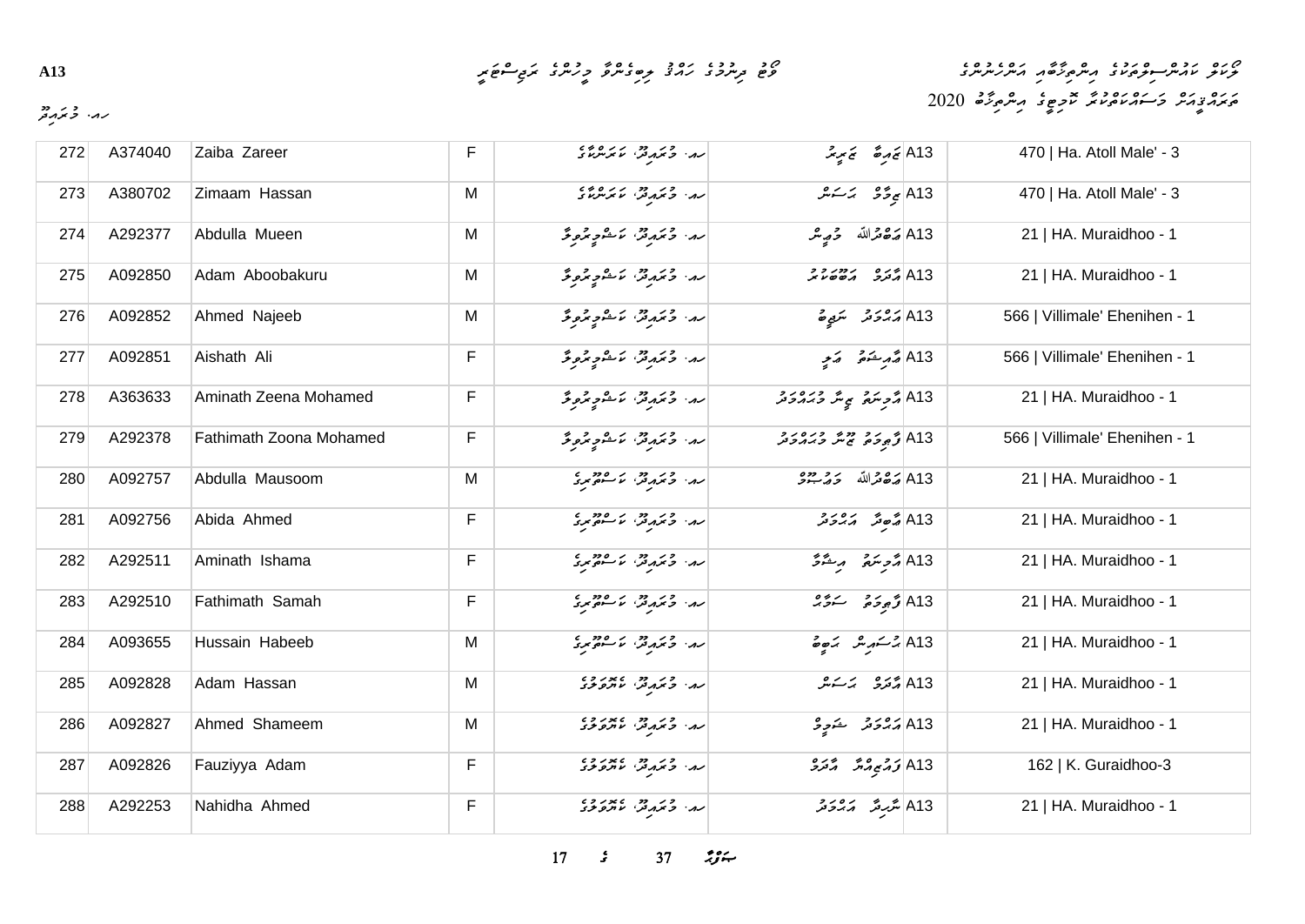*sCw7q7s5w7m< o<n9nOoAw7o< sCq;mAwBoEw7q<m; wBm;vB* م من المرة المرة المرة المرجع المرجع في المركبة 2020<br>مجم*د المريض المربوط المربع المرجع في المراجع المركبة* 

| 289 | A093648 | Ahmed Shaheen       | M           | رە، دىمەتر، رىگە       | A13 كەبرى ئىق سىمبە ئىر                                                                                        | 306   L. Maabaidhoo - 1             |
|-----|---------|---------------------|-------------|------------------------|----------------------------------------------------------------------------------------------------------------|-------------------------------------|
| 290 | A292488 | Ibrahim Suhail      | M           | رە، دىمەتر، ئانگە      | A13 م <i>وڭ ئۇر</i> بۇ سى <i>مكى</i> رۇ                                                                        | 470   Ha. Atoll Male' - 3           |
| 291 | A292487 | Mohamed Ashiru      | M           | رە - ئەتمەتر، ئانترىگە | A13 <i>وُبَرُوْدَوْ</i> كَرْسُومْرَ                                                                            | 21   HA. Muraidhoo - 1              |
| 292 | A093649 | Nashida Hassan      | $\mathsf F$ | رە - ئەتمەتر، ئاسگە    | A13 مَرْجِعة كَرْسَة مَدْ                                                                                      | 21   HA. Muraidhoo - 1              |
| 293 | A292486 | Sheeza Walyd        | F           | رە - ئەتمەتر، ئانترىتر | A13 حيمج - حَرِيمٌر                                                                                            | 21   HA. Muraidhoo - 1              |
| 294 | A093647 | Wadheefa Waleedha   | $\mathsf F$ | رە، دىمەتر، ئانگە      | A13 حَمِيوٌ تَحَجِيْرٌ                                                                                         | 21   HA. Muraidhoo - 1              |
| 295 | A074695 | Waleed Yoosuf       | M           | رە - ئەتمەتر، ئانترىتر | A13   حَرِيمٌ مَرْتَّسُوْ                                                                                      | 21   HA. Muraidhoo - 1              |
| 296 | A027916 | Abdulla Ageel       | M           | הגי ביתגנטי בבסה       | A13 كەھ قىراللە كەن <sub>چى</sub> تو                                                                           | 21   HA. Muraidhoo - 1              |
| 297 | A294437 | Fathimath Ageela    | $\mathsf F$ | מי כימניט בבסו         | A13 گ <sub>ُ</sub> مِوَدَة گَيِّدًّ                                                                            | 110   R. Meedhoo - 1                |
| 298 | A404181 | Hussain Aneel       | M           | رە - ئەتەرقە - ئۇ ئەڭ  |                                                                                                                | 439   Sun Island Resort and Spa - 1 |
| 299 | A292567 | Mariyam Aneela      | $\mathsf F$ | رە - ئەتەرقە - ئۇ ئەڭ  | A13 كەبىر <i>كى مەسمى</i> گە                                                                                   | 21   HA. Muraidhoo - 1              |
| 300 | A294436 | Mohamed Ageel       | M           | מגי כ"זהב" ב"כים"      | A13 <i>\$نەۋەقى مۇت</i> وقى                                                                                    | 664   Soneva Fushi Resort-1         |
| 301 | A093660 | Shareefa Hussain    | $\mathsf F$ | رە - ئەتەبىر ئۇ ئۇ ئە  | A13 ڪ <sub>يون</sub> و جي شهر مگر                                                                              | 21   HA. Muraidhoo - 1              |
| 302 | A251054 | Asifa Mohamed       | $\mathsf F$ | رړ وتمريز تحمي         | A13 مەسىر <i>ۇ - ئەنەھ</i> رىر                                                                                 | 21   HA. Muraidhoo - 1              |
| 303 | A093650 | Fathimath Thasneema | $\mathsf F$ | رړ وتمريز تحمي         | A13 رَّج <i>وحَ</i> مُ مَ سُ <sup>م</sup> بِرمَّ                                                               | 470   Ha. Atoll Male' - 3           |
| 304 | A088942 | Zubaida Ali         | $\mathsf F$ | رړ وترری توه           | A13 نج <i>ھومڈ م</i> َج                                                                                        | 21   HA. Muraidhoo - 1              |
| 305 | A292508 | Mariyam Adam        | F           | رە - ئەتەرلىقى بولىگ   | A13 كايمبر محمد محمد المحمد المحمد المحمد المحمد السيادة المحمد السيادة السيادة السيادة السيادة السيادة السياد | 237   AA. Rasdhoo - 2               |

**18** *s* **37** *n***<sub>s</sub>**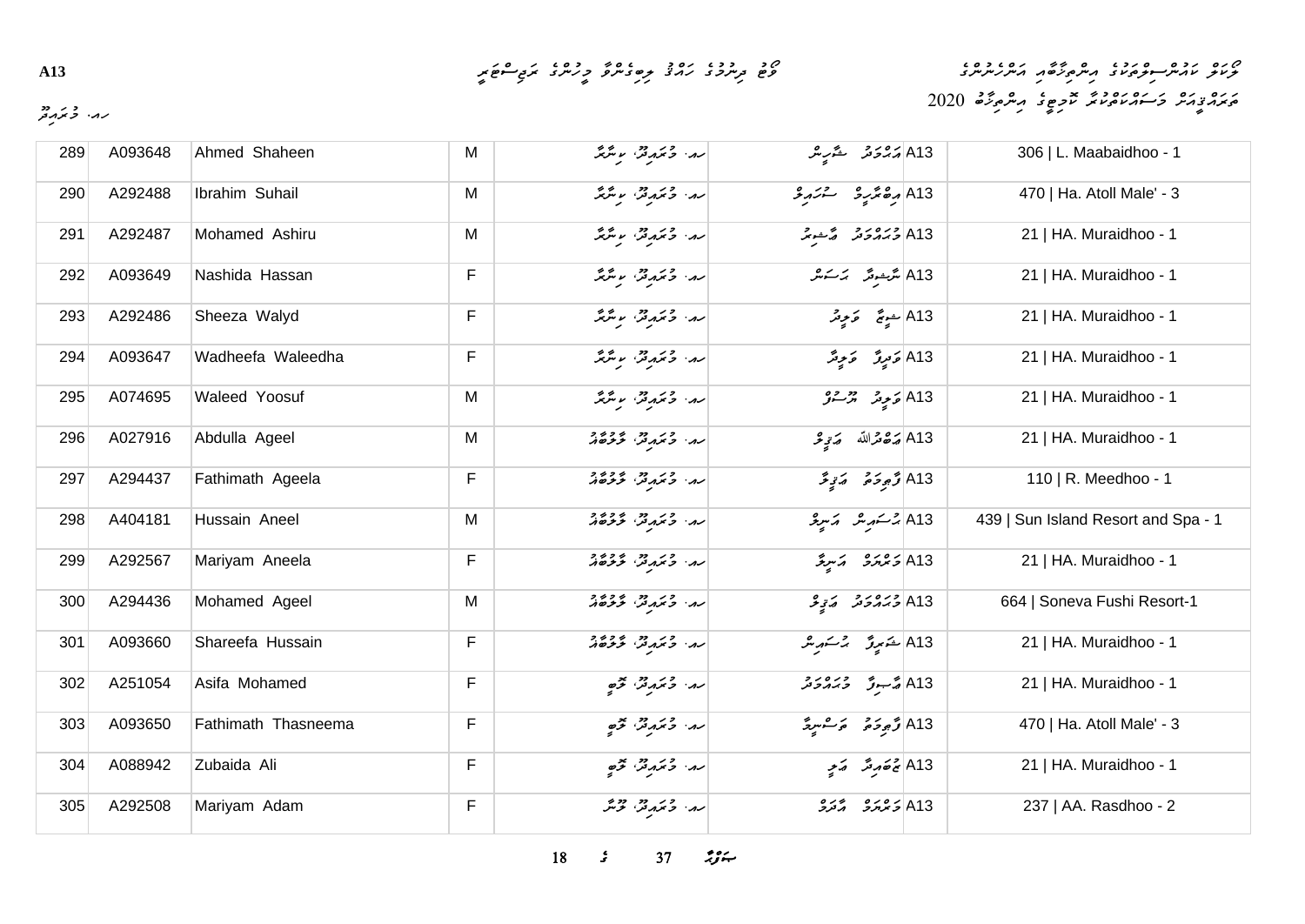*sCw7q7s5w7m< o<n9nOoAw7o< sCq;mAwBoEw7q<m; wBm;vB* م من المرة المرة المرة المرجع المرجع في المركبة 2020<br>مجم*د المريض المربوط المربع المرجع في المراجع المركبة* 

| 306 | A292509 | Mohamed Areef               | M           | رە، دىمەتى تۇش                                   | A13 <i>5222 - مەيو</i> ۋ                              | 69   Sh. Milandhoo - 1    |
|-----|---------|-----------------------------|-------------|--------------------------------------------------|-------------------------------------------------------|---------------------------|
| 307 | A082908 | Mohamed Nizar               | M           | رە. دىمەتى توس                                   | A13 <i>وُبَرْدُوَ</i> تْرَ سِرِیَجْتَرَ               | 21   HA. Muraidhoo - 1    |
| 308 | A119949 | Abdulla Ibrahim             | M           | ر در دو در دون<br>ره و نمهانی وی سانوین          | A13 كەھەراللە م <i>ەھەرد</i> و                        | 21   HA. Muraidhoo - 1    |
| 309 | A125660 | Ahmed Rasheed               | M           | رو در دو به ره دو د د                            | A13 كەركەتى - كەنىسى <i>تى</i>                        | 470   Ha. Atoll Male' - 3 |
| 310 | A371558 | <b>Airoon Ahmed Rasheed</b> | M           | رد. و نمایده و به در ۲۵ و د                      | A13 كەم ترىق كەردىق كەن يوقر                          | 470   Ha. Atoll Male' - 3 |
| 311 | A291928 | Anoosa Ibrahim Rasheed      | $\mathsf F$ | در در دو به ره دوه<br>  رو د بروتر، ترک اور      | A13 كەنترىگە م <i>ەھەتگەر 5 م</i> كىش <sub>و</sub> تر | 470   Ha. Atoll Male' - 3 |
| 312 | A092759 | Fathimath Rasheeda          | F           | ر در دو در دون<br>ره و نمهانی وی سانوین          | A13 وَجِوَدَةُ مَرَسُوِتَرُ                           | 21   HA. Muraidhoo - 1    |
| 313 | A092758 | Hajara Ibrahim              | $\mathsf F$ | ر در دو به در ۲۵ دور<br>رو و ترونز، و ی سونرس    | A13 <i>جُهَ تَدَ مِرْهُ مُ</i> رْبِرْد                | 21   HA. Muraidhoo - 1    |
| 314 | A079910 | Hussain Rasheed             | M           | ره و نرود به در ۲۵ دره<br>ره و نروش وی سترس      |                                                       | 470   Ha. Atoll Male' - 3 |
| 315 | A049002 | Ibrahim Rasheed             | M           | ر در دو در دون<br>ره و نمهانی وی سانوین          | A13 م <i>وڭ مگرى</i> دۇ - مگرىش <sub>ى</sub> رىش      | 470   Ha. Atoll Male' - 3 |
| 316 | A371729 | Iyan Ahmed Rasheed          | M           | در و در دو به در ۲۵ وه.<br>در و نمایدن و ی سهترس | A13 م <i>متر مثر مرکز مرش</i> یفر                     | 470   Ha. Atoll Male' - 3 |
| 317 | A141061 | Mazuhar Abdulla             | M           | ر در دو به در ۲۵ دور<br>رو و ترونز، و ی سونرس    | A13 كەنھە <i>تىر مەھەت</i> راللە                      | 470   Ha. Atoll Male' - 3 |
| 318 | A341052 | Mohamed Anish               | M           | در و در دو به در ۲۵ وه.<br>در و نمایدن و ی سهترس | A13 <i>وُبَرُوْدَوْ</i> كَرْسِيْتْهِ                  | 470   Ha. Atoll Male' - 3 |
| 319 | A092747 | Abdulla Waheed              | M           | رە، دىمەتر، دەپىر                                | A13 كەھەتراللە     كەبەيتر                            | 21   HA. Muraidhoo - 1    |
| 320 | A330279 | Aishath Samla               | $\mathsf F$ | رە - ئەتمەتر، ئەھ ش                              | A13 م <i>ۇم شۇڭى</i> سىۋى <i>گ</i>                    | 21   HA. Muraidhoo - 1    |
| 321 | A292340 | Fathimath Leeza             | F           | رړ٠ وترړقر، ووځ                                  | A13 <i>وُجوحَ</i> هُم مِيعً                           | 21   HA. Muraidhoo - 1    |
| 322 | A347407 | Fathimath Maiha             | F           | رە - ئەتمەتى ئەر                                 | A13 وَمِوحَمَّةَ حَمَدِتَّ                            | 470   Ha. Atoll Male' - 3 |

*19 s* 37 *i*<sub>s</sub>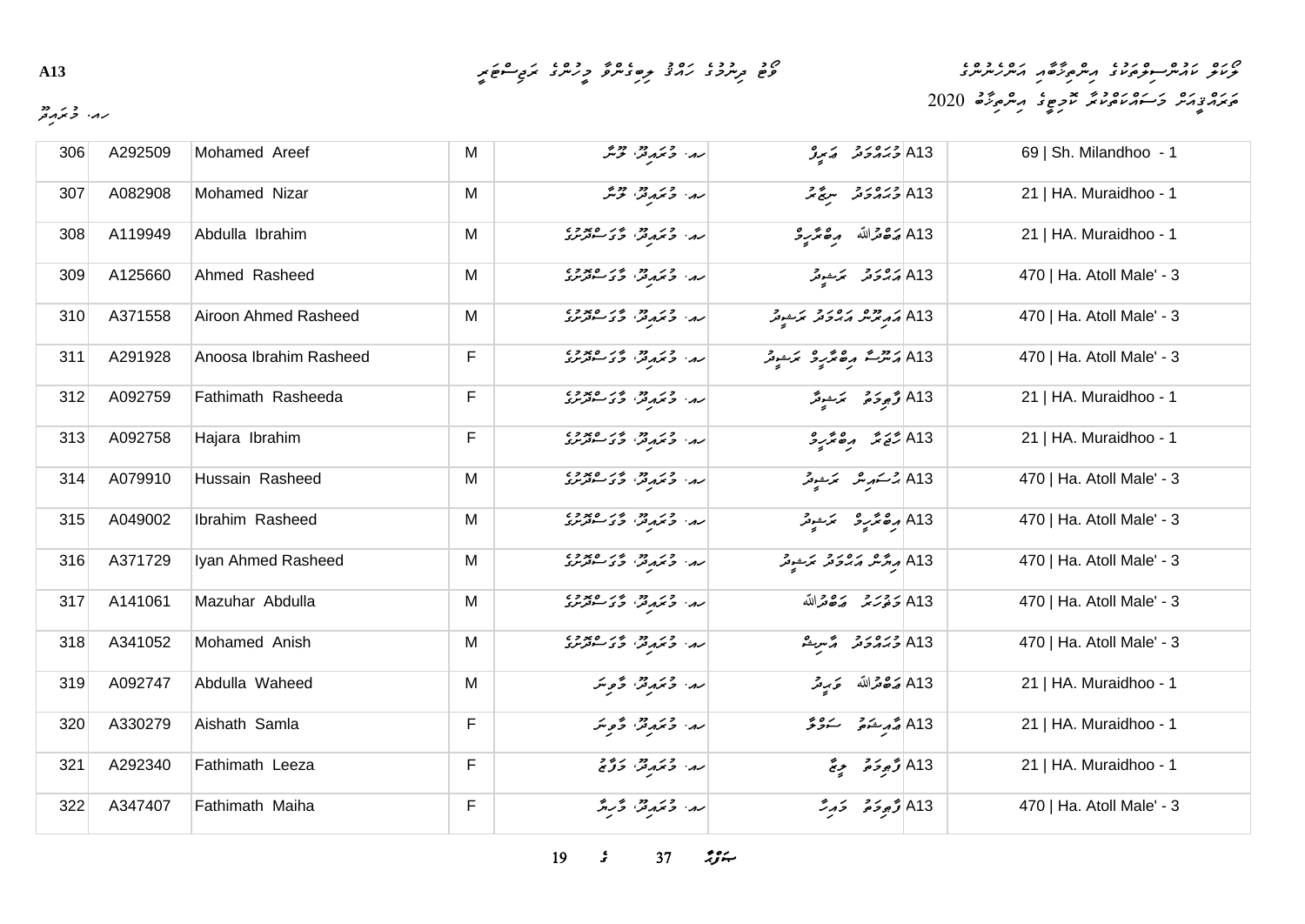*sCw7q7s5w7m< o<n9nOoAw7o< sCq;mAwBoEw7q<m; wBm;vB* م من المرة المرة المرة المرجع المرجع في المركبة 2020<br>مجم*د المريض المربوط المربع المرجع في المراجع المركبة* 

| 323 | A292335 | Mohamed Nashid      | M           | رە - ئەتمەتى ئەر                                                    | A13 <i>وُكەچۇ مۇسىرى</i> گە                          | 21   HA. Muraidhoo - 1         |
|-----|---------|---------------------|-------------|---------------------------------------------------------------------|------------------------------------------------------|--------------------------------|
| 324 | A047887 | Ahmed Rasheed       | M           | رړ وتر وه ورودونو                                                   | A13  كەبۇق كى كەرسىيەتىر                             | 470   Ha. Atoll Male' - 3      |
| 325 | A292140 | Aishath Inaya       | F           | رد. وتمدي ورودون                                                    | A13 مَدْمِ شَمَعْ مِ مِتَمَعَّر                      | 566   Villimale' Ehenihen - 1  |
| 326 | A092806 | Fathimath Zaheera   | F           | رد. وتمدير ورودومي                                                  | A13 تۇ <sub>جو</sub> خۇ ئىم پەش                      | 21   HA. Muraidhoo - 1         |
| 327 | A092805 | Idrees Adam         | M           | מני כתובלי כתכצבת ג                                                 | A13 م <i>ومزموٍے محمدہ</i>                           | 21   HA. Muraidhoo - 1         |
| 328 | A077618 | Mariyam Shifa       | F           | رړ وتر وه ورودونو                                                   | A13 كەنگەنگە ئىسوگە                                  | 470   Ha. Atoll Male' - 3      |
| 329 | A092781 | Fareesha Hussain    | F           | رە، دىمەتى دى                                                       | A13 كومرِيْتْ - بُرْسَهرِيْتْر                       | 21   HA. Muraidhoo - 1         |
| 330 | A070811 | Abdulla Rasheed     | M           | رە ئەتەرىق ئەترىق                                                   | A13 كەھەراللە كەن بۇ                                 | 470   Ha. Atoll Male' - 3      |
| 331 | A292394 | Madeeha Mohamed     | F           | رە. دىمەتر، دىر ق                                                   | A13 ك <i>َ مِرِيدٌ     وُ يُرُوُ دَوْ</i> رَ         | 470   Ha. Atoll Male' - 3      |
| 332 | A292569 | Ahmed Naazim        | M           | מגי בימתים בש                                                       | A13 كەش <sup>ى</sup> رىقى سگى <i>نى</i> 5            | 21   HA. Muraidhoo - 1         |
| 333 | A088943 | Aminath Rasheedha   | F           | תו בתוכל בש                                                         | A13 مَّ حِ سَمَّةً مَ سَنِّبِةً مَّ                  | 21   HA. Muraidhoo - 1         |
| 334 | A345953 | Fathimath Nuhaa     | F           | מגי כמתבני כש                                                       | A13 <i>وَّجِوحَةْ</i> مَ <i>رْدُ</i> ّ               | 21   HA. Muraidhoo - 1         |
| 335 | A079482 | Mohamed Rasheed     | M           | תו בינוע כל                                                         | A13 <i>وَبَرُوْدَوْدْ بَرَ</i> حْمِ <sup>وْ</sup> رِ | 553   Hulhumale', Ehenihen - 1 |
| 336 | A292568 | Shifaza Mohamed     | $\mathsf F$ | מגי במגבלי בש                                                       | A13 حو <i>وگج حەمم</i> ۇنر                           | 21   HA. Muraidhoo - 1         |
| 337 | A093652 | Abdulla Musthafa    | M           | $\begin{bmatrix} 0 & 0 & 0 \\ 0 & 0 & 0 \\ 0 & 0 & 0 \end{bmatrix}$ | A13 مَەھْمَراللە ق <i>ەببۇق</i>                      | 21   HA. Muraidhoo - 1         |
| 338 | A292499 | Ali Mohamed         | M           | מגי בימגילי בשים                                                    | A13  رَمِ دَيَرُودَرْ                                | 21   HA. Muraidhoo - 1         |
| 339 | A292501 | Hussain Irufaan Ali | M           | מי כימות בישי                                                       | A13 يُرْسَمبِ شَرْمَ مِرْتَوْسْرَ مَرْمٍ             | 470   Ha. Atoll Male' - 3      |

 $20$  *s* 37 *n***<sub>s</sub>** $\frac{2}{3}$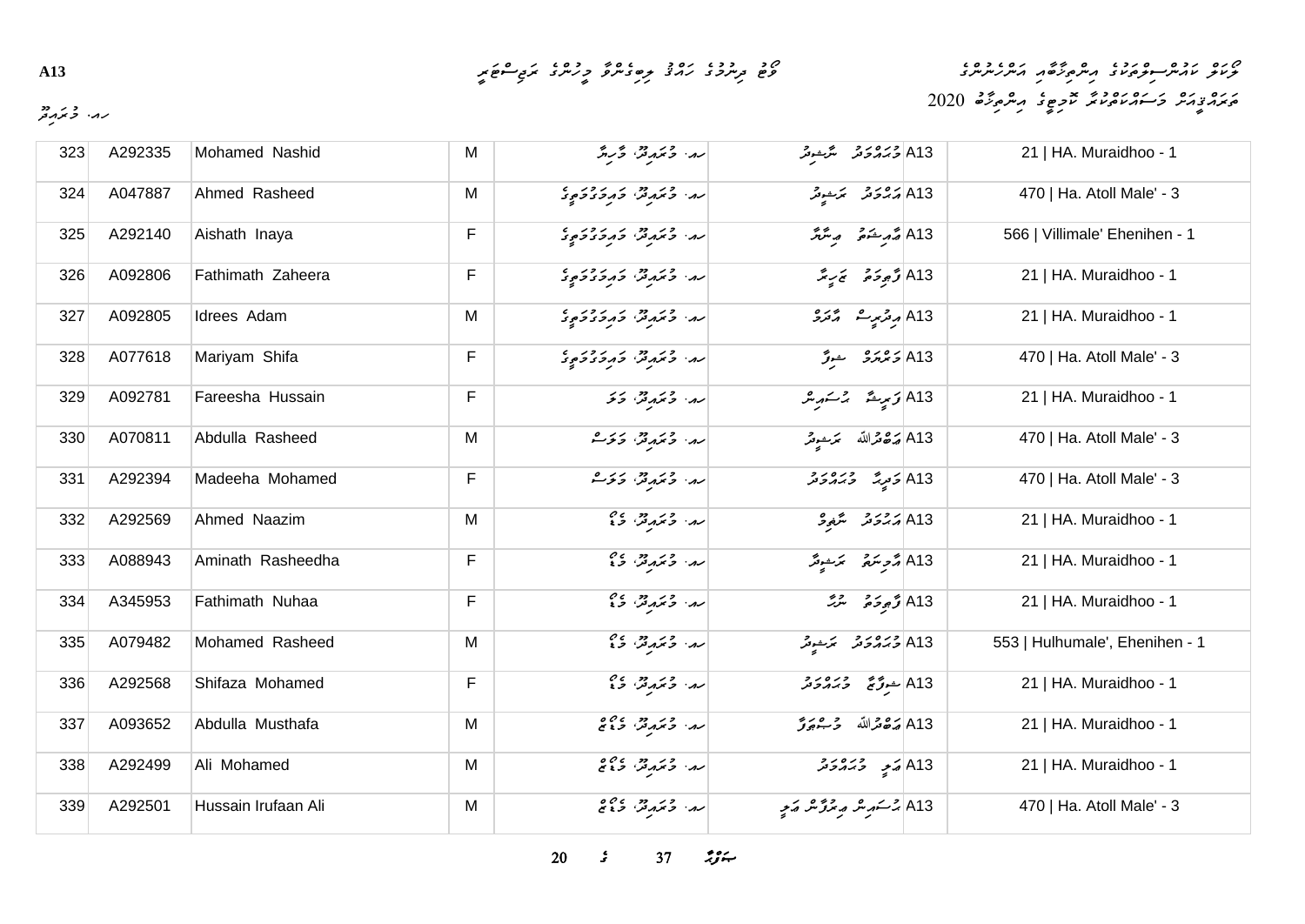*sCw7q7s5w7m< o<n9nOoAw7o< sCq;mAwBoEw7q<m; wBm;vB* م من المرة المرة المرة المرجع المرجع في المركبة 2020<br>مجم*د المريض المربوط المربع المرجع في المراجع المركبة* 

| 340 | A093651 | Majida Ali           | F           | رړ. وتر ده وه وه        | A13   حَ مِعَر - صَ مِ                                      | 470   Ha. Atoll Male' - 3          |
|-----|---------|----------------------|-------------|-------------------------|-------------------------------------------------------------|------------------------------------|
| 341 | A292500 | Mohamed Sahuleen Ali | M           | رو از و تروفر، و د و    | A13  23, جرة بدرج على المربع مدموج                          | 21   HA. Muraidhoo - 1             |
| 342 | A157813 | Aishath Sifna        | $\mathsf F$ | رە ئەتمەتى ئەشھ         | A13 مَدْمِ حَدَمَّة مَ سِوتْرْ مَدَّ                        | 470   Ha. Atoll Male' - 3          |
| 343 | A092397 | Fauziyya Moosa       | F           | رە ئەتمەتر، ئەنگھ       | A13 زېږې چې هېڅه شو                                         | 21   HA. Muraidhoo - 1             |
| 344 | A292431 | Mariyam Rifna        | F           | رە ئەتمەتر، ئەنگھ       | A13 <i>5 پروگرو برونگ</i> ر                                 | 21   HA. Muraidhoo - 1             |
| 345 | A092874 | Thomeena Moosa       | $\mathsf F$ | رە. دىمەتر، دېگە        | A13 <i>چَوِينَرْ</i> حَرْمَتَهُ                             | 21   HA. Muraidhoo - 1             |
| 346 | A292156 | Aminath Saila        | F           | رد. وتمدين وسفس الم     | A13 مَّ حِ سَمَعَ مَسْتَمَرِ مَحَ                           | 21   HA. Muraidhoo - 1             |
| 347 | A292155 | Fathmath Sadhuna     | F           | رد. وتمریز و سوکریز     | A13 تَرْجِوحَ <i>مَّة صَّعْرَمَّةً</i>                      | 21   HA. Muraidhoo - 1             |
| 348 | A007224 | Ibrahim Rasheed      | M           | رە، دىمەتى دىرەكرىد     | A13 م <i>وڭ تگرې</i> و تم تكرېنومتر                         | 21   HA. Muraidhoo - 1             |
| 349 | A092810 | Mohamed Razy         | M           | מה בימות ביתליתות       | A13 <i>دېزه د تر</i> ېپح                                    | 446   Baglioni Resort Maldives - 1 |
| 350 | A259876 | Rizuna Ibrahim       | $\mathsf F$ | رد. وتمریز و سوکریز     | A13 برېځ نگر برگ <i>ې ټر</i> پر څ                           | 21   HA. Muraidhoo - 1             |
| 351 | A292154 | Shadiya Ibrahim      | F           | رر و تمدی و سوکرد       | A13 ڪيري <i>ڙ برھيڙر</i> و                                  | 21   HA. Muraidhoo - 1             |
| 352 | A092186 | Abdulla Rasheed      | M           | رد. ويمه تر، وسع سمد و  | A13 كەھەراللە كە <u>ش</u> وتر                               | 470   Ha. Atoll Male' - 3          |
| 353 | A053981 | Ahmed Habeeb         | M           | מגי כימות כי ייש יימיל  | $\frac{2}{3}$ $\frac{2}{3}$ $\frac{2}{3}$ $\frac{2}{3}$ A13 | 470   Ha. Atoll Male' - 3          |
| 354 | A092189 | Aminath Adam         | $\mathsf F$ | מה בימגילי ביישימה      | A13 <i>مَّ</i> حِسَمَ مَتَرَدَّ                             | 21   HA. Muraidhoo - 1             |
| 355 | A092187 | Fathmath Nilama      | F           | رد. وتمديق وسفسدو       | A13 رَّجِ دَمَّ ۖ سِگَرَّ                                   | 21   HA. Muraidhoo - 1             |
| 356 | A080490 | Haroon Moosa         | M           | رە، دىمەتر، دىيە ئىمەتر | A13 گرمپر وقت                                               | 21   HA. Muraidhoo - 1             |

 $21$  *s* 37  $29$   $\leftarrow$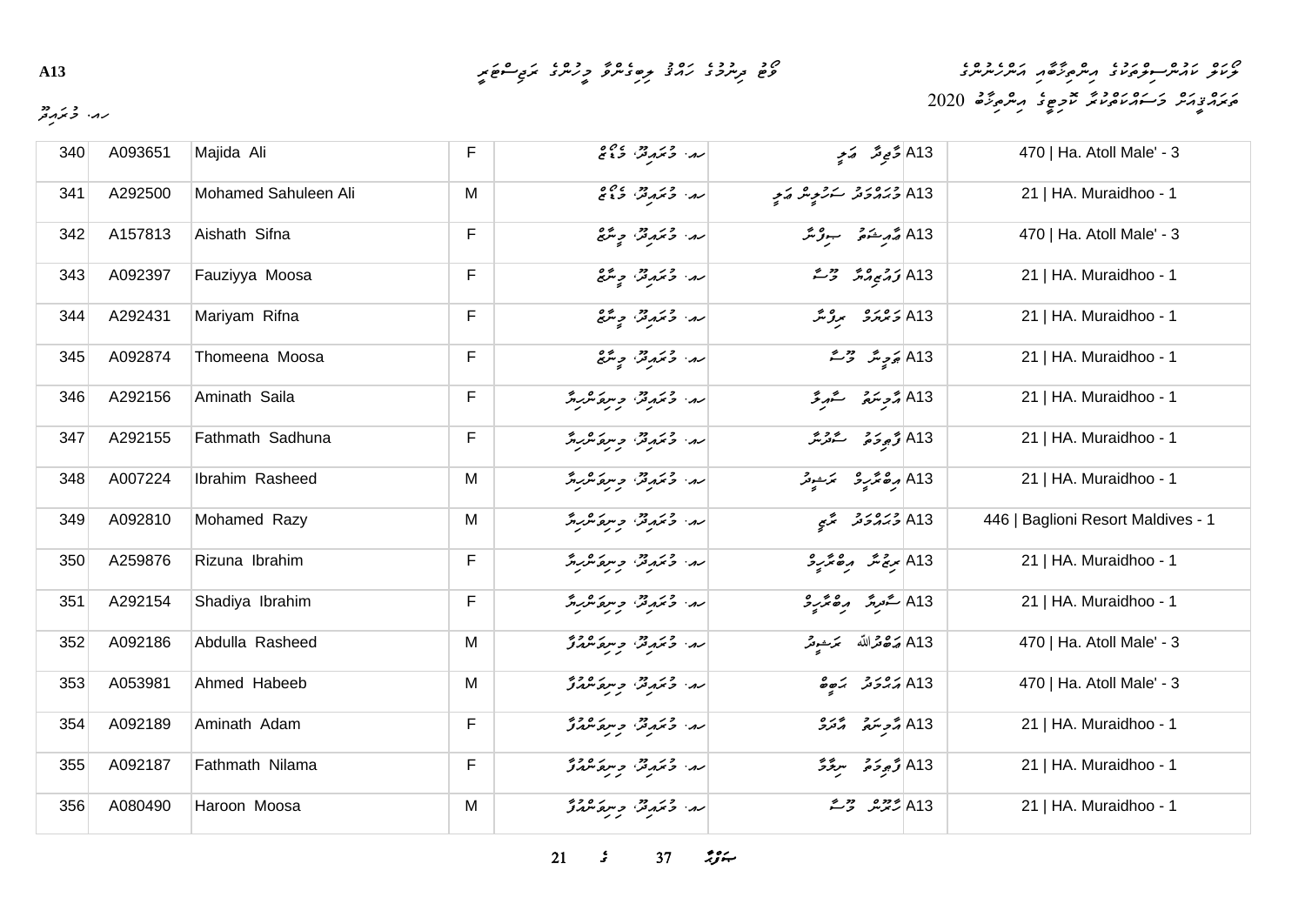*sCw7q7s5w7m< o<n9nOoAw7o< sCq;mAwBoEw7q<m; wBm;vB* م من المرة المرة المرة المرجع المرجع في المركبة 2020<br>مجم*د المريض المربوط المربع المرجع في المراجع المركبة* 

| 357 | A292464 | Hussain Fazeel Haroon | M           | رد. ويمروز وسق مدا   | A13  إيرانيكتر بمر بالموقع المرجمة بالمراجعة<br>المراجع | 470   Ha. Atoll Male' - 3                   |
|-----|---------|-----------------------|-------------|----------------------|---------------------------------------------------------|---------------------------------------------|
| 358 | A070428 | Mohamed Rasheed       | M           | رد. وتمدين وسفسد     | A13 <i>وُبَرُوْدَة بَرَ</i> حُومَرُ                     | 470   Ha. Atoll Male' - 3                   |
| 359 | A292466 | Shafiu Haroon         | M           | رد. وتمدين وسفسد     | A13 ڪروچ گرميٽر                                         | 21   HA. Muraidhoo - 1                      |
| 360 | A292465 | Thohiraa Haroon       | F           | رد. وتمدير وسوسر     | A13 پُربِرَ گَرَمَّرُ م                                 | 21   HA. Muraidhoo - 1                      |
| 361 | A070814 | Abdul Fathaahu Adam   | M           | رد. وبردوز، وبر دوء، | A13 كەھىر <i>و بورە بورە</i>                            | 470   Ha. Atoll Male' - 3                   |
| 362 | A292003 | Fathimath Adam        | $\mathsf F$ | رړ وترړنو وتر دوی    | A13 تَ <i>وْجِوَءَ " مُ</i> تَرَدُّ                     | 21   HA. Muraidhoo - 1                      |
| 363 | A092151 | Usman Hassan          | M           | מגי כמתבני כיתבצ     | A13 <i>ڇ هوڻ هي تيڪنگ</i> ر                             | 569   Kulhudhuffushi, Ehenihen-1            |
| 364 | A092875 | Abdulla Naeem         | M           | מגי כימגילי כיתייש   | A13 كەھىراللە   ئىمەی ئا                                | 470   Ha. Atoll Male' - 3                   |
| 365 | A292437 | Adam Shareef          | M           | מגי כימגילי כיתייש   | A13 مَرْتَرَدُ شَ <sub>مَ</sub> بِرُدُ                  | 21   HA. Muraidhoo - 1                      |
| 366 | A292434 | Ahmed Niyaz           | M           | מגי כמות בי כמיע     | A13 كەبرى قىر سىرتىمى                                   | 21   HA. Muraidhoo - 1                      |
| 367 | A292435 | Aishath Irasa         | F           | מגי כמקשר כמיע       | A13 مَدْمِرْ مَشَمَّر مِرْمَدَّ                         | 21   HA. Muraidhoo - 1                      |
| 368 | A061531 | Ali Ibrahim           | M           | מגי בימגני בימייש    | A13 <i>ھَ۔ م</i> ِ ھُمَّرِ وُ                           | 21   HA. Muraidhoo - 1                      |
| 369 | A374038 | Aminath Niyaaza       | F           | מגי ביצונרי בינייע   | A13 مَّ حِسَمَ مِسَرَّجَ                                | 470   Ha. Atoll Male' - 3                   |
| 370 | A272416 | Fathimath Nasiha      | F           | מה כתובלי בתייש      | A13 قَ ج <sub>و</sub> حَة مُحْسِبة مُّ                  | 470   Ha. Atoll Male' - 3                   |
| 371 | A411231 | Ibrahim Shareef       | M           | מה כתובלי בתייש      | A13 م <i>وڭ مگرى</i> ھەمب <i>و</i> گ                    | 429   Kurumba Maldives - 1                  |
| 372 | A292433 | Mohamed Shareef       | M           | מגי בימגילי ביתייש   | A13 <i>252,25 شمېرو</i>                                 | 432   Waldorf Astoria Maldives Ithaafushi - |
| 373 | A292436 | Sobira Ali            | F           | מני בימניטי בימיע    | A13 ش <i>ەھ قەم</i> چ                                   | 21   HA. Muraidhoo - 1                      |

 $22$  *s* 37  $23$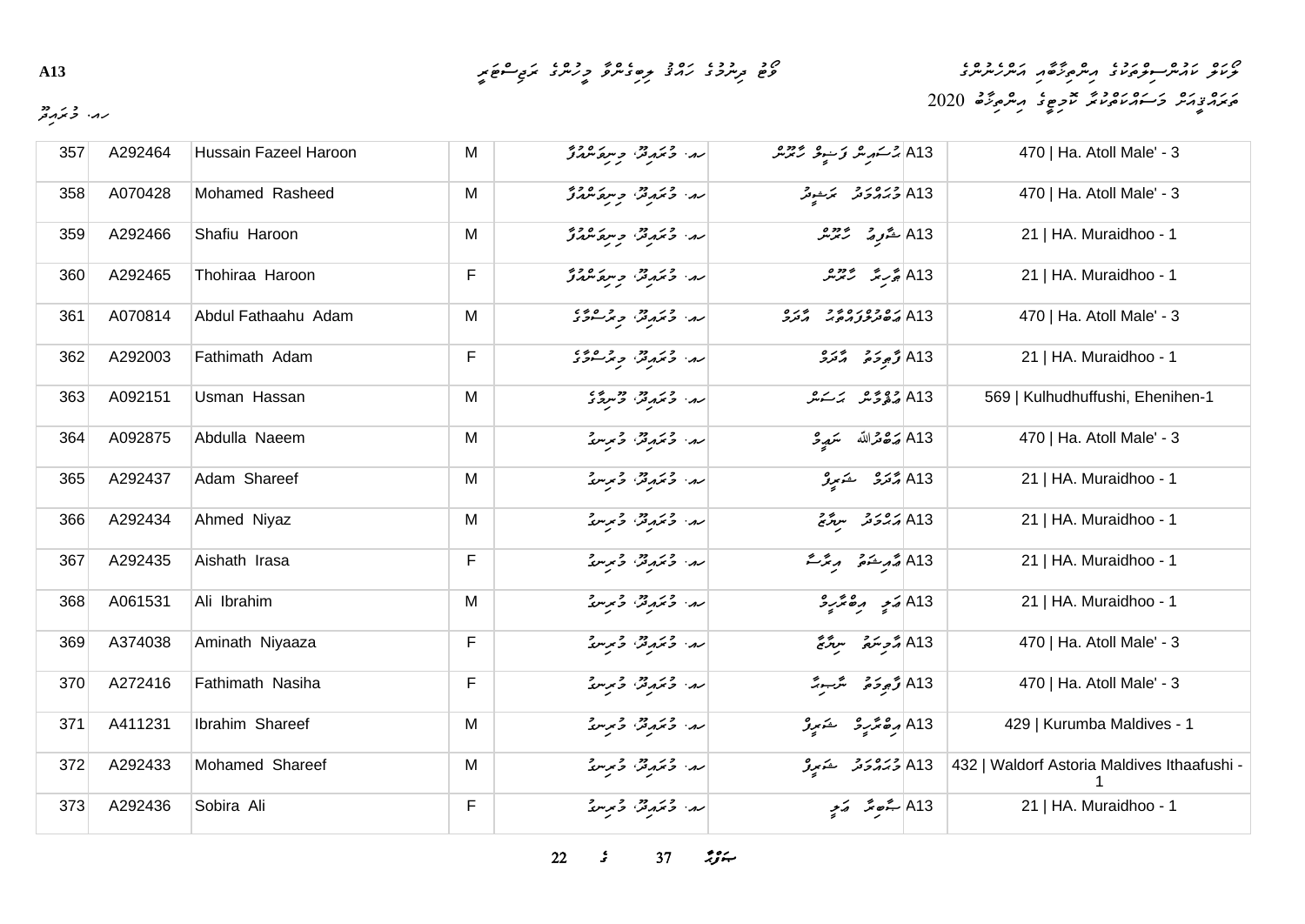*sCw7q7s5w7m< o<n9nOoAw7o< sCq;mAwBoEw7q<m; wBm;vB 2020*<br>*په پوهر وسوړ پاره ولايت موسي اوسر پر شمېر شه* 

| ת ה- כימומים, |         |                      |  |
|---------------|---------|----------------------|--|
| 374           | A092392 | Aishath Abdul Rahman |  |
| 375           | A092775 | Hassan Waheed        |  |
| 376           | A291953 | Mohamed Saaif        |  |
| 377           | A407947 | Rishma Hassan        |  |
| 378           | A259883 | Ahmed Shuraih        |  |
| 379           | A292127 | Mohamed Solih        |  |
| 380           | A330358 | Suma Solih           |  |
| 381           | A292483 | Aishath Leena        |  |

| 374 | A092392 | Aishath Abdul Rahman | F            | رړ. وترړي وتحصيږي    | A13 <i>مەم شەھ مەھەمەمەر 25 م</i>        | 21   HA. Muraidhoo - 1          |
|-----|---------|----------------------|--------------|----------------------|------------------------------------------|---------------------------------|
| 375 | A092775 | Hassan Waheed        | M            | رد. وبردو ورور       | A13   يَرْسَسْ _ حَ بِرِيْرَ             | 21   HA. Muraidhoo - 1          |
| 376 | A291953 | Mohamed Saaif        | M            | رد. وبردو. و شوبر    | A13 دېمبروتر گروگر                       | 21   HA. Muraidhoo - 1          |
| 377 | A407947 | Rishma Hassan        | $\mathsf{F}$ | رد. وتروفر، وشوتونوی | A13 برڪو <i>گ بزڪيل</i>                  | 470   Ha. Atoll Male' - 3       |
| 378 | A259883 | Ahmed Shuraih        | M            | رر و نررو و          | A13 كەبرى قىرىمى ئىستىدىر 2.             | 703   Fihalhohi Island Resort-1 |
| 379 | A292127 | Mohamed Solih        | M            | ره و مرمرش وهمي      | A13 <i>\$ بروة تربي</i> ج بر             | 21   HA. Muraidhoo - 1          |
| 380 | A330358 | Suma Solih           | $\mathsf F$  | ره و مرمرس ده        | A13 كەنتى سە <i>ئى</i> رىشە              | 470   Ha. Atoll Male' - 3       |
| 381 | A292483 | Aishath Leena        | F            | رو. ويمروز شي        | A13 م <i>ەمبەخىتى بې</i> تر              | 21   HA. Muraidhoo - 1          |
| 382 | A292480 | Aminath Badhuriyya   | $\mathsf{F}$ | رە ئەترەپى شى        | A13 أَمَّ صِنَّمَةً لَصَّفَرْ مَرْدَةً.  | 21   HA. Muraidhoo - 1          |
| 383 | A292482 | Fathimath Liusha     | $\mathsf F$  | رو. ويمرونو، سرچ     | A13 تَرْجِوَةَ مِيرَشَّ                  | 470   Ha. Atoll Male' - 3       |
| 384 | A405324 | Hana Mohamed         | $\mathsf{F}$ | رە ئەترەق شى         | A13 كەنگە ب <i>ەردەن</i> مە              | 470   Ha. Atoll Male' - 3       |
| 385 | A405323 | Lizna Mohamed        | $\mathsf{F}$ | رە ئەترەپى شى        | A13 مِیْ شَرِ دْ پَرْ دُوَ مَرْ          | 470   Ha. Atoll Male' - 3       |
| 386 | A292484 | Mariyam Lubna        | F            | رو. وتمروره شي       | A13 كەبىر بىر ئەھەتگە                    | 21   HA. Muraidhoo - 1          |
| 387 | A045515 | Mohamed Nashid       | M            | رە ئەترەق شى         | A13 <i>وُبَرُمْ دَمَرْ</i> - مُرْسِبِيْر | 21   HA. Muraidhoo - 1          |
| 388 | A093645 | Nasreena Moosa       | $\mathsf{F}$ | رو. ويمرونو، سمج     | A13 مَرْكْبِرِيْرٌ وَيْرَ مُّ            | 470   Ha. Atoll Male' - 3       |
| 389 | A138634 | Ahmed Nashid         | M            | رە ئەتمەتى شەت       | A13 كەثرى كىمى سىر ئىشرىتىلىر            | 21   HA. Muraidhoo - 1          |
| 390 | A397979 | Mohamed Naais        | M            | رە ئەتەرلىق ئىرىدىك  | A13 <i>2222 سُمدِ</i> ت                  | 682   Crossroads Maldives-1     |

**23** *s* **37** *n***<sub>s</sub><sub>***s***</sub>**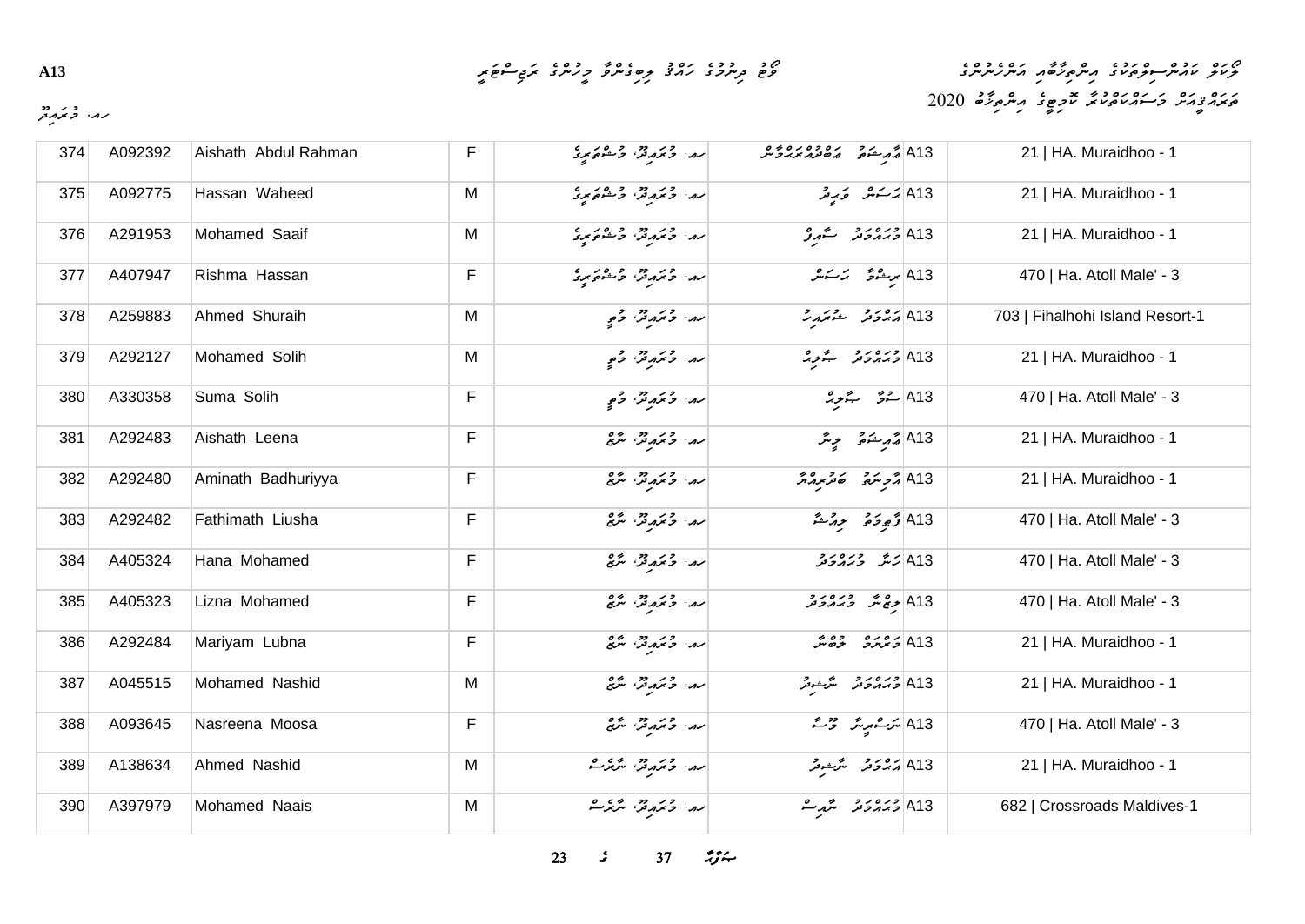*sCw7q7s5w7m< o<n9nOoAw7o< sCq;mAwBoEw7q<m; wBm;vB* م من المرة المرة المرة المرجع المرجع في المركبة 2020<br>مجم*د المريض المربوط المربع المرجع في المراجع المركبة* 

| 391 | A092746 | Ahmed Suad           | M           | رړ و ترريخ شرگوندن        | A13 كەبروتر سى <i>رگە</i> تر                       | 470   Ha. Atoll Male' - 3 |
|-----|---------|----------------------|-------------|---------------------------|----------------------------------------------------|---------------------------|
| 392 | A141798 | Aishath Waheeda      | F           | رە. ئەتمەتر، سەھىر سى     | A13 م <i>مَّ مِي جَمِيعَ</i> ّ                     | 470   Ha. Atoll Male' - 3 |
| 393 | A092750 | Aminath Abdul Rahman | $\mathsf F$ | رە. ئەترەتى، سەسمىرسى     | A13 مُحرِسَمَ مُصْرِمْ مُحَدِّمَة مُحَمَّد         | 21   HA. Muraidhoo - 1    |
| 394 | A092749 | Fathimath Zarana     | F           | رە - ئەكەلگە شرىئوسى      | A13 تَ <i>وجوحق تي مُدَّمَّد</i>                   | 470   Ha. Atoll Male' - 3 |
| 395 | A063899 | Hussain Waheed       | M           | رړ و ترري شرکورن          | A13 برسىمبرىش ئ <i>ۆم</i> پەتر                     | 470   Ha. Atoll Male' - 3 |
| 396 | A061646 | Ibrahim Waheed       | M           | رړ و ترري شرکورن          | A13 م <i>وڭ بگرى</i> ئىتى كەرىتىلىكىنى ئىتىل       | 21   HA. Muraidhoo - 1    |
| 397 | A291923 | Khuzaima Mohamed     | F           | رە - ئەكەلگە شرىئوسى      | A13 ژېم پرو ته د د د تر                            | 21   HA. Muraidhoo - 1    |
| 398 | A291924 | Mariyam Shifaza      | $\mathsf F$ | رړ و بروه شر شمېر ده      | A13 كەنگە ئىر <i>ۇنى</i> ئىسىمىتىسى ئىس            | 470   Ha. Atoll Male' - 3 |
| 399 | A092751 | Mohamed Ibrahim      | M           | رړ و ترري شرگوروي         | A13 <i>ڈیزون تو می مگرد</i> ی                      | 21   HA. Muraidhoo - 1    |
| 400 | A342540 | Lamha Moosa Waheed   | $\mathsf F$ | מגי כימגירי ייטרפ         | A13  تروج حي محمد تر تر                            | 470   Ha. Atoll Male' - 3 |
| 401 | A092839 | Mariyam Athifa       | F           | מה במקבר יימפ             | A13 كەممەر ئەھمىقى ئى                              | 470   Ha. Atoll Male' - 3 |
| 402 | A092748 | Moosa Waheed         | M           | מה במקבר ייטבי            | A13 فخر محمد تحديثر                                | 21   HA. Muraidhoo - 1    |
| 403 | A092831 | Amira Ali            | $\mathsf F$ | رە - ئەتمەتى شەپ          | A13 م <i>مَّ</i> حِ مَّدَ مَس                      | 21   HA. Muraidhoo - 1    |
| 404 | A092153 | Mohamed Shafeeg      | M           | رە، دىمكەش شەپ            | A13 <i>وُبَرُوْدَوْ حَوِيْ</i>                     | 21   HA. Muraidhoo - 1    |
| 405 | A093641 | Abdul Hakeem Abdulla | M           | رر. ويزرده سيشر           | A13 <i>مَـُـهُ مَرْحْدَبِ وَ</i> مَـُهُ مِّرَاللّه | 470   Ha. Atoll Male' - 3 |
| 406 | A095092 | Mujuthaba Abdulla    | M           | رر و ترری سرگه            | A13 وَقِيمَةً صَصْرَاللّه                          | 470   Ha. Atoll Male' - 3 |
| 407 | A343381 | Ahmed Hussain        | M           | מגי כימות כדי ייטוב בישים | A13 كەبرى بىر بەستەمبەنلىر                         | 21   HA. Muraidhoo - 1    |

*24 sC 37 nNw?mS*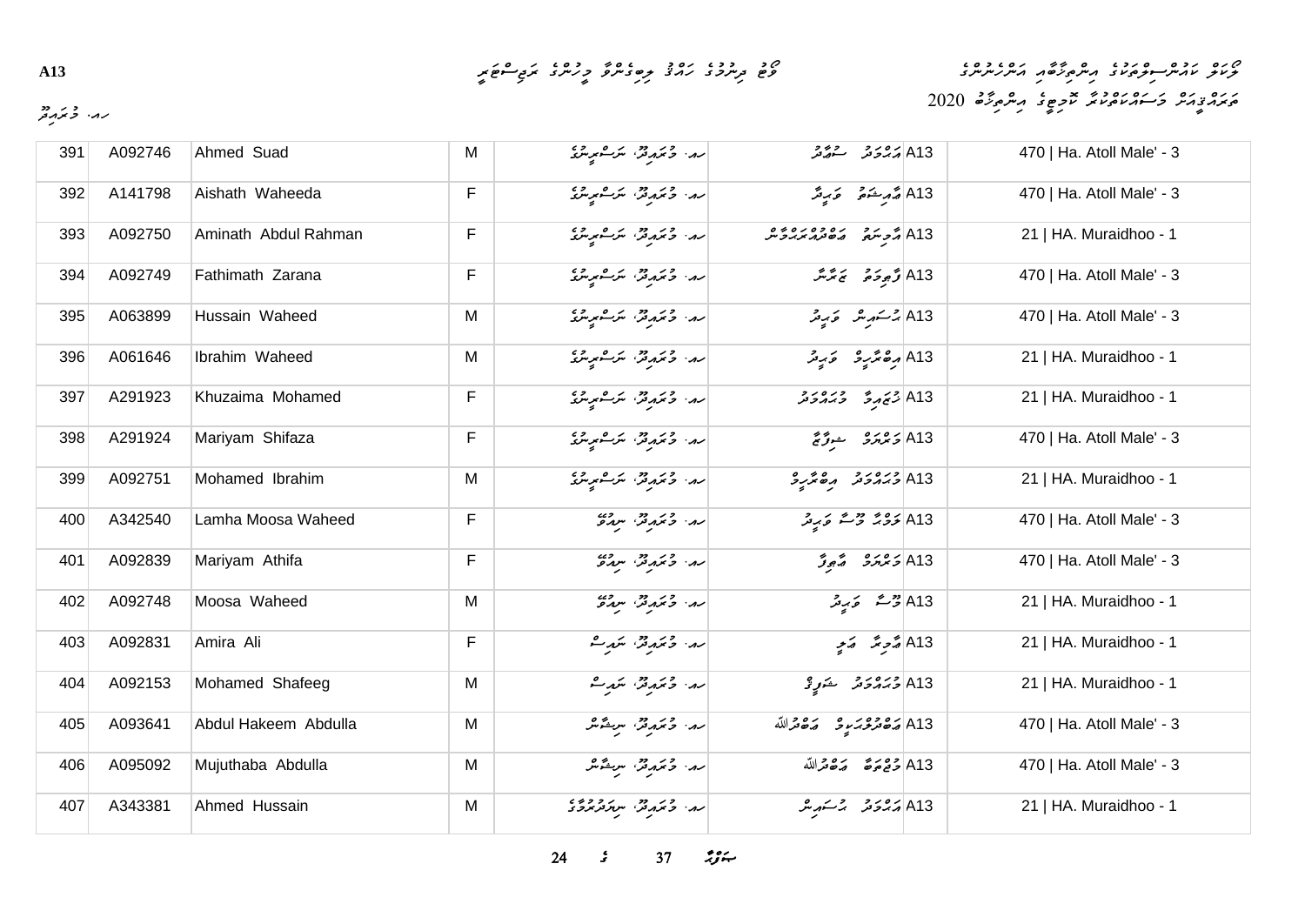*sCw7q7s5w7m< o<n9nOoAw7o< sCq;mAwBoEw7q<m; wBm;vB* م من المرة المرة المرة المرجع المرجع في المركبة 2020<br>مجم*د المريض المربوط المربع المرجع في المراجع المركبة* 

| 408 | A292016 | Fathimath Ahmed       | F           | מגי כמקבלי ייטוריניוכי | A13 وَّجِوَدَةُ مَدَّرْدَتْرُ          | 21   HA. Muraidhoo - 1     |
|-----|---------|-----------------------|-------------|------------------------|----------------------------------------|----------------------------|
| 409 | A284469 | Mariyam Waheeda       | F           | رد. وتمردی سرگرمرد و   | A13 ك <i>وچوكر فى كى</i> رىگر          | 246   ADh. Kunburudhoo - 1 |
| 410 | A079054 | Ahmed Shareef         | M           | מה כמהני ינמקיע        | A13 كەنزى قىر سى <i>كەيو</i> گە        | 470   Ha. Atoll Male' - 3  |
| 411 | A291993 | Aishath Asima         | $\mathsf F$ | מגי כתו בני יינות יינו | A13 مَگْرِسْتَعْمُ - مَذْسِرَةً        | 21   HA. Muraidhoo - 1     |
| 412 | A291994 | Aminath Asia          | $\mathsf F$ | מה כמהני ינמקיע        | A13 أَمَّ <i>جِينَهُ</i> أَمَّ سِيَّر  | 21   HA. Muraidhoo - 1     |
| 413 | A101064 | Fathmath Zaeema       | $\mathsf F$ | מה כמתני ינמקיע        | A13 تَ <i>وْجِوَجْهِ نَحْهِ وَ</i>     | 470   Ha. Atoll Male' - 3  |
| 414 | A291985 | Zubaidha Abdul Rahman | F           | מה כמהני ינמקיע        | A13 تح <i>قوقر مەھەمەدە</i> تىر        | 21   HA. Muraidhoo - 1     |
| 415 | A292410 | Ahmed Nishath         | M           | رە - دىرەت شەرھەتى     | A13 كەش <sup>ى</sup> ر قىر سرىشىتى بىر | 21   HA. Muraidhoo - 1     |
| 416 | A292002 | Aminath Adam          | F           | رە - دىرەت شەرھەتى     | A13 مَّ <i>جِسَعَۃ م</i> ُعَرَفَ       | 21   HA. Muraidhoo - 1     |
| 417 | A292411 | Dhifleen Mohamed      | F           | رە - ئەترەقرا شەر شور  | A13 مروكو محدد ويدون                   | 21   HA. Muraidhoo - 1     |
| 418 | A092867 | Hafeeza Mohamed       | F           | رە - ئەتمەتر، شەر شوڭ  | A13 بَرَمٍ حٌ     حَ بَرُ جُرْحَ مَرْ  | 21   HA. Muraidhoo - 1     |
| 419 | A092864 | Mohamed Ali           | M           | رە، دىمەتر، شەر ھوتى   | A13 وُبَرُمْ وَمَدْ مَرْمِ             | 21   HA. Muraidhoo - 1     |
| 420 | A092866 | Sheereen Mohamed      | $\mathsf F$ | رە - دىرەت شەھرىگە     | A13 حي <sub>م</sub> بر وبروتر          | 21   HA. Muraidhoo - 1     |
| 421 | A092865 | Zaeema Mohamed        | F           | رە، ئەترەق شەھرى       | A13 ى <i>ن مەڭ ئىمگە ئى</i> ر          | 21   HA. Muraidhoo - 1     |
| 422 | A292020 | Abdul Rahman Ibrahim  | M           | رە - ئەتمەتى شرىرى     | A13 كەھەممەدە بەر مەھكرىدى             | 21   HA. Muraidhoo - 1     |
| 423 | A292021 | Mariyam Abdul Rahman  | F           | رړ. د تر ده شرن        | A13 كرمرده بره ده بره ده و             | 21   HA. Muraidhoo - 1     |
| 424 | A092845 | Abdul Raheem Ali      | M           | رد. وبردود، مربروتره و | A13 <i>ړ ه ده برب</i> و کام په         | 21   HA. Muraidhoo - 1     |

 $25$  *s* 37  $25$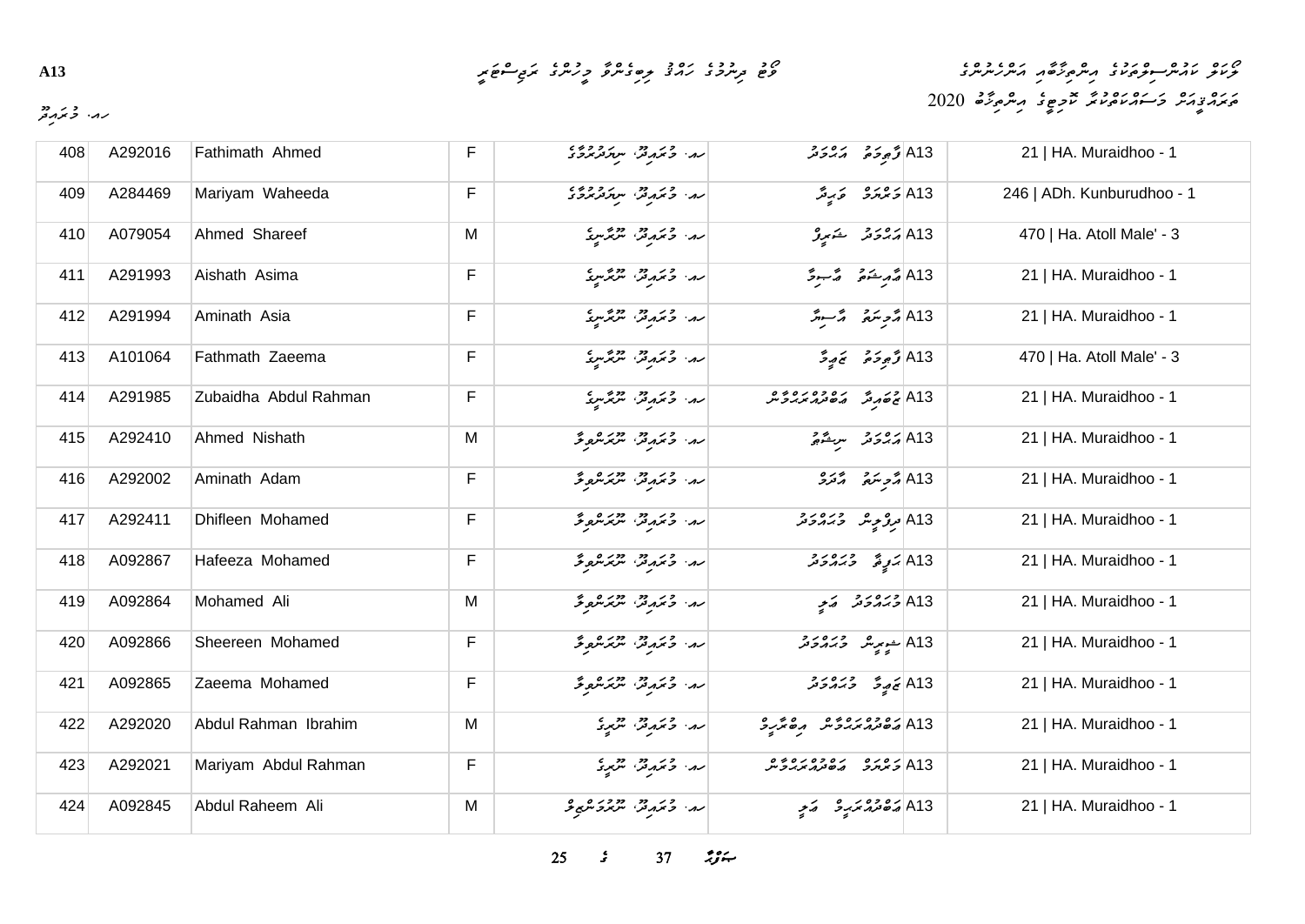*sCw7q7s5w7m< o<n9nOoAw7o< sCq;mAwBoEw7q<m; wBm;vB* م من المرة المرة المرة المرجع المرجع في المركبة 2020<br>مجم*د المريض المربوط المربع المرجع في المراجع المركبة* 

| 425 | A092846 | Ahmed Hathim           | M           | رړ ونمرېږي شرحه شره کره  | A13 كەبۇبۇقر بۇم <sub>ب</sub> ۇ                  | 251   ADh. Dhangethi - 2       |
|-----|---------|------------------------|-------------|--------------------------|--------------------------------------------------|--------------------------------|
| 426 | A292365 | Aishath Reena          | F           | رړ و تر ده دور همونک     | A13 <i>۾ ميڪو م</i> يئر                          | 21   HA. Muraidhoo - 1         |
| 427 | A292370 | Aminath Nazeefa        | F           | رړ ونمه ته مربرونکړو     | A13 مَّ حِسَمَة مَسَى تَرَ                       | 21   HA. Muraidhoo - 1         |
| 428 | A292367 | Asima Ahmed            | F           | رړ ونروو وور هرېږي       | A13 مەسىرى مەردىتە                               | 21   HA. Muraidhoo - 1         |
| 429 | A292369 | Asma Abdul Raheem      | F           | رړ ونمه ده دور عربي و    | A13 كەشق كەھىر <i>مىرىدى</i> ر                   | 21   HA. Muraidhoo - 1         |
| 430 | A092847 | Fathimath Hassan       | $\mathsf F$ | رړ ونمه ته مربرونکړو     | A13 ۇ <sub>جو</sub> رَى ئەسەش                    | 21   HA. Muraidhoo - 1         |
| 431 | A087300 | Mariyam Haneefa        | F           | رړ ونمه ته مربرونکړو     | A13 كەبىر <i>بىر ئىبىر</i> گە                    | 21   HA. Muraidhoo - 1         |
| 432 | A092849 | Shafiya Abdul Raheem   | F           | رړ ونروو وور هرېږي       | A13 خ <i>ۇرۇ مەھەرە ئەرى</i> ج                   | 470   Ha. Atoll Male' - 3      |
| 433 | A092848 | Shirmeena Abdul Raheem | F           | رر و نرود دور و در       | A13 خوبمر <sub>ج</sub> مگر <i>مگر مرکز پ</i> ر د | 21   HA. Muraidhoo - 1         |
| 434 | A097604 | Aishath Yumna          | F           | رە - ئەترەتر، شھرى       | A13 گەرىشى مەدىگە                                | 470   Ha. Atoll Male' - 3      |
| 435 | A095151 | Fathmath Badhoora      | F           | رە ئەتەر بەي تور ئ       | A13 وَّجِ دَمَ صَفَرْتُمْهِ =                    | 553   Hulhumale', Ehenihen - 1 |
| 436 | A097578 | Mariyam Nasiha         | F           | رە - ئەنگەنىش شھوڭ       | A13 كەنگەر <i>ى مەربى</i> د                      | 470   Ha. Atoll Male' - 3      |
| 437 | A066960 | Nahidha Ismail         | F           | رە - ئەنگەنىش شھوڭ       |                                                  | 470   Ha. Atoll Male' - 3      |
| 438 | A144445 | Rabia Ibrahim          | F           | رە - ئەنگەنش شھوڭ        | A13 بَرُھ ۾َ" ر <i>ِھ بَرُرِ دُ</i>              | 470   Ha. Atoll Male' - 3      |
| 439 | A292469 | Abdulla Rasheed        | M           | رە - ئەتەر ئەس ئىتى ئەتى | A13 كَرْحْدْرُاللَّهُ كَرَسْوِتْرٌ               | 470   Ha. Atoll Male' - 3      |
| 440 | A093639 | Fathimath Shuhooda     | F           | رە - دىگەش شھۇرى         | A13 گۇج <sub>و</sub> چە ھەسىمىتىگە               | 138   Lh. Naifaru - 3          |
| 441 | A097625 | Ibrahim Nashid         | M           | رر. وتمدين شمكر عوثر     | A13 م <i>وڭ ئۇرى ھەشىرى</i> گە                   | 470   Ha. Atoll Male' - 3      |

 $26$  *s* 37 *n***<sub>3</sub> <b>***n*<sub>3</sub> *n*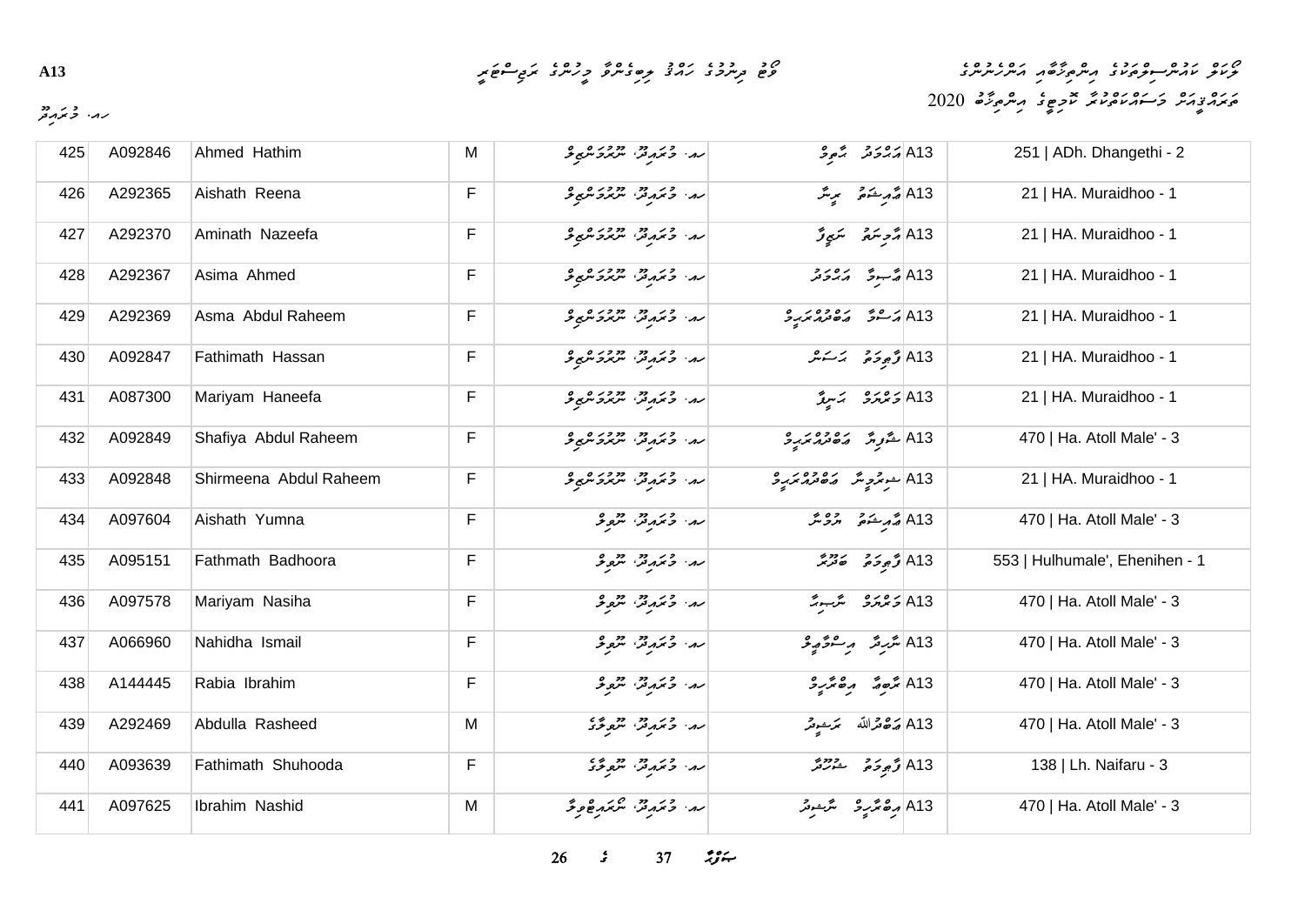*sCw7q7s5w7m< o<n9nOoAw7o< sCq;mAwBoEw7q<m; wBm;vB* م من المرة المرة المرة المرجع المرجع في المركبة 2020<br>مجم*د المريض المربوط المربع المرجع في المراجع المركبة* 

| 442 | A292334 | Mariyam Nashidha       | F | رر و تررد شهر هو د         | A13 كى <i>ئويۇ ئۇ سۇ</i> سۇ ئىر                        | 21   HA. Muraidhoo - 1                |
|-----|---------|------------------------|---|----------------------------|--------------------------------------------------------|---------------------------------------|
| 443 | A292344 | Mumthaz Abdul Raheem   | M | رر وتمده شمكره وتح         | A13 دومونی مص <i>مومترب</i> و                          | 395   JA Manafaru - 1                 |
| 444 | A292332 | Rasheedha Abdul Rahman | F | رر. دىررى ئىرىدە ھوڭ       | A13 <i>ىڭ شەقەر مەھەرە بەر ھەر</i>                     | 21   HA. Muraidhoo - 1                |
| 445 | A292342 | Ratheeba Abdul Raheem  | F | رم ويرود محمد عود ع        | A13 <i>بَرْمِ هُ مُ هُ مُدَمَّدَ بِ</i> رْ             | 21   HA. Muraidhoo - 1                |
| 446 | A292338 | Zahuda Abdul Raheem    | F | رر. دىررى ئىرىدە ھوڭ       | A13 يَرْتَرُ مُصْعَرْ مُرْمِرَ و                       | 21   HA. Muraidhoo - 1                |
| 447 | A292256 | Farooq Moosa           | M | رړ و ترري تر تر تر تريد    | A13 وَتَتَرَّدُّ وَسَّدَّ                              | 470   Ha. Atoll Male' - 3             |
| 448 | A093640 | Sakeena Hassan         | F | رە - دىگەنى كەركەر ئو      | A13   سَمَدٍ مَثَرَ سَمَدَ مَر                         | 470   Ha. Atoll Male' - 3             |
| 449 | A042695 | Ali Yoosuf             | M | מגי כמקבלי העשכב           | A13 ڪپر پڙيو                                           | 470   Ha. Atoll Male' - 3             |
| 450 | A348168 | Aminath Reesha Zaahir  | F | מגי כמקבלי ביו בכב         | A13 مَّ <i>وِ سَمَّۃ</i> مِرِ مَّتَہ مَّ رِ <i>مَّ</i> | 553   Hulhumale', Ehenihen - 1        |
| 451 | A161144 | Ashraf Ali             | M | מגי כמה בי העשכב           | A13 كەشىمىز كەمبە                                      | 470   Ha. Atoll Male' - 3             |
| 452 | A092766 | Fathuhiyya Ali         | F | מגי כמתיני העציב           | A13 تو <i>م پرونژ م</i> َرمِ                           | 462   Srilanka / Colombo - 3          |
| 453 | A291936 | Hassan Siruneel        | M | מגי כמקבלי העצבצ           | A13   بَرْسَة مَّة سِمَّة مِرْدِيْتِي                  | 470   Ha. Atoll Male' - 3             |
| 454 | A034014 | Mohamed Khaleel        | M | מגי כמקבלי העשכב           | A13 وُيَرْدُوَسْ     دَمِوْدَ                          | 470   Ha. Atoll Male' - 3             |
| 455 | A162970 | Ahmed Saleem           | M | رە - ئەنگەنى بولىرىدىك     | A13 كەندى قىر سىمب <i>و</i> گ                          | 21   HA. Muraidhoo - 1                |
| 456 | A292405 | Aishath Nihada         | F | رە - ئەتەرلىق بولىرىدىكى ھ | A13 <i>مەم ھەققى</i> سر <i>بر</i> ىتىگە                | 21   HA. Muraidhoo - 1                |
| 457 | A292402 | Fathimath Rasheeda     | F | رە، دىمەتر، بوشرىكرمى      | A13 قَ <i>مِ وَحَمْد مَنْ</i> مِثْرَ                   | 21   HA. Muraidhoo - 1                |
| 458 | A092863 | Hassan Amir            | M | رړ. وندرو و ۱۶۶۵ و         | A13 برسكىش مەگەچەتتى                                   | 420   Huvafenfushi Resort and Spa - 1 |

*27 sC 37 nNw?mS*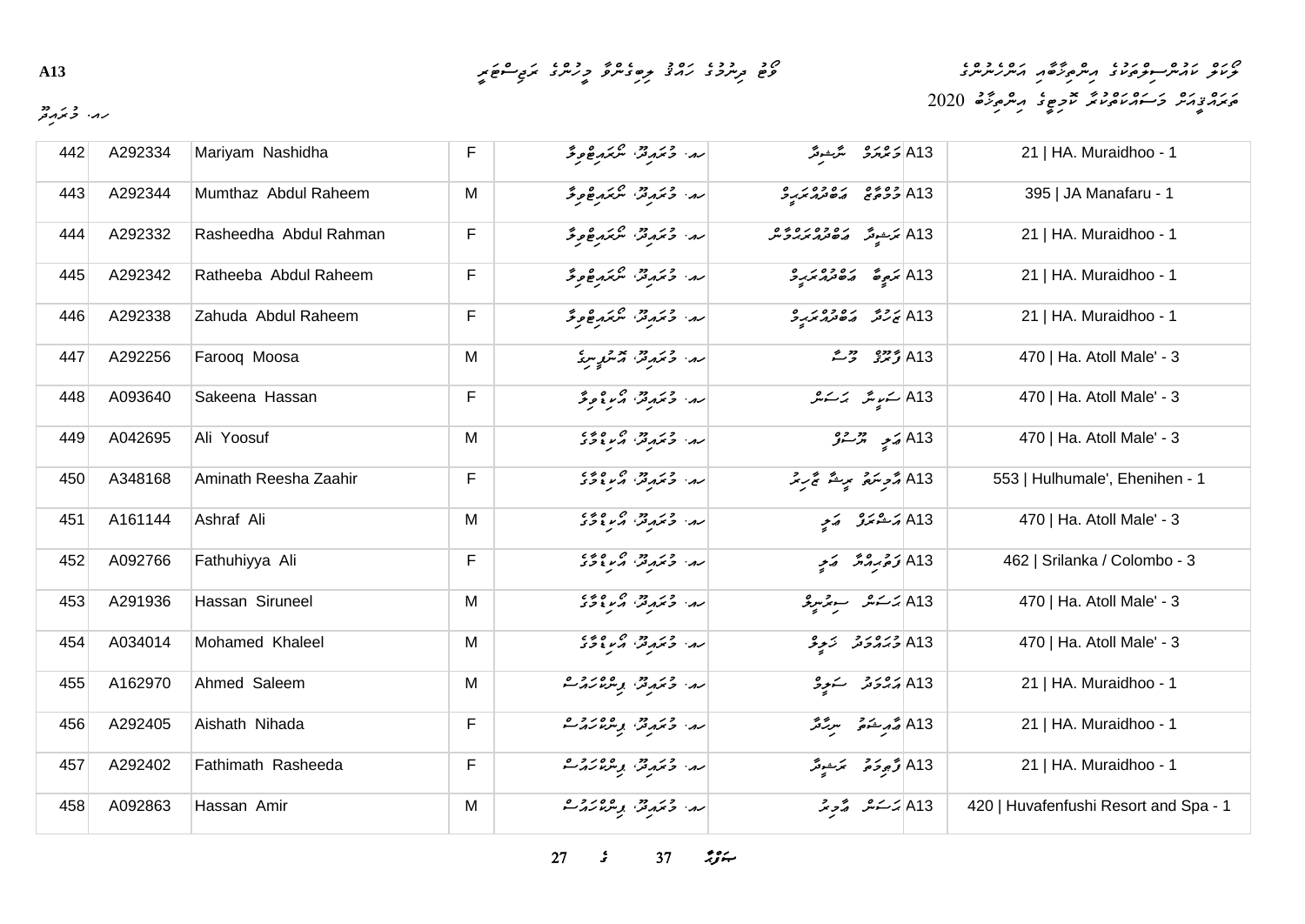*sCw7q7s5w7m< o<n9nOoAw7o< sCq;mAwBoEw7q<m; wBm;vB* م من المرة المرة المرة المرجع المرجع في المركبة 2020<br>مجم*د المريض المربوط المربع المرجع في المراجع المركبة* 

| 459 | A292406 | Inaya Ahmed Saleem    | F           | رە ئەتەر ئۇ بوللى ئەر ئ | A13 مِىتَمَدَّ بَرْرْدَتْر سَوِرْ ً       | 21   HA. Muraidhoo - 1         |
|-----|---------|-----------------------|-------------|-------------------------|-------------------------------------------|--------------------------------|
| 460 | A400048 | Mohamed Nihadh        | M           | رە ئەتمەتى بولىرىدىك    | A13 <i>5225 تور<sup>3</sup>تر</i>         | 682   Crossroads Maldives-1    |
| 461 | A392537 | Raishaan Ahmed Saleem | M           | رە - دىمەتر، پەس رەك    | A13 ىزىرىشىر <i>مەدە</i> ر سىر <i>و</i> د | 21   HA. Muraidhoo - 1         |
| 462 | A292444 | Ahmed Haneef          | M           | מגי כימגיעי מסגב        | A13 كەنزى قىر بەر بۇ                      | 566   Villimale' Ehenihen - 1  |
| 463 | A092878 | Ali Shareef           | M           | מגי כיתתי יתים בי       | A13  رَمِ شَمَرِوْ                        | 470   Ha. Atoll Male' - 3      |
| 464 | A364286 | Alif Ibrahim          | M           | מגי כימתיני מסובי       | A13 مَّعِرْ مِصْمَّدٍ مِّ                 | 21   HA. Muraidhoo - 1         |
| 465 | A292447 | Aminath Asra          | F           | מגי כתובלי תסובל        | A13 مَرْحِبِهَ مَدَعْتَمَهِ مِ            | 566   Villimale' Ehenihen - 1  |
| 466 | A092879 | Asma Mohamed          | F           | מגי כיתות בי תוסות      | A13 كەشق <i>مەم</i> رىر                   | 470   Ha. Atoll Male' - 3      |
| 467 | A384647 | Fathimath Aroosha     | F           | מגי כיתות בי תוסות      | A13 تۇمومۇ ھەتتىش                         | 470   Ha. Atoll Male' - 3      |
| 468 | A061530 | Mohamed Naeem         | M           | מגי כמקש מספי           | A13 وَبَرْدُونَرَ سَمِرَدٌ                | 21   HA. Muraidhoo - 1         |
| 469 | A291947 | Ahmed Assadh          | M           | ره و ترمرفز تره و می    | A13 كەبروتىر كەسىر ئىر                    | 682   Crossroads Maldives-1    |
| 470 | A393244 | Aishath Shamna        | F           | رړ وترړن تروونو         | A13 مَيْرِسْدَمْ شَوْسَ A13               | 21   HA. Muraidhoo - 1         |
| 471 | A092772 | Aminath Waheeda       | $\mathsf F$ | رړ وترړن تروونو         | A13 مَّ حِسَمَّة مَ يَسَمَّ               | 21   HA. Muraidhoo - 1         |
| 472 | A384278 | Fathimath Lamsha      | F           | ره و برمانه بره وی      | A13 <i>وَّجِ حَقَّ</i> حَرَّمَتُ ً        | 21   HA. Muraidhoo - 1         |
| 473 | A291945 | Hussain Yoosuf        | M           | رړ وترړن تروون          | A13 برسەر شەر بىر مىشەر                   | 21   HA. Muraidhoo - 1         |
| 474 | A087750 | Mohamed Hussain       | M           | رړ٠ د بررو ده ده ده     | A13 <i>22025 بى</i> شەرىئى                | 553   Hulhumale', Ehenihen - 1 |
| 475 | A092773 | Naeema Idrees         | F           | رړ٠ وترړند، ترووڅری     | A13 <i>سَمِي</i> عٌ م <i>ِعْرِمِي</i> ْ م | 21   HA. Muraidhoo - 1         |

*28 sC 37 nNw?mS*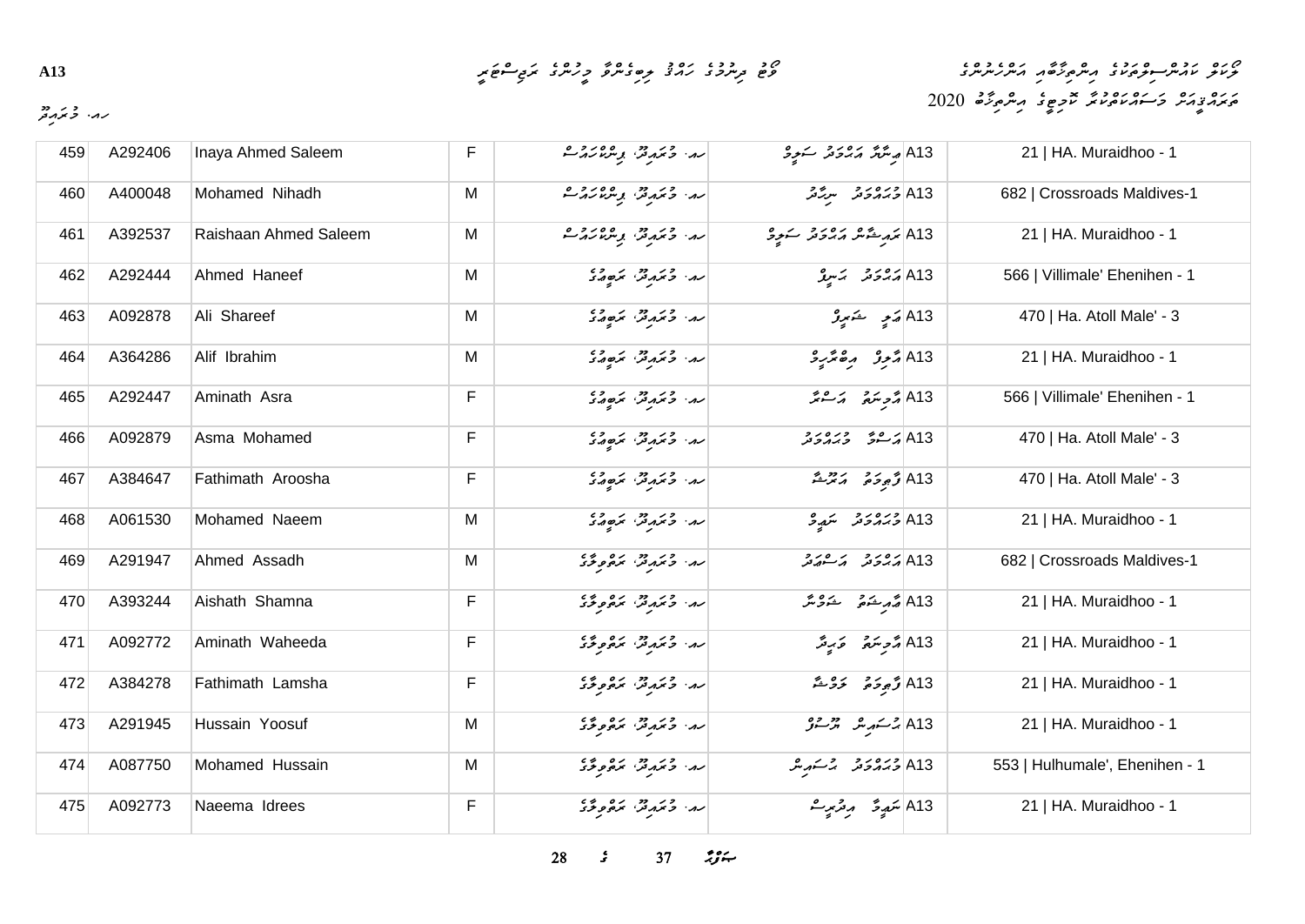*sCw7q7s5w7m< o<n9nOoAw7o< sCq;mAwBoEw7q<m; wBm;vB* م من المرة المرة المرة المرجع المرجع في المركبة 2020<br>مجم*د المريض المربوط المربع المرجع في المراجع المركبة* 

| 476 | A291946 | Ramziyya Hussain  | F           | رە. دىمەتر، ئىۋوتر                              | A13 ىز <sub>ى</sub> ج يەر بىر ب <sub>ىر</sub> سەر بىر | 21   HA. Muraidhoo - 1           |
|-----|---------|-------------------|-------------|-------------------------------------------------|-------------------------------------------------------|----------------------------------|
| 477 | A291948 | Sameenath Hussain | F           | رړ٠ وترروز ره وتر                               | A13 س <i>کوچندی جر ش</i> ویٹر                         | 21   HA. Muraidhoo - 1           |
| 478 | A092774 | Shareefa Hussain  | F           | رە - دىگەنى مەھمەم ئ                            | A13 ڪمبر <i>وگ برڪورنگ</i> ر                          | 21   HA. Muraidhoo - 1           |
| 479 | A093663 | Aishath Ahmed     | F           | מי במגני מינסיפי                                | A13 گەرىشكى كەبرى تەر                                 | 21   HA. Muraidhoo - 1           |
| 480 | A292578 | Aminath Zeema     | F           | ת היי ביתוני מינוס - יום ביו                    | A13 مَّ حِ سَمَّى مَ مِی مََّ                         | 470   Ha. Atoll Male' - 3        |
| 481 | A372169 | Fathimath Sazeema | F           | ת היי ביתוני מינוס - יום ביו                    | A13 رَّجِوحَة مَ سَبِيعَة                             | 21   HA. Muraidhoo - 1           |
| 482 | A026682 | Ibrahim Firaq     | M           | מגי כמות ברי מינוס לי כש                        | A13 م <i>وڭ بگرى بويۇتى</i>                           | 21   HA. Muraidhoo - 1           |
| 483 | A292576 | Mohamed Jamhar    | M           | ת היי ביתוני מינוס - יום ביו                    | A13 ويرەپر بورو                                       | 21   HA. Muraidhoo - 1           |
| 484 | A292577 | Nazira Ibrahim    | F           | כן כך כך גם כל כל כל<br>מגי כתובתי תייתם בייתוב |                                                       | 21   HA. Muraidhoo - 1           |
| 485 | A141564 | Ali Adam          | M           | رد. وبردو. برس برد                              | A13  كەمچە مەتترى                                     | 21   HA. Muraidhoo - 1           |
| 486 | A092834 | Basheera Ali      | F           | رد. و برود. بر مرد و ،                          | A13 ڪَشومَدُ <i>پرَ ج</i> ِ                           | 21   HA. Muraidhoo - 1           |
| 487 | A092832 | Fathimath Hassan  | F           | رړ و نروو نرور وه                               | A13 <i>وَّجِوحَةْ بَرَسَ</i> سَّر                     | 21   HA. Muraidhoo - 1           |
| 488 | A379491 | Hawwa Rishmee     | $\mathsf F$ | رد. و بردن برس بر                               | A13 <i>بَدْهُمَّ</i> مِشْعَرِ                         | 21   HA. Muraidhoo - 1           |
| 489 | A292264 | Ismail Rifgy      | M           | رد. وبردو. برموبرده                             | A13 مرڪو <i>گي ٿي جو</i> ڙي <sub>ج</sub>              | 435   Summer Island Maldives - 1 |
| 490 | A292263 | Mohamed Buruhan   | M           | رد. وتردفز، ترس نرد                             | A13 ديرورو ميرشر                                      | 470   Ha. Atoll Male' - 3        |
| 491 | A092830 | Sahula Ali        | F           | رد. وتردفز، ترس برد                             | A13 ڪريج <sub>آھ</sub> و                              | 21   HA. Muraidhoo - 1           |
| 492 | A292265 | Shifa Ali         | F           | رد. و بردن برس ده                               | A13 حودٌ   صَمِحٍ                                     | 21   HA. Muraidhoo - 1           |

*r@o<m8q> .<5*

*29 sC 37 nNw?mS*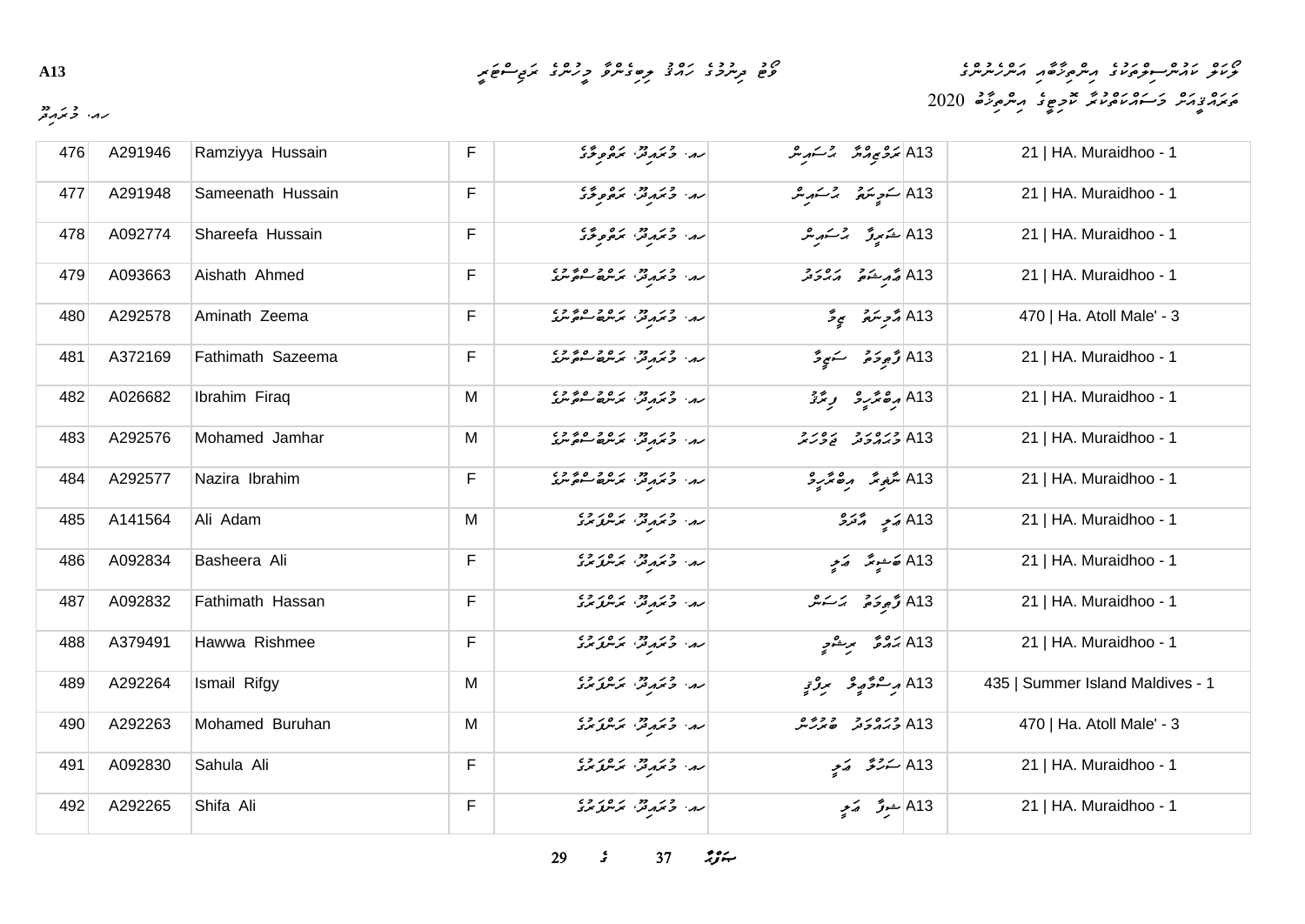*sCw7q7s5w7m< o<n9nOoAw7o< sCq;mAwBoEw7q<m; wBm;vB* م من المرة المرة المرة المرجع المرجع في المركبة 2020<br>مجم*د المريض المربوط المربع المرجع في المراجع المركبة* 

| 493 | A292427 | Abdul Muhaimin    | M           | رە - ئەترەتى ترىشى بر   | A13 كەھەر بۇ ئەرەپ ش                   | 21   HA. Muraidhoo - 1                            |
|-----|---------|-------------------|-------------|-------------------------|----------------------------------------|---------------------------------------------------|
| 494 | A092869 | Ahmed Munawwar    | M           | رە ئەتەرى تەشرىر        | A13 كەبروتىر بەيدە ئىر                 | 640   Movenpick Resort Kuredhivaru<br>Maldives -1 |
| 495 | A070581 | Ibrahim Hussain   | M           | رە ، ئەترەق ترشي بر     | A13 مەھەرىپ جىسىمبەتلەر                | 21   HA. Muraidhoo - 1                            |
| 496 | A292268 | Mariyam Nashida   | $\mathsf F$ | رە، دىمەتى ئەشجىر       | A13 كەنگەنگە سگەنىشەنگە                | 21   HA. Muraidhoo - 1                            |
| 497 | A292425 | Moomin Ibrahim    | M           | رە، ئەتمەتر، ترشمەتر    | A13 <i>دېم د هغې</i> و                 | 703   Fihalhohi Island Resort-1                   |
| 498 | A292424 | Muslima Ibrahim   | $\mathsf F$ | رە . ئەترەق ترىرىيە     | A13   جۇ شوپۇ بەر ھەترى <sub>پ</sub> و | 21   HA. Muraidhoo - 1                            |
| 499 | A292426 | Naseedha Ibrahim  | $\mathsf F$ | رە - ئەترەق - ئەشرىر    | A13 مَرَسِيعٌ مِنْ مِرْكَبِي           | 21   HA. Muraidhoo - 1                            |
| 500 | A292234 | Aishath Shifaza   | $\mathsf F$ | מגי כמקבלי מיטיעו       | A13 مَدْمِ مُنَعْمٌ مُ مُوتَزَّجٌ      | 470   Ha. Atoll Male' - 3                         |
| 501 | A351463 | Hussain Shimau    | M           | מגי כמגבי מסמים         | A13 بُرْسَمبر شَر شَرْدَ ثَرَ          | 21   HA. Muraidhoo - 1                            |
| 502 | A292236 | Shifaath Ali      | F           | מגי כמקבלי מיטיש        | A13 جو <i>وگھ مک</i> چ                 | 470   Ha. Atoll Male' - 3                         |
| 503 | A292237 | Shifau Ali        | M           | מגי כמה בי מסמים        | A13 حو <i>وٌ" سَ</i> وِ                | 470   Ha. Atoll Male' - 3                         |
| 504 | A320215 | Gasim Ibrahim     | М           | הוי כימות מי תנפול      | A13 تۈسرى مەھمگە يەھ                   | 21   HA. Muraidhoo - 1                            |
| 505 | A093664 | Sajidha Ibrahim   | $\mathsf F$ | מי לימול תופר           | A13 سَمَّعٍ مَّر مِرْحَمَّدٍ حَ        | 21   HA. Muraidhoo - 1                            |
| 506 | A141562 | Abdul Gafoor Adam | M           | رە ئەتەر ئەسىم ئەسكەنگر | A13 בסתכת צייר בינס                    | 21   HA. Muraidhoo - 1                            |
| 507 | A292491 | Ahmed Solih       | M           | رد. و بردو به ندی       | A13 كەبۇبۇقر سە <i>ئى</i> رو           | 21   HA. Muraidhoo - 1                            |
| 508 | A292489 | Aminath Shehenaz  | F           | رد. ویزدو به نشک        | A13 مَّ حِسَمَةَ مَسْتَشَمَّعَ         | 21   HA. Muraidhoo - 1                            |
| 509 | A157290 | Hussain Solih     | M           | رە - ئەتەرلار - ئەشكەش  | A13 پرستمبر بھ سنگوپر                  | 21   HA. Muraidhoo - 1                            |

*r@o<m8q> .<5*

**30** *s* **37** *n***<sub>y</sub> <b>***s*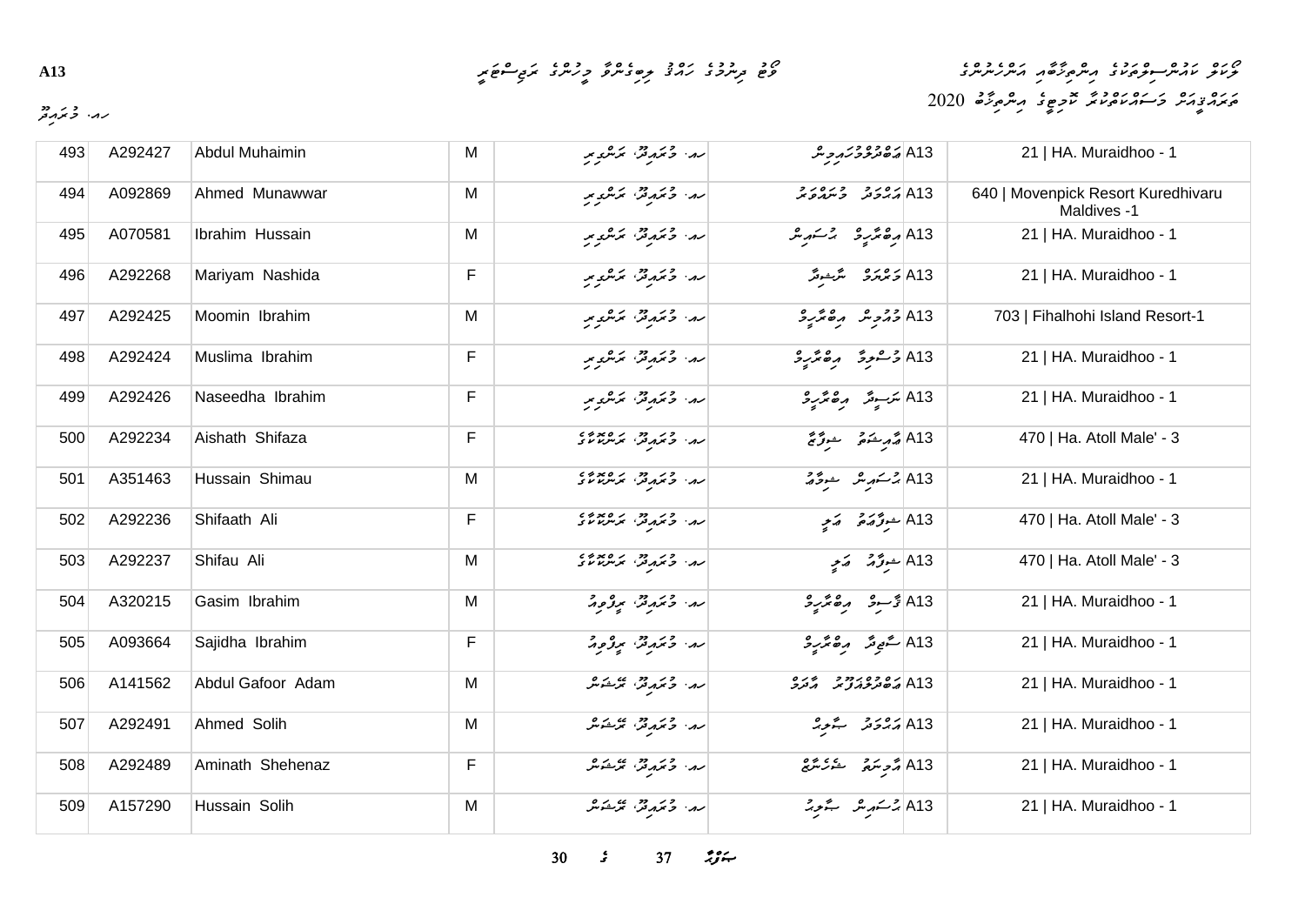*sCw7q7s5w7m< o<n9nOoAw7o< sCq;mAwBoEw7q<m; wBm;vB* م من المرة المرة المرة المرجع المرجع في المركبة 2020<br>مجم*د المريض المربوط المربع المرجع في المراجع المركبة* 

| ,, , ,<br>ر ر د بر ر د |
|------------------------|
|------------------------|

| 510 | A149510 | Ibrahim Solih       | M            | رە ئەتەر ئەس ئەسكەش            | A13  مەھەرىرى سەمەر                | 708   Taj Exotica Resort & Spa, Maldives-1 |
|-----|---------|---------------------|--------------|--------------------------------|------------------------------------|--------------------------------------------|
| 511 | A374398 | Rafia Abdhul Gafoor | $\mathsf{F}$ | رد. ويزدوه عن شكار             | A13 تروژ مەھىر دەرد                | 21   HA. Muraidhoo - 1                     |
| 512 | A092770 | Gamarunnisa Hassan  | F            | رو، وتمروره مرشوس              | A13 تۈكەترە بىرىگە بەسكەنلە        | 21   HA. Muraidhoo - 1                     |
| 513 | A009358 | Abdulla Jaleel      | M            | رە - ئەتمەتر، ترجى ئ           | A13 مَەھْتَراللە     قومِرْ \$     | 470   Ha. Atoll Male' - 3                  |
| 514 | A292358 | Ahmed Adhuham       | M            | رە - ئەتمەتر، ترجى ئ           | A13 كەبروتىر كەت <i>رى</i> رو      | 21   HA. Muraidhoo - 1                     |
| 515 | A053670 | Ali Abdulla         | M            | رە - ئەتمەتر، ترج ئ            | A13 <i>ھَ۔ ج</i> صُرَّاطُلُه       | 21   HA. Muraidhoo - 1                     |
| 516 | A103389 | Fathimath Nazima    | F            | رە - ئەتەرلىر، ئىرج ئەتى       | A13 تَ <i>حْمِوحَمْ سَمْع</i> ُوحً | 470   Ha. Atoll Male' - 3                  |
| 517 | A087236 | Fathuhiyya Ali      | F            | رە - ئەتەر بىر ئەن ئورنى ئورنى | A13 توڅر پرچمهٔ که چه              | 21   HA. Muraidhoo - 1                     |
| 518 | A087238 | Fathuhulla Ali      | M            | رە - ئەتەرىق سى ئوق            | A13 قرح پر الله    قدم ِ           | 682   Crossroads Maldives-1                |
| 519 | A157087 | Mohamed Muaz        | M            | رە - ئەتمەتر، ترجى ئ           | A13 <i>2522 وه. فر</i>             | 21   HA. Muraidhoo - 1                     |
| 520 | A048987 | Moomina Ali         | $\mathsf{F}$ | رە ئەمەمى مىج ئ                | A13 دحجة حكيم بح                   | 470   Ha. Atoll Male' - 3                  |
| 521 | A292357 | Sobeeha Ali         | $\mathsf{F}$ | رە - ئەتەرىق برج ئ             | A13 ب <i>نوبڈ م</i> َعِ            | 21   HA. Muraidhoo - 1                     |
| 522 | A087237 | Zuhura Ibrahim      | $\mathsf{F}$ | رو. وتمدين برج و قم            | A13 يحرجو م <b>چ پ</b> ر پو        | 21   HA. Muraidhoo - 1                     |
| 523 | A292565 | Aminath Reema       | $\mathsf{F}$ | מה כמות בי למות                | A13 مَّ حِسَمَة مَّ سِرَّة الله    | 470   Ha. Atoll Male' - 3                  |
| 524 | A292564 | Fathmath Seema      | $\mathsf{F}$ | הו בתוכן בר                    | A13 <i>وُّجوح</i> ق سوچٌ           | 470   Ha. Atoll Male' - 3                  |
| 525 | A292566 | Hamdhoon Habeeb     | M            | رە - ئەتمەتر، ئىنجىم           | A13 بَرْوَتْرُسْ بَرَصِرْ \$       | 470   Ha. Atoll Male' - 3                  |
| 526 | A066885 | Ibrahim Habeeb      | M            | הו בתנטי תזאת                  | A13 م <i>ەھتىپ</i> ۇ ب <i>ەھ ق</i> | 21   HA. Muraidhoo - 1                     |

**31** *s* **37** *n***<sub>y</sub> <b>***n*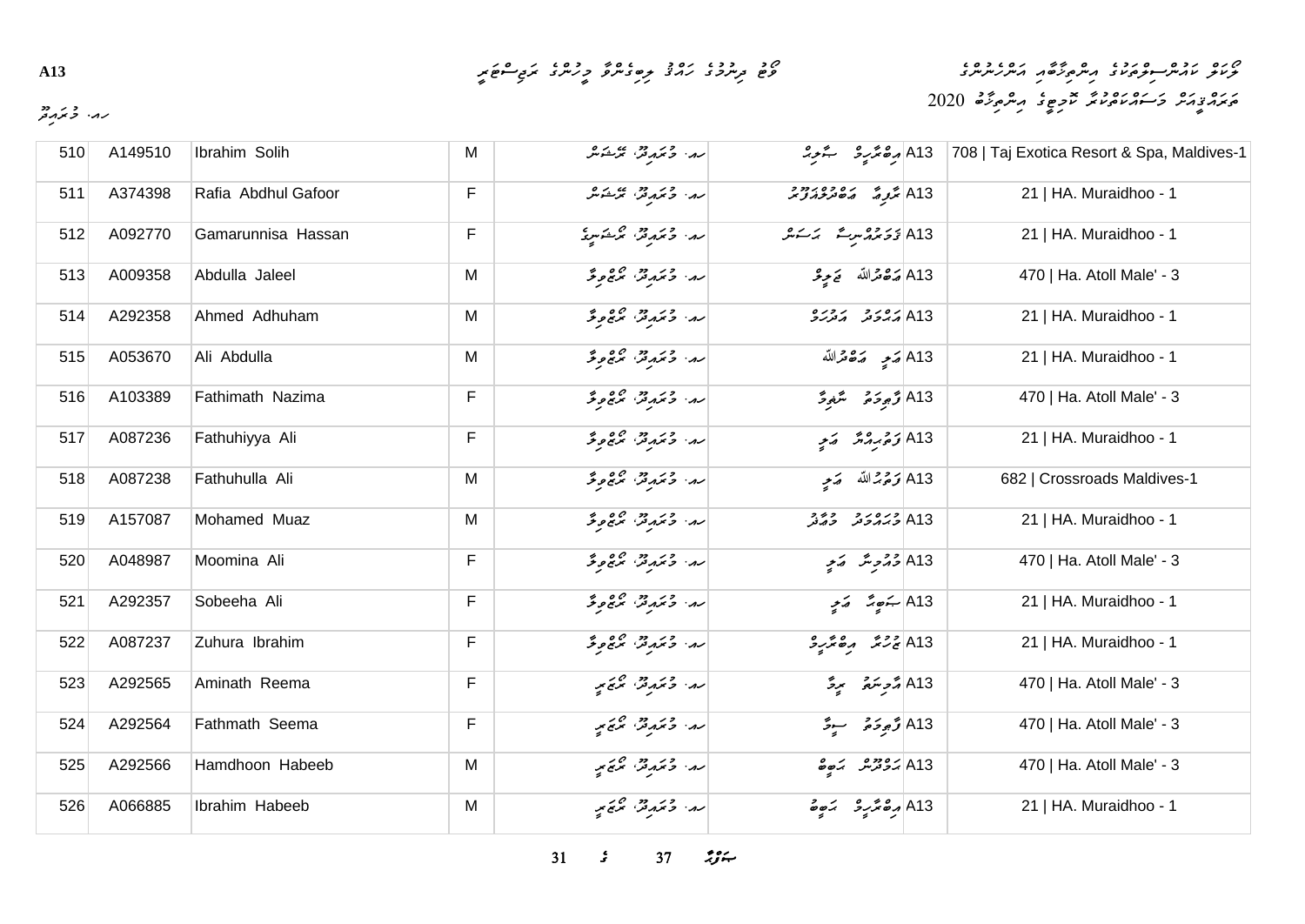*sCw7q7s5w7m< o<n9nOoAw7o< sCq;mAwBoEw7q<m; wBm;vB* م من المرة المرة المرة المرجع المرجع في المركبة 2020<br>مجم*د المريض المربوط المربع المرجع في المراجع المركبة* 

| 527 | A092813 | Naseema Abdul Samad | F            | رە - ئەتمەتى ترىخ بېر                          | A13 <i>مَرْسِرةُ حَاڤَّةَ مُ</i> رَمَّةَ <i>حَ</i> | 470   Ha. Atoll Male' - 3   |
|-----|---------|---------------------|--------------|------------------------------------------------|----------------------------------------------------|-----------------------------|
| 528 | A292541 | Aishath Siunee      | F            | מי כמתני משקי                                  | A13 مَدْمِ مِسْمَعْ مِسْتَمْسِرِ                   | 470   Ha. Atoll Male' - 3   |
| 529 | A292560 | Aminath Noora       | $\mathsf F$  | הגי בימגיעי ימיק בי                            | A13 أُمَّ مِسَمَّدٍ مَشَمَّد                       | 21   HA. Muraidhoo - 1      |
| 530 | A093659 | Fathimath Mohamed   | $\mathsf F$  | رو، وتمدير، ترجم و ه                           | A13 وُجِ حَمَّ حَرَمُ حَرْ                         | 470   Ha. Atoll Male' - 3   |
| 531 | A292561 | Hamzath Hassan      | M            | رو، وتمدير، ترجم و ه                           | A13 بر <i>وبرج برسک</i> ر                          | 470   Ha. Atoll Male' - 3   |
| 532 | A086412 | Hassan Shareef      | M            | مدر و مرموز مرج و ه                            | A13   پرسترش حق <i>مبوث</i> ر                      | 470   Ha. Atoll Male' - 3   |
| 533 | A259887 | Mariyam Sifla       | $\mathsf F$  | رد. وتمدير من وه                               | A13 كەبىر بىر ئىس بىر ئەسىر ئە                     | 470   Ha. Atoll Male' - 3   |
| 534 | A389029 | Sofiyya Hassan      | F            | رر و تررو می د و                               | A13 س <i>ەرەھ بەسەھ</i>                            | 470   Ha. Atoll Male' - 3   |
| 535 | A075508 | Aishath Hassan      | $\mathsf F$  | رد. و بردو و و دو و ع<br>  رو. و بروتر، بروترس | A13 <i>مەم ھەققى</i> ئەسكەنلىر                     | 138   Lh. Naifaru - 3       |
| 536 | A092807 | Mohamed Fayaz       | M            | د در دو وه دود.<br>رو ویمهایی تمهانوس          | A13 <i>ۋېزودنى ۋېژى</i> تە                         | 470   Ha. Atoll Male' - 3   |
| 537 | A330277 | Abdulla Salim       | M            | رە، دىمەن ئىردىر                               | A13 رَحْمَة اللّه مُسَّعِرْة ِ                     | 682   Crossroads Maldives-1 |
| 538 | A082826 | Adam Mohamed        | M            | رە، دىمەتر، سەردىكى ئ                          | A13 دره دره در د                                   | 21   HA. Muraidhoo - 1      |
| 539 | A372037 | Ahmed Jailam        | M            | رە، دىمەن ئىردىر                               | A13 كەبرى قىم ئىقدىم ئىق                           | 21   HA. Muraidhoo - 1      |
| 540 | A292562 | Fathmath Shaanee    | $\mathsf{F}$ | رە، دىمەتر، سەردىكى ئ                          | A13 <i>وَّجودَة</i> شَمَّى                         | 21   HA. Muraidhoo - 1      |
| 541 | A292346 | Mariyam Nashidha    | $\mathsf F$  | رر ويررو الشروعي                               | A13 ك <i>ويمركز سگرشينگ</i> ر                      | 21   HA. Muraidhoo - 1      |
| 542 | A292563 | Mohamed Adam        | M            | رە ئىگەن سەرىكى ئ                              | A13 <i>3225 و مح</i> تر                            | 21   HA. Muraidhoo - 1      |
| 543 | A123779 | Abdulla Afeef       | M            | מגי במקני ישות                                 | A13 كەھەمەللە ك <i>ەرد</i> ۇ                       | 21   HA. Muraidhoo - 1      |

**32** *s* **37** *n***<sub>y</sub> <b>***n*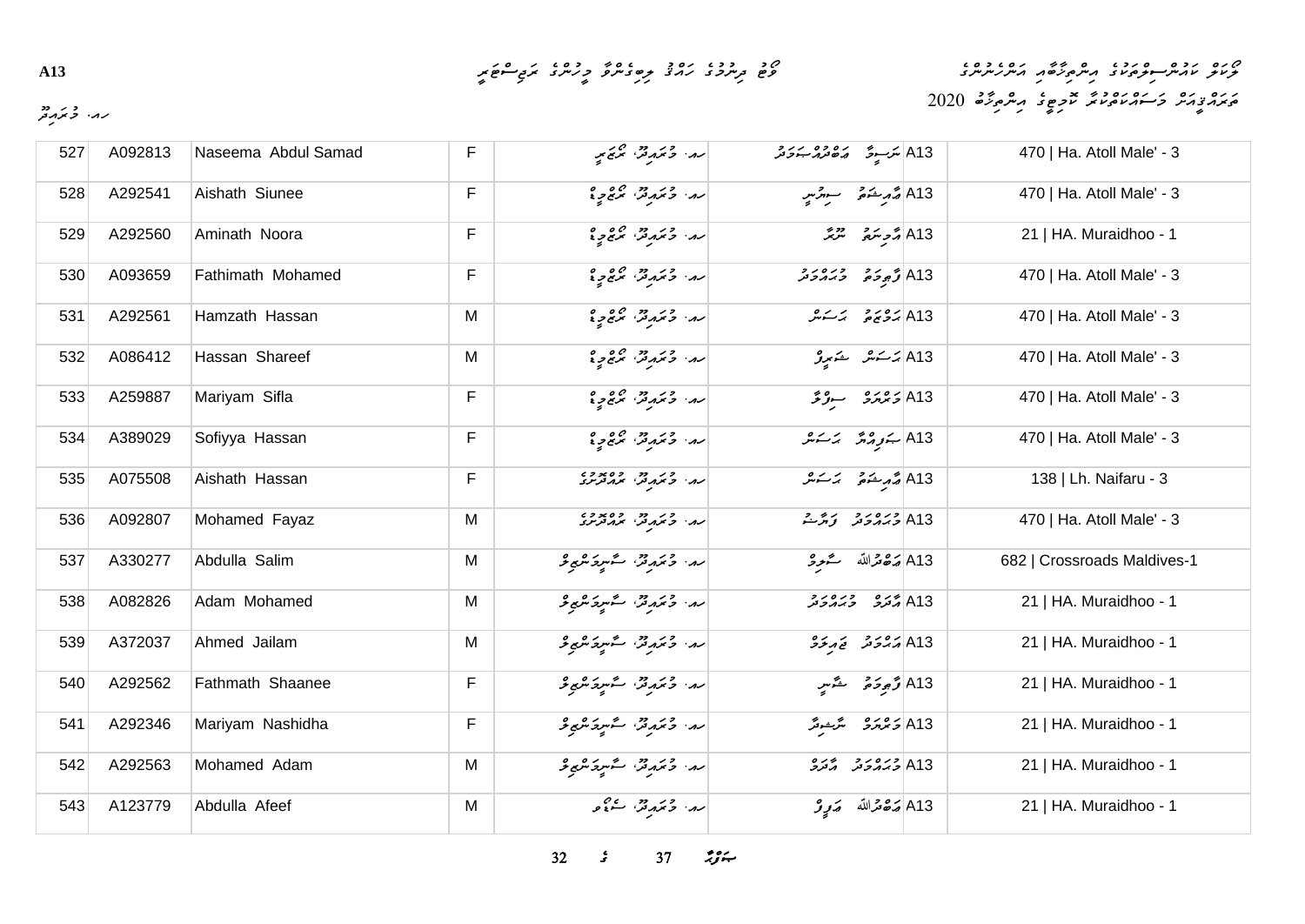*sCw7q7s5w7m< o<n9nOoAw7o< sCq;mAwBoEw7q<m; wBm;vB* م من المرة المرة المرة المرجع المرجع في المركبة 2020<br>مجم*د المريض المربوط المربع المرجع في المراجع المركبة* 

| 544 | A423961 | Aishath Unaisha  | F | رە، دىمەش سىقمى       | A13 مَّ مِسْدَمْ مَرْ مَرْمِيشَّ          | 160   K. Guraidhoo - 1          |
|-----|---------|------------------|---|-----------------------|-------------------------------------------|---------------------------------|
| 545 | A093631 | Fathimath Ismail | F | رو. ويروفر، سوء و     | A13 <i>وَّجوحَمَ بِ مِـدْوَّمٍ وَ</i>     | 21   HA. Muraidhoo - 1          |
| 546 | A374272 | Hassan Rilvaan   | M | رو. ويروفر، سوء و     | A13 ئەسەمىر بېرىش <i>مۇ</i> نىر           | 682   Crossroads Maldives-1     |
| 547 | A093667 | Mausooma Mohamed | F | رد. و بزرده شوه سره و | A13 <i>خەمبى</i> ق <i>مەم</i> رىر         | 21   HA. Muraidhoo - 1          |
| 548 | A292580 | Mohamed Ibrahim  | M | رو در دو ده ده ده و   | A13 <i>وُبَدُودُو م</i> ِهْتَرِدُ         | 21   HA. Muraidhoo - 1          |
| 549 | A079383 | Mohamed Rasheed  | M | رر و ترروز، گوره      | A13 <i>وُبَرُمْ وَمَرْ</i> - بَرَسِوِيْرُ | 703   Fihalhohi Island Resort-1 |
| 550 | A093666 | Zahidha Ahmed    | F | رە ئەتەرلىق سىرىھ     |                                           | 470   Ha. Atoll Male' - 3       |
| 551 | A326255 | Zumeshaa Mohamed | F | رە ئەتەرلىق سىرىھ     | A13 جۇشگە مەرەر د                         | 470   Ha. Atoll Male' - 3       |
| 552 | A326256 | Zunaisha Mohamed | F | رە ئەتەرلىق سىرى      | A13 ىن ئىشقە كەندەر <i>دى</i> ر           | 470   Ha. Atoll Male' - 3       |
| 553 | A092753 | Abdulla Nizam    | M | رو و دو ده شکستروی    | A13 كەھىراللە س <i>ېۋ</i> ۇ               | 21   HA. Muraidhoo - 1          |
| 554 | A061461 | Adam Hassan      | M | رو، ويوروو، کے کارون  | A13 مەترى ئەسەئىر                         | 21   HA. Muraidhoo - 1          |
| 555 | A092752 | Aminath Jeeza    | F | رو. ويماره به عنصورون | A13 مَّ صِنَّعَ مِيَّ                     | 21   HA. Muraidhoo - 1          |
| 556 | A357048 | Fathimath Samha  | F | رو، ويورو، کے مسجد و  | A13 تۇم <sub>ب</sub> وخۇ سىۋ <i>ر</i> گ   | 21   HA. Muraidhoo - 1          |
| 557 | A156740 | Hassan Moosa     | M | رو و دو ده شکستروی    | A13   پرسٹر ترمیض                         | 21   HA. Muraidhoo - 1          |
| 558 | A092755 | Hawwa Adam       | F | رو. ويمروه کے منصوبی  | A13 يَرْدُوَّ مُسَرَّد                    | 21   HA. Muraidhoo - 1          |
| 559 | A088527 | Shahidha Hassan  | F | رو و دو ده کرده و ده  | A13 ڪري <i>گ بزڪيل</i>                    | 13   HA. Dhidhdhoo - 1          |
| 560 | A092769 | Hussain Amir     | M | תו כתובלי החקבות ?    | A13 برڪيريش ڪچي تھ                        | 21   HA. Muraidhoo - 1          |

**33** *s* **37** *n***<sub>y</sub> <b>***n*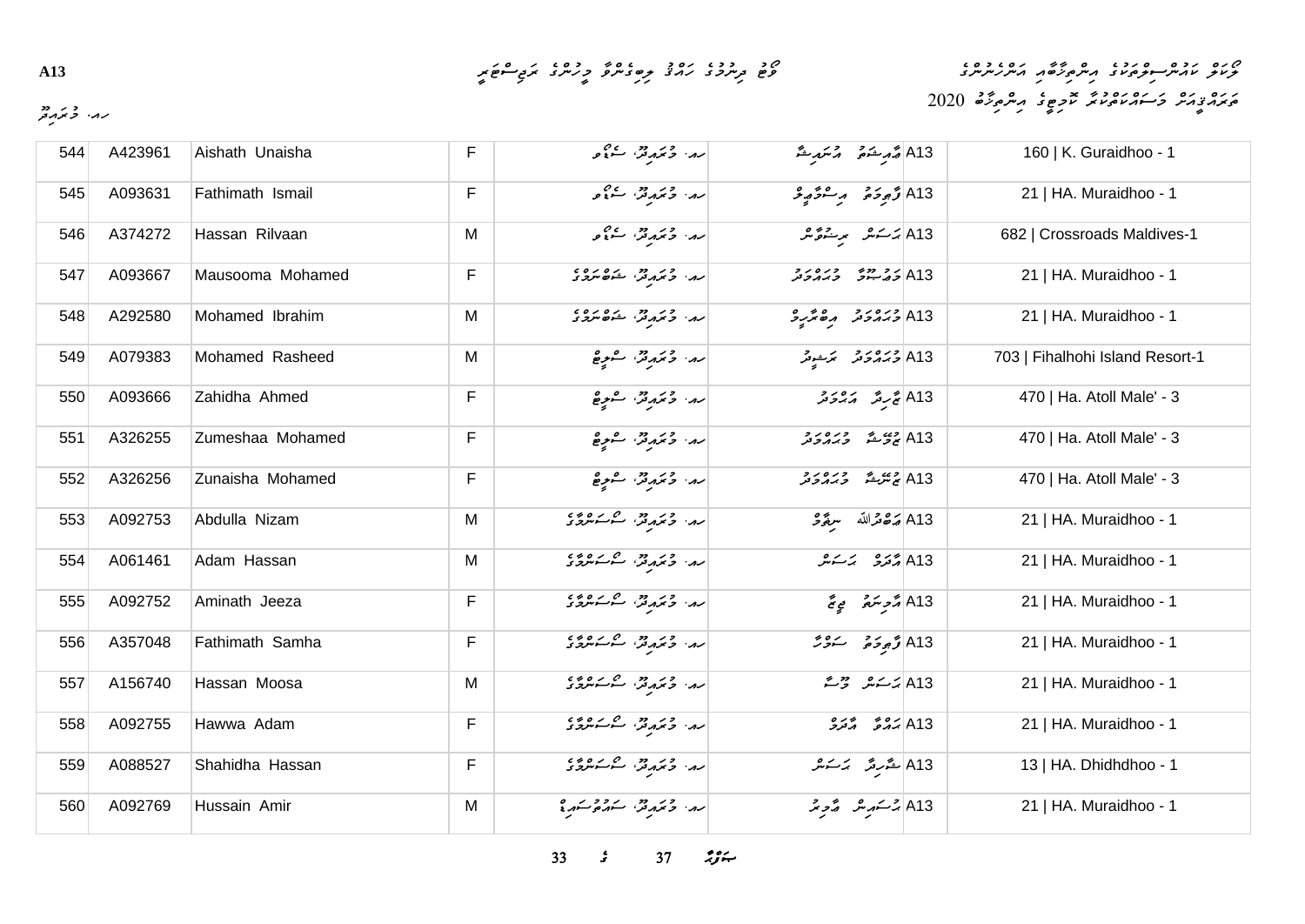*sCw7q7s5w7m< o<n9nOoAw7o< sCq;mAwBoEw7q<m; wBm;vB* م من المرة المرة المرة المرجع المرجع في المركبة 2020<br>مجم*د المريض المربوط المربع المرجع في المراجع المركبة* 

| 561 | A092872 | Abdulla Najeeb       | M            | رە . دىمەتر، ئۆدىرىگرىگى ئ | A13 كَدَّى قَرْاللَّهُ       مَرْبِحٍ ثَّةَ | 470   Ha. Atoll Male' - 3      |
|-----|---------|----------------------|--------------|----------------------------|---------------------------------------------|--------------------------------|
| 562 | A292429 | Aminath Maeesha      | F            | رە، ئەتمەتر، ئەرەپەترەش ئ  | A13 مَّ حِسَمَۃ کَ مِیْشَہ                  | 21   HA. Muraidhoo - 1         |
| 563 | A292428 | Amjadh Mohamed       | M            | رە، ئەتمەتر، ئۆل ئەرەپتى ئ | A13 , جوړې وره دي.                          | 21   HA. Muraidhoo - 1         |
| 564 | A092870 | Fathimath Khuzaima   | F            | رە، ئەتمەتر، ئەرەپەترەش ئ  | A13 تَ <i>جِ جَ</i> حَمَّةَ تَجَمِعَ        | 21   HA. Muraidhoo - 1         |
| 565 | A046394 | Mohamed Hussain      | M            | رە، دىمەتر، مۇرىمۇدىگرى    | A13 <i>وُبَرُووو بِرْسَهِ بِرْ</i>          | 21   HA. Muraidhoo - 1         |
| 566 | A092871 | Rabia Hussain        | $\mathsf F$  | رە، ئەتمەتر، ئەرەپەترەش ئ  | A13 بَرْجِهُ بِهِ بِرْسَهِ بِرْ             | 21   HA. Muraidhoo - 1         |
| 567 | A092873 | Thamheedha Mohamed   | F            | رە، كەنگەش كەرگەنگەنگەنج   | A13 <sub>ح</sub> ۇرپۇ ئەيرى ئەر             | 21   HA. Muraidhoo - 1         |
| 568 | A092812 | Abdul Samad Moosa    | M            | رد. ويمه فرانس و بره و د   | A13 كەھىر مەمرىيە جەمئە                     | 553   Hulhumale', Ehenihen - 1 |
| 569 | A374044 | Jazly Jameel         | F            | رد. ويمه فرا مي سويمبرون   | A13 کے بچ سے <sub>مح</sub> وِثر             | 470   Ha. Atoll Male' - 3      |
| 570 | A076649 | Mohamed Jameel       | M            | رد. ويمه فرا مؤسوم بره وه  | A13  <i>وَبَہُ وَبَقَ</i> ہَے <i>ج</i> و    | 21   HA. Muraidhoo - 1         |
| 571 | A092814 | Shaheema Abdul Samad | F            | رد. ويمه فرا مؤسوم بره وه  | A13 خَرِرَّ دَەقْرەجىدى                     | 21   HA. Muraidhoo - 1         |
| 572 | A081088 | Aishath Hassan       | $\mathsf F$  | رد. وتمرد تر تر مروترد     | A13 <i>مەم ھەققى بىر سەنى</i> ر             | 21   HA. Muraidhoo - 1         |
| 573 | A400801 | Ali Ashfaaq          | M            | ره و تروی تر توفر          | A13  رَمِي    رَحْوُرٌ وَ                   | 470   Ha. Atoll Male' - 3      |
| 574 | A292438 | Mariyam Sizleen      | $\mathsf{F}$ | ره و تر دور الله تر مورد د | A13 ك <i>ۈچرىرى سوچ م</i> وپىر              | 470   Ha. Atoll Male' - 3      |
| 575 | A081002 | Mohamed Usman        | M            | ره و تررود تر تروترد       | A13 <i>وبرەرو دەۋىر</i>                     | 21   HA. Muraidhoo - 1         |
| 576 | A408732 | Nashfa Mohamed       | F            | رد. و بزرده و بروترد       | A13 سَ شوتر - حرم د تر                      | 470   Ha. Atoll Male' - 3      |
| 577 | A092877 | Niuma Mohamed        | F            | ره و تر دو. تر تر و تر د   | A13 سمة محمد المحمد المحمد المحمد الم       | 470   Ha. Atoll Male' - 3      |

*34 sC 37 nNw?mS*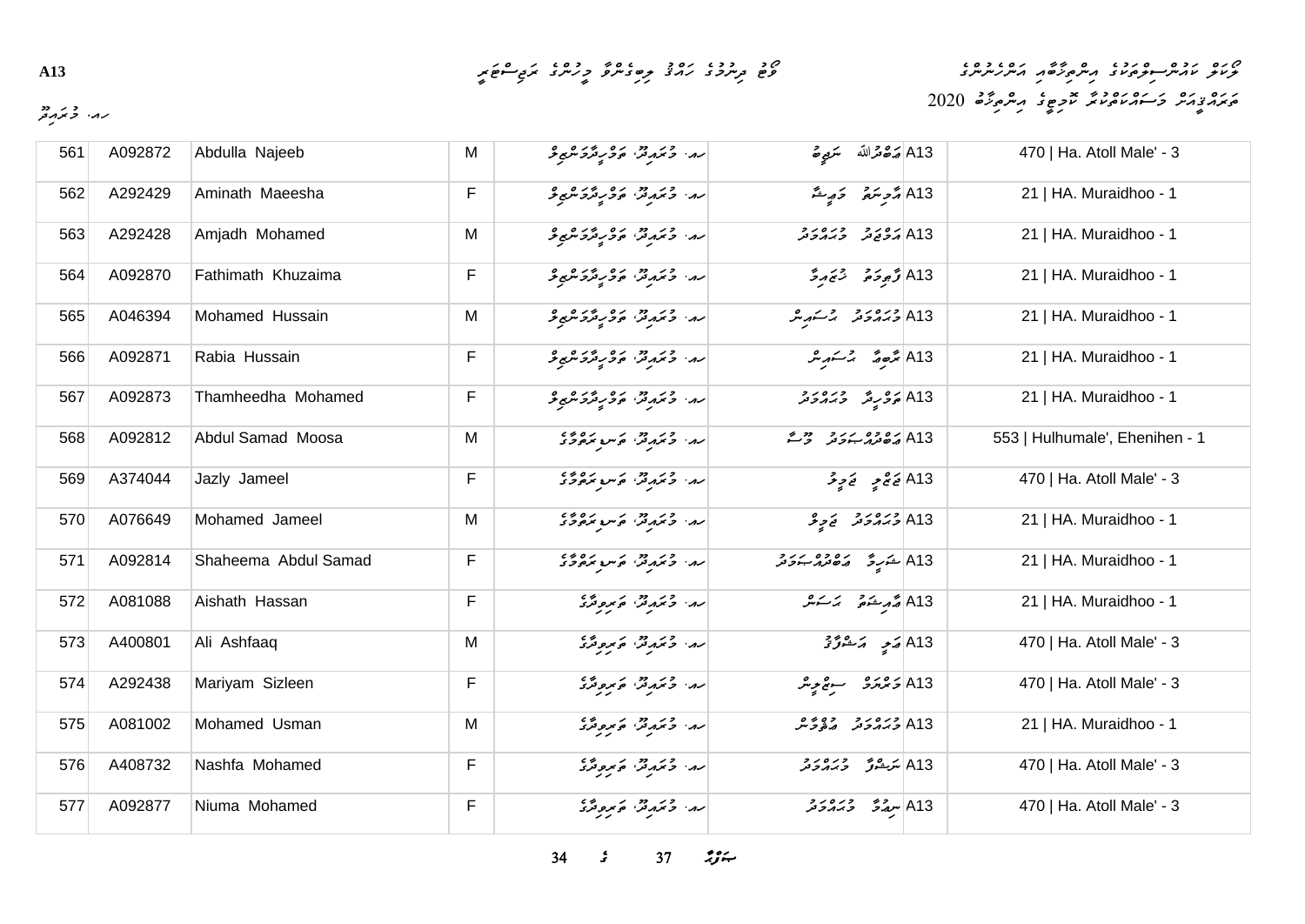*sCw7q7s5w7m< o<n9nOoAw7o< sCq;mAwBoEw7q<m; wBm;vB* م من المرة المرة المرة المرجع المرجع في المركبة 2020<br>مجم*د المريض المربوط المربع المرجع في المراجع المركبة* 

| 578 | A092876 | Niusa Mohamed         | $\mathsf F$ | ره و تر دو. تر تر تر و تر د | A13 سرقم شمستر و بردوند           | 470   Ha. Atoll Male' - 3             |
|-----|---------|-----------------------|-------------|-----------------------------|-----------------------------------|---------------------------------------|
| 579 | A292439 | Shazmeena Mohamed     | F           | رد. وتمدير و ترويره         | A13 خەنج <i>چەنگە ئەتەرەت</i> ر   | 470   Ha. Atoll Male' - 3             |
| 580 | A092797 | Aminath Amira         | $\mathsf F$ | رە - ئەتەرلىقى الاتىرىكى ھ  | A13 مَرْحِسَمَۃ مَرَّحِسَّ        | 21   HA. Muraidhoo - 1                |
| 581 | A092833 | Hussain Solah         | M           | رە ئەتەر ئەر ئەر ئا         | A13 يُرْسَم <i>هِ بْتَغُ</i> يْرُ | 566   Villimale' Ehenihen - 1         |
| 582 | A092796 | Aminath Zaheera       | $\mathsf F$ | מי כתובל ואיינבל            | A13 م <i>گرمرینمی تارینگ</i>      | 470   Ha. Atoll Male' - 3             |
| 583 | A072530 | Mohamed Khalid        | M           | رە ئەترەق ئۇر               | A13 وُبَرُدُونَرُ گُوِنْرُ        | 21   HA. Muraidhoo - 1                |
| 584 | A059316 | Ahmed Fayaz           | M           | رد. وتمديق ودفرت            | A13 كەبرىقىر كەنگەنىيە            | 21   HA. Muraidhoo - 1                |
| 585 | A351708 | Ahmed Hishaam         | M           | رد. وتمديق ودفرت            | A13 كەنزى قىر بەشكى               | 470   Ha. Atoll Male' - 3             |
| 586 | A291989 | Aishath Shahama       | F           | رد. وتردوه و دوره           | A13 مەم شەھ ھەر ئىكەنى            | 470   Ha. Atoll Male' - 3             |
| 587 | A385124 | Fathimath Fazla       | $\mathsf F$ | رد. وتمدير موري ده          | A13 تَ <i>حِودَةَ</i> تَرَجَّدً   | 21   HA. Muraidhoo - 1                |
| 588 | A092784 | Hassan Ali            | M           | رد. وتردي و دوره            | A13 ټريند کم <i>چ</i>             | 470   Ha. Atoll Male' - 3             |
| 589 | A046825 | Ibrahim Khalid        | M           | رد. وتمديق ودفرت            | A13 م <i>وڭ بگرى ئى</i> موقر      | 470   Ha. Atoll Male' - 3             |
| 590 | A291988 | <b>MOHAMED WISHAM</b> | M           | رد. وتمديق ودفرت            | A13  <i>ويزورو وحدَّوْ</i>        | 21   HA. Muraidhoo - 1                |
| 591 | A059800 | Ahmed Athif           | M           | رە ئەتەرلىق ئەسرىمى         | A13 كەش <sup>ى</sup> رىقى ھەمبى ق | 21   HA. Muraidhoo - 1                |
| 592 | A292327 | Aishath Rauna         | F           | رە ئەتەر ئەرگە              | A13 <i>مَدْمِيشَة مَدَمَّدَ</i>   | 21   HA. Muraidhoo - 1                |
| 593 | A092838 | Ali Nadheem           | M           | رە ، ئەتەرلار ، ئاس ئال     | A13 کے سربرو                      | 653   Veligandu Island Resort & Spa-1 |
| 594 | A092841 | Aminath               | F           | رە. دىمەتر، ئەيرىگى         | A13 مَمْحِ سَمَعْ                 | 21   HA. Muraidhoo - 1                |

**35** *s* 37 *n***<sub>y</sub>** *s***<sub>***3***</sub>** *i***<sub>s</sub>** *a***<sub>s</sub>** *i***<sub>s</sub>** *a***<sub>s</sub>** *i***<sub>s</sub>** *a***<sub>s</sub>** *i***<sub>s</sub>** *a***<sub>s</sub>** *i***<sub>s</sub>** *a***<sub>s</sub>** *i**a***<sub>s</sub>** *a***<sub>s</sub>** *i**a***<sub>s</sub>** *a***<sub>s</sub>** *i**a***<sub>s</sub>** *a***<sub>s</sub>** *a***<sub>s</sub>** *a***<sub>s</sub>** *a***<sub>s</sub>** *a***<sub>s</sub>** *a***<sub>s</sub>** *a***<sub>s</sub>** *a***<sub>s</sub>** *a***<sub>s</sub>** *a*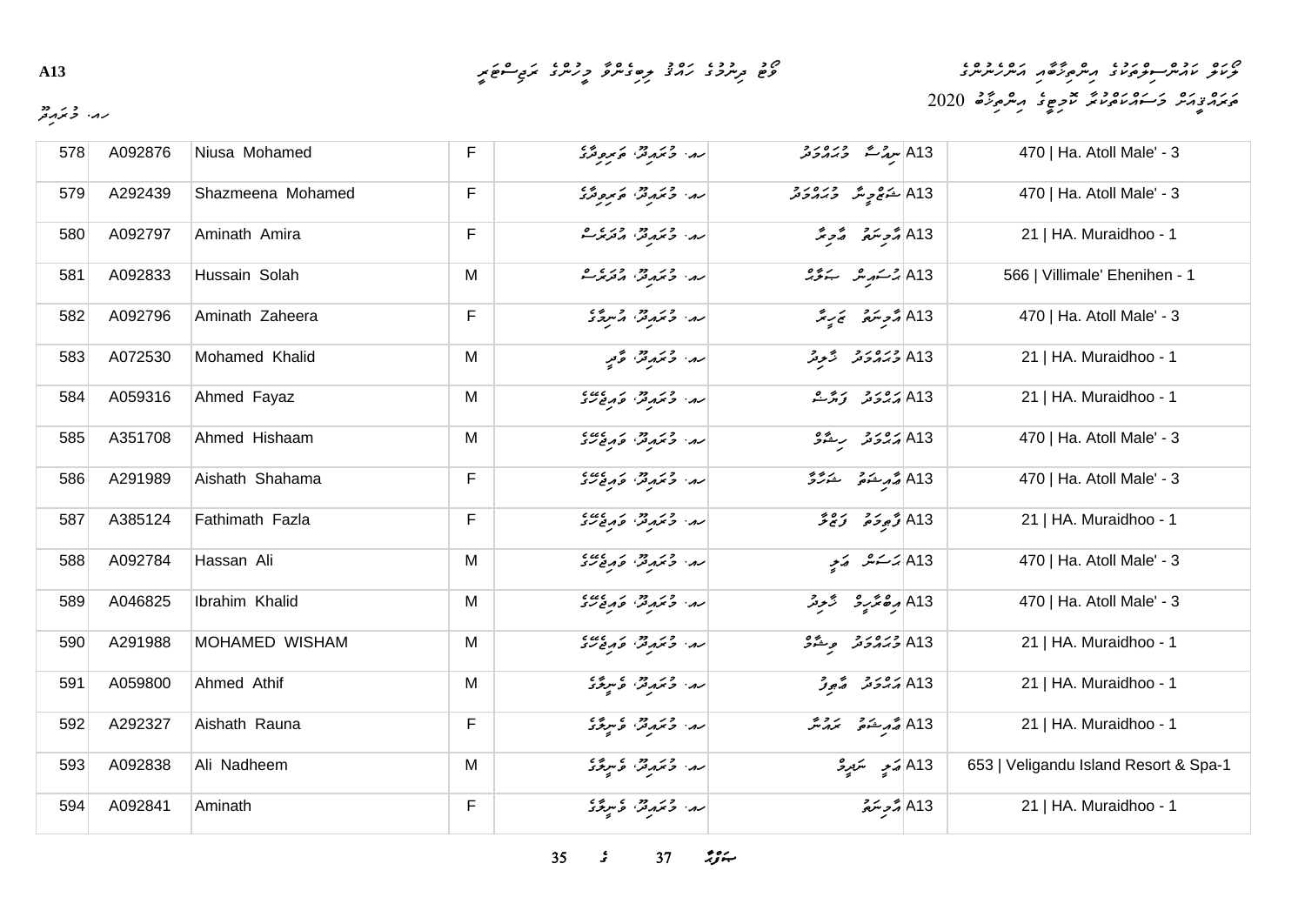*sCw7q7s5w7m< o<n9nOoAw7o< sCq;mAwBoEw7q<m; wBm;vB* م من المرة المرة المرة المرجع المرجع في المركبة 2020<br>مجم*د المريض المربوط المربع المرجع في المراجع المركبة* 

| 595 | A292279 | Fathimath Athifa     | $\mathsf F$  | رە - ئەتەرلىق ئۇسىرلىكى | A13 وَمِوحَمْ    مَّ مِوتَر                                                                                                                                                                                                                                                                                         | 470   Ha. Atoll Male' - 3                             |
|-----|---------|----------------------|--------------|-------------------------|---------------------------------------------------------------------------------------------------------------------------------------------------------------------------------------------------------------------------------------------------------------------------------------------------------------------|-------------------------------------------------------|
| 596 | A292325 | Hussain Falah        | M            | رە ئەتەر ئۇ ئورگە       | A13 پژشهر شرکو تر                                                                                                                                                                                                                                                                                                   | 13   HA. Dhidhdhoo - 1                                |
| 597 | A292329 | Hussain Saamy        | M            | رە - ئەتەرلار - ئاسرىگە | A13 بُرڪوپير گو <sub>چ</sub>                                                                                                                                                                                                                                                                                        | 470   Ha. Atoll Male' - 3                             |
| 598 | A092837 | Ibrahim Zuhoor       | M            | رە ، ئەتەرلار ، ئاس ئال | A13 م <i>وڭ ئۇچى</i> ئو <i>رىتى</i>                                                                                                                                                                                                                                                                                 | 21   HA. Muraidhoo - 1                                |
| 599 | A152500 | Mohamed Shareef      | M            | رە - ئەتەرلار - ئاسرىگە | A13 دېمگرو شمېرو                                                                                                                                                                                                                                                                                                    | 470   Ha. Atoll Male' - 3                             |
| 600 | A092836 | Raufa Umar           | $\mathsf{F}$ | رە ئەتەر ئەرگە          | $\frac{2}{3}$ $\frac{2}{3}$ $\frac{2}{3}$ $\frac{2}{3}$ $\frac{2}{3}$ $\frac{2}{3}$ $\frac{2}{3}$ $\frac{2}{3}$ $\frac{2}{3}$ $\frac{2}{3}$ $\frac{2}{3}$ $\frac{2}{3}$ $\frac{2}{3}$ $\frac{2}{3}$ $\frac{2}{3}$ $\frac{2}{3}$ $\frac{2}{3}$ $\frac{2}{3}$ $\frac{2}{3}$ $\frac{2}{3}$ $\frac{2}{3}$ $\frac{2}{3}$ | 21   HA. Muraidhoo - 1                                |
| 601 | A092840 | Shareefa Umar        | F            | رە - ئەتەرلار - ئاسرىگە | A13 ڪيپو <i>ڙ ه</i> ڪتر                                                                                                                                                                                                                                                                                             | 21   HA. Muraidhoo - 1                                |
| 602 | A292276 | Umar Ahmed           | M            | رە - ئەتەبلا ئەسرگە     | A13 روپر بروژنو                                                                                                                                                                                                                                                                                                     | 21   HA. Muraidhoo - 1                                |
| 603 | A292400 | Ahmed Shifau         | M            | رە . ئەترەتر، ئەسك      |                                                                                                                                                                                                                                                                                                                     | 470   Ha. Atoll Male' - 3                             |
| 604 | A048635 | Ismail Abdul Rahman  | M            | رړ. وتمريز وترگ         | A13 مەش <i>ۇم قەھەممەۋ</i> مى                                                                                                                                                                                                                                                                                       | 21   HA. Muraidhoo - 1                                |
| 605 | A097228 | Naaila Mohamed       | F            | رە . دىمەش ھ سىگ        | A13 سَمَدِ حَدَ الْمُدَوَّمَّر                                                                                                                                                                                                                                                                                      | 553   Hulhumale', Ehenihen - 1                        |
| 606 | A382592 | Nashaaya Ismail      | $\mathsf{F}$ | رە. دىمەتر، مەس         | A13 سَرَخْمَدَ <sub>م</sub> ُ مِـْحَرَّمِيْحَـر                                                                                                                                                                                                                                                                     | 470   Ha. Atoll Male' - 3                             |
| 607 | A092862 | Salma Ismail         | $\mathsf F$  | رە، ئەتمەتى ئەس         | A13 سَنَوْتَرَ مِ سُتَّة مِرْتَر                                                                                                                                                                                                                                                                                    | 21   HA. Muraidhoo - 1                                |
| 608 | A342544 | Aishath Samraa Ahmed | $\mathsf{F}$ | رر وتمدين وترتده        | A13 مەم شىم سىر <i>ەبىر مەدە</i> ر                                                                                                                                                                                                                                                                                  | 470   Ha. Atoll Male' - 3                             |
| 609 | A092868 | Shahuma Ali          | $\mathsf F$  | رە. دىمەتر، جەنگرىش     | A13 خەرچ كەمب <i>ى</i>                                                                                                                                                                                                                                                                                              | 470   Ha. Atoll Male' - 3                             |
| 610 | A127864 | Ahmed Riyaz          | M            | رد. وتمديق تردوه و      | A13 كەبرى قىر ئىر ئىرىدىنى                                                                                                                                                                                                                                                                                          | 715   Four Seasons Resort Maldives at<br>Kuda Huraa-1 |
| 611 | A090163 | Aminath Waheeda      | F            | מגי כמנט פניפסכל        | A13 مَمْحِسَمَةً - حَدِمَّدَ                                                                                                                                                                                                                                                                                        | 21   HA. Muraidhoo - 1                                |

**36** *s* 37 *if***<sub>x</sub>**